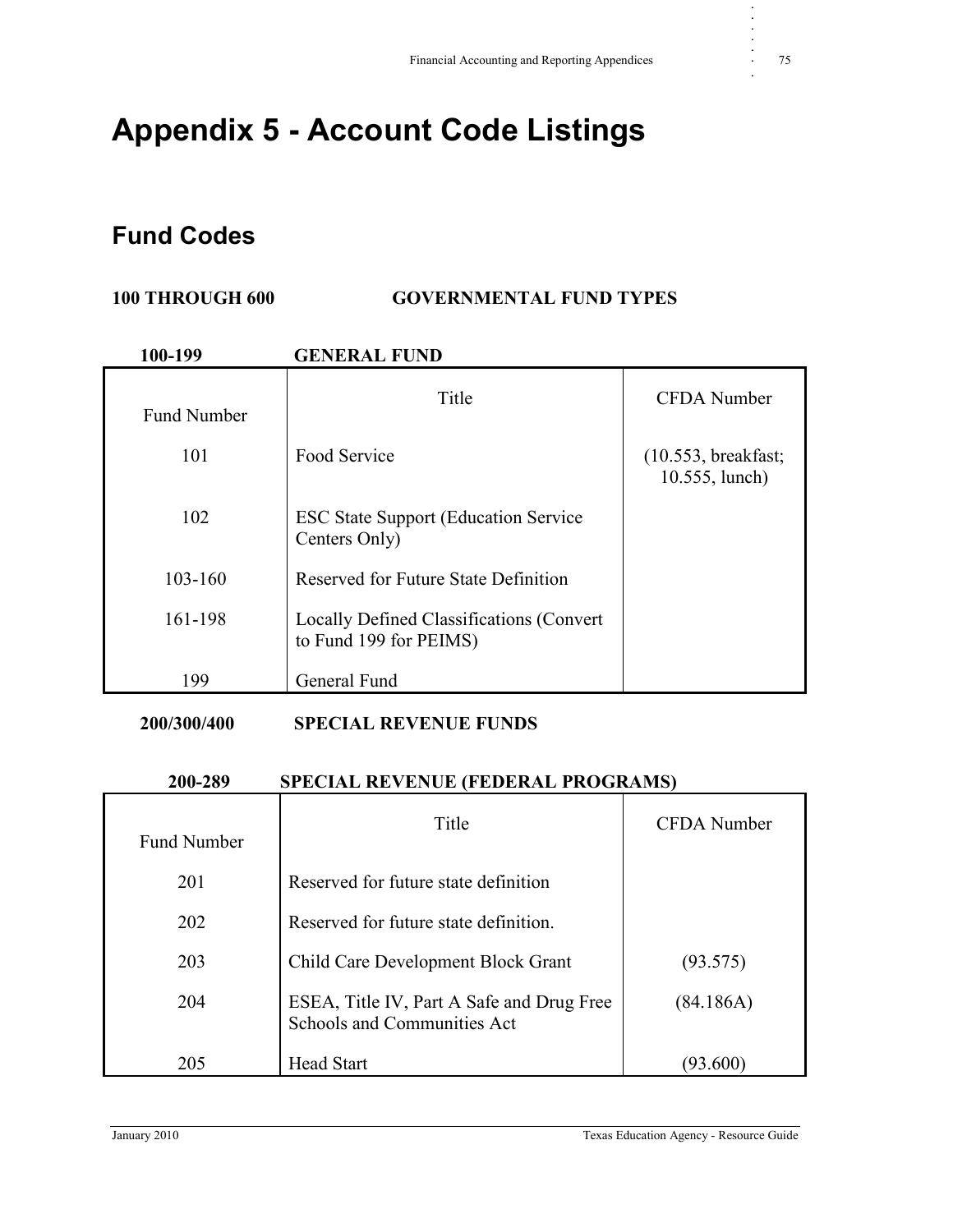| <b>Fund Number</b> | Title                                                                                                   | <b>CFDA</b> Number |
|--------------------|---------------------------------------------------------------------------------------------------------|--------------------|
| 206                | ESEA Title X, Part C - Education for the<br>Homeless Children and Youth                                 | (84.196)           |
| 207                | Reserved for future state use.                                                                          |                    |
| 208                | Human Immunodeficiency Virus (HIV)<br>Education                                                         | (93.938)           |
| 209                | <b>Energy Conservation for Institutional</b><br><b>Buildings</b>                                        | (81.052)           |
| 210                | Reserved for future state use.                                                                          |                    |
| 211                | ESEA, Title I, Part A - Improving Basic<br>Programs                                                     | (84.010A)          |
| 212                | ESEA Title I, Part C - Education of<br>Migratory Children                                               | (84.011)           |
| 213                | ESEA Title I, Part B, Subpart 3 - Even<br><b>Start Family Literacy</b>                                  | (84.213)           |
| 214                | Reserved for future state use.                                                                          |                    |
| 215                | Reserved for future state use.                                                                          |                    |
| 216                | Reserved for future state use.                                                                          |                    |
| 217                | Reserved for future state use.                                                                          |                    |
| 218                | ESEA Title V, Part D, Subpart 6, - Jacob<br>Javits Gifted and Talented Students<br><b>Education Act</b> | (84.206)           |
| 219                | Reserved for future state use.                                                                          |                    |
| 220                | <b>Adult Basic Education (ABE)</b> – Federal                                                            | (84.002)           |
| 221                | Reserved for future state use.                                                                          |                    |
| 222                | National and Community Service Act -<br>Learn and Serve America                                         | (94.004)           |
| 223                | Temporary Assistance for Needy Families<br>(TANF)                                                       | (93.558)           |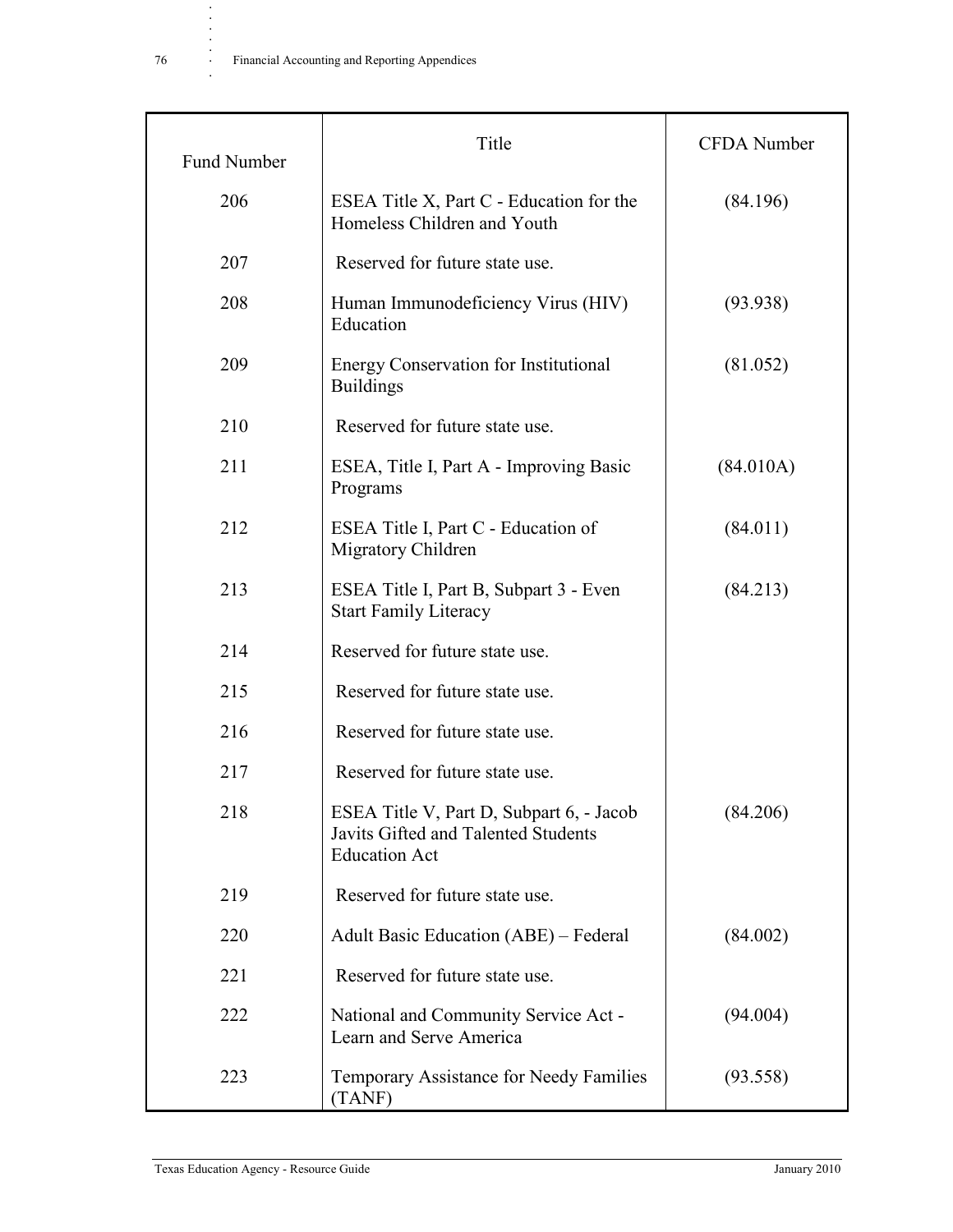| <b>Fund Number</b> | Title                                                                         | CFDA Number                           |
|--------------------|-------------------------------------------------------------------------------|---------------------------------------|
| 224                | IDEA - Part B, Formula                                                        | (84.027)                              |
| 225                | <b>IDEA</b> - Part B, Preschool                                               | (84.173)                              |
| 226                | <b>IDEA</b> - Part B, Discretionary                                           | (84.027)                              |
| 227                | <b>IDEA</b> - Part B, Deaf                                                    | (84.027)                              |
| 228                | <b>IDEA</b> - Part B, Preschool Deaf                                          | (84.173)                              |
| 229                | IDEA - Part D, Deaf-Blind                                                     | (84.025)                              |
| 230                | <b>IDEA</b> - Part D, Personnel Training                                      | (84.029)                              |
| 231                | Reserved for future state use.                                                |                                       |
| 232                | Reserved for future state use.                                                |                                       |
| 233                | Reserved for future state use.                                                |                                       |
| 234                | Reserved for future state use.                                                |                                       |
| 235                | Reserved for future state use.                                                |                                       |
| 236                | Substance Abuse Prevention and<br><b>Treatment Block Grant - Intervention</b> | (93.959)                              |
| 237                | ESEA Title IV - Safe and Drug Free<br>Schools and Community Act               | (84.186A)                             |
| 238                | Substance Abuse Prevention and<br><b>Treatment Block Grant - Females</b>      | (93.959)                              |
| 239                | Substance Abuse Prevention and<br><b>Treatment Block Grant - Prevention</b>   | (93.959)                              |
| 240                | National School Breakfast and Lunch<br>Program                                | (10.553, breakfast;<br>10.555, lunch) |
| 241                | <b>Education Service Center Child Nutrition</b>                               |                                       |
| 242                | Summer Feeding Program, Texas<br>Department of Agriculture (TDA)              | (10.559)                              |
| 243                | Career and Technical - Technical                                              | (84.243A)                             |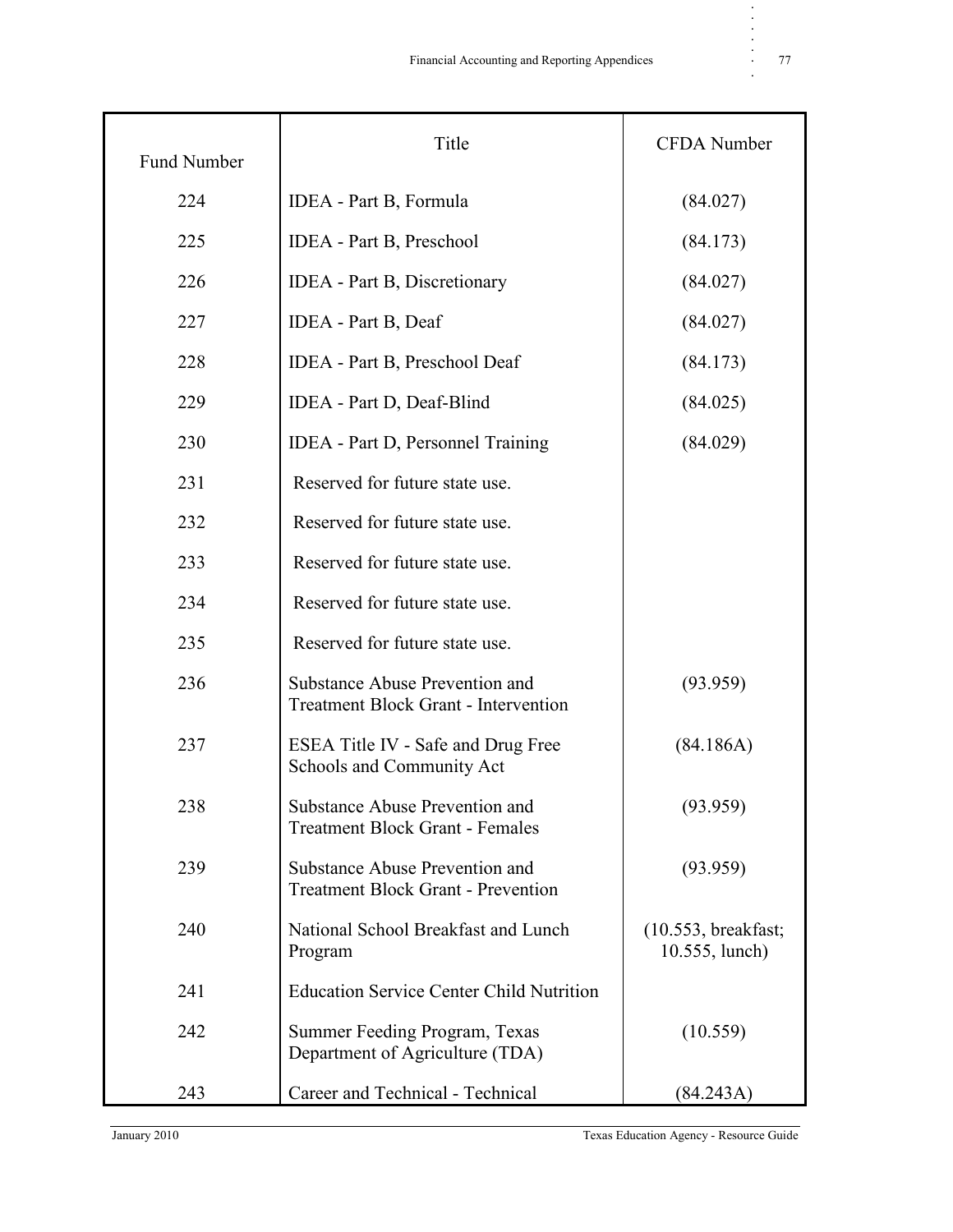| <b>Fund Number</b> | Title                                                                                                           | <b>CFDA</b> Number |
|--------------------|-----------------------------------------------------------------------------------------------------------------|--------------------|
|                    | Preparation                                                                                                     |                    |
| 244                | Career and Technical - Basic Grant                                                                              | (84.048)           |
| 245                | Career and Technical - Single Parent                                                                            | (84.048A)          |
| 246                | Career and Technical - Sex Equity                                                                               | (84.048A)          |
| 247                | Career and Technical - Curriculum<br>Development                                                                | (84.048A)          |
| 248                | Career and Technical - Professional<br>Development                                                              | (84.048A)          |
| 249                | Career and Technical - Community Based<br>Organization                                                          | (84.174A)          |
| 250                | Career and Technical - Apprenticeship                                                                           | (84.048A)          |
| 251                | Career and Technical - Quality Work Force                                                                       | (84.048A)          |
| 252                | Career and Technical - Other Program<br>Improvement                                                             | (84.253A)          |
| 253                | IDEA, Part C, Early Intervention (Deaf)                                                                         | (84.181A)          |
| 254                | Reserved for future state use.                                                                                  |                    |
| 255                | ESEA, Title II, Part A,: Teacher and<br>Principal Training and Recruiting                                       | 84.367A            |
| 256                | ESEA, Title I, Part F, Comprehensive<br>School Reform Demonstration Program,<br>Improving Teaching and Learning | (84.010B)          |
| 257                | Reserved for future state use.                                                                                  |                    |
| 258                | <b>Public Charter Schools</b>                                                                                   | (84.282)           |
| 259                | Matching Funds for Library Purchases                                                                            |                    |
| 260                | Reserved for future state use.                                                                                  |                    |
| 261                | <b>Reading First</b>                                                                                            | (84.357)           |
| 262                | Title II, Part D, Subpart 1, Enhancing                                                                          | (84.318A)          |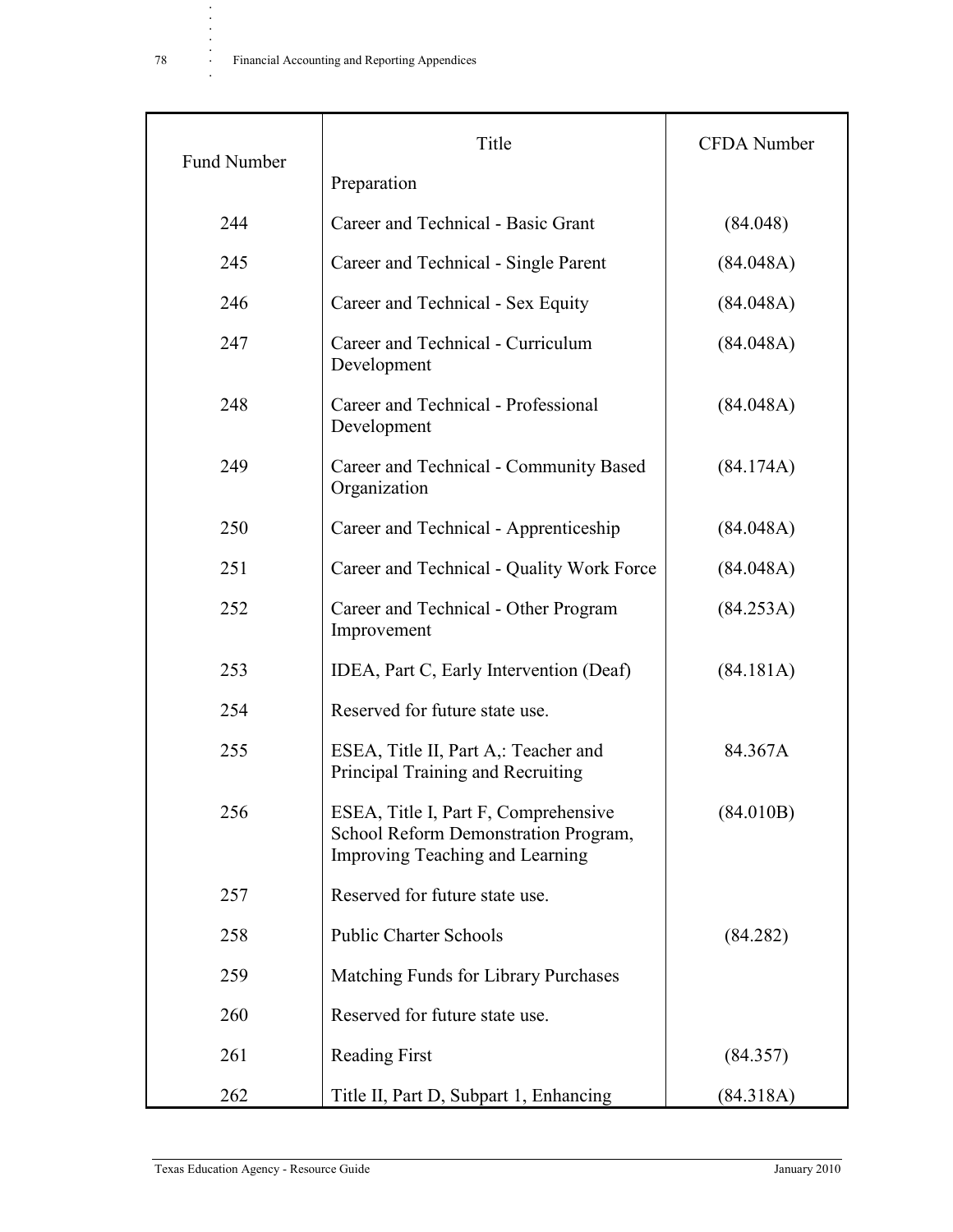|                    | Title                                                                                          | <b>CFDA</b> Number |
|--------------------|------------------------------------------------------------------------------------------------|--------------------|
| <b>Fund Number</b> | <b>Education Through Technology</b>                                                            |                    |
| 263                | Title III, Part A, English Language<br>Acquisition and Language Enhancement                    | (84.365A)          |
| 264                | <b>Community Service Grant Program</b>                                                         | (84.184c)          |
| 265                | Title IV, Part B 21 <sup>st</sup> Century Community<br><b>Learning Centers</b>                 | (84.287)           |
| 266                | ARRA of 2009, Title XIV, State Fiscal<br>Stabilization Fund (Effective fiscal year<br>2008/09) | (84.394)           |
| 267                | Improving Academic Achievement (Grants<br>for State Assessments and Related<br>Activities)     | (84.369)           |
| 268                | Improving Academic Achievement (Grants<br>for Enhanced Assessment Instruments)                 | (84.368)           |
| 269                | Title V, Part A – Innovative Programs                                                          | (84.298)           |
| 270                | ESEA, Title VI, Part B, Subpart 2 – Rural<br>and Low-Income Program                            | (84.358B)          |
| 271                | Workforce Investment Act Youth Activities<br>(Effective September 1, 2005)                     | (17.259)           |
| 272                | Medicaid Administrative Claiming Program<br>- MAC (Effective September 1, 2005)                | (93.778)           |
| 273                | Mathematics and Science Partnerships<br>(Effective fiscal year 2008/09)                        | (84.336B)          |
| 274                | GEAR UP (Effective fiscal year 2008/09)                                                        | (84.334S)          |
| 275                | <b>School Dropout Prevention (Effective</b><br>fiscal year $2008/09$ )                         | (84.360A)          |
| 276                | Title I SIP Academy Grant (Effective fiscal<br>year 2008/09)                                   | (84.377A)          |
| 277-278            | Reserved for Future State Definition                                                           |                    |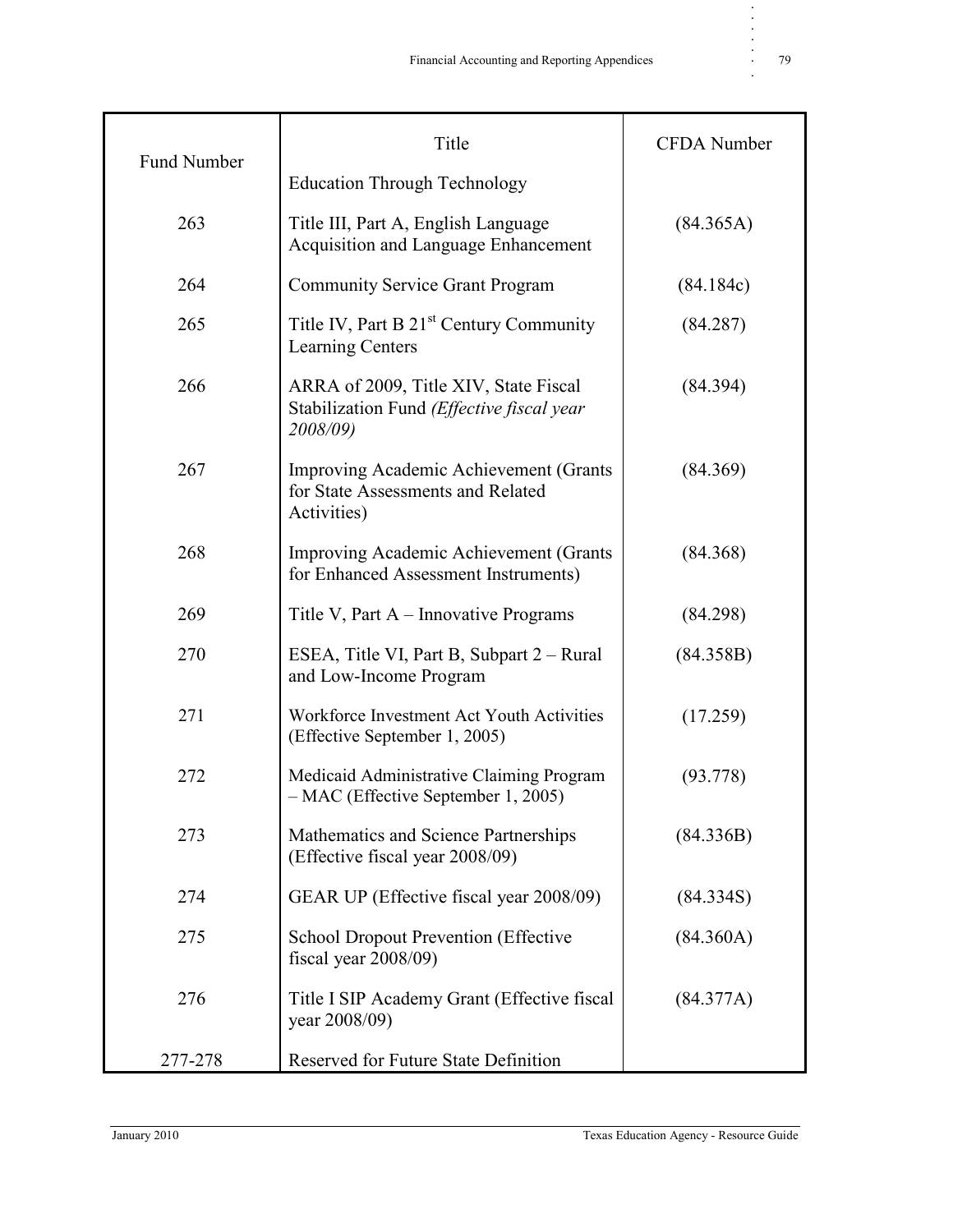**.**

| <b>Fund Number</b> | Title                                                                                                                                    | <b>CFDA</b> Number |
|--------------------|------------------------------------------------------------------------------------------------------------------------------------------|--------------------|
| 279                | Title II, Part D, Subpart 1 – Enhancing<br>Education through Technology - ARRA<br>(Stimulus) (Effective fiscal year 2008/09)             | (84.386)           |
| 280                | ESEA, Title X, Part $C$ – Education for the<br>Homeless Children and Youth - ARRA<br>(Stimulus) ( <i>Effective fiscal year 2008/09</i> ) | (84.387)           |
| 283                | IDEA – Part B, Formula - ARRA<br>(Stimulus) ( <i>Effective fiscal year 2008/09</i> )                                                     | (84.391)           |
| 284                | IDEA – Part B, Preschool - ARRA<br>(Stimulus) ( <i>Effective fiscal year 2008/09</i> )                                                   | (84.392)           |
| 285                | ESEA, Title I, Part A – Improving Basic<br>Programs - ARRA (Stimulus) (Effective<br>fiscal year 2008/09)                                 | (84.389)           |
| 286                | Title I SIP Academy Grant - ARRA<br>(Stimulus) ( <i>Effective fiscal year 2008/09</i> )                                                  | (84.388)           |
| 287-288            | Federally Funded Special Revenue Funds -<br>Locally Defined (Convert to Fund 289 for<br>PEIMS)                                           |                    |
| 289                | Federally Funded Special Revenue Funds                                                                                                   |                    |

### **290-379 FEDERALLY FUNDED SHARED SERVICES**

### **ARRANGEMENTS**

| <b>Fund Number</b> | Title                                                                                                        | <b>CFDA</b> Number |
|--------------------|--------------------------------------------------------------------------------------------------------------|--------------------|
| 291                | Reserved for future state use.                                                                               |                    |
| 292                | <b>Shared Services Arrangements - Child</b><br>Care Development Block Grant                                  | (93.575)           |
| 293                | Shared Services Arrangements - ESEA,<br>Title IV, Part A - Safe and Drug Free<br>Schools and Communities Act | (84.186A)          |
| 294                | <b>Shared Services Arrangements - Head Start</b>                                                             | 93.600             |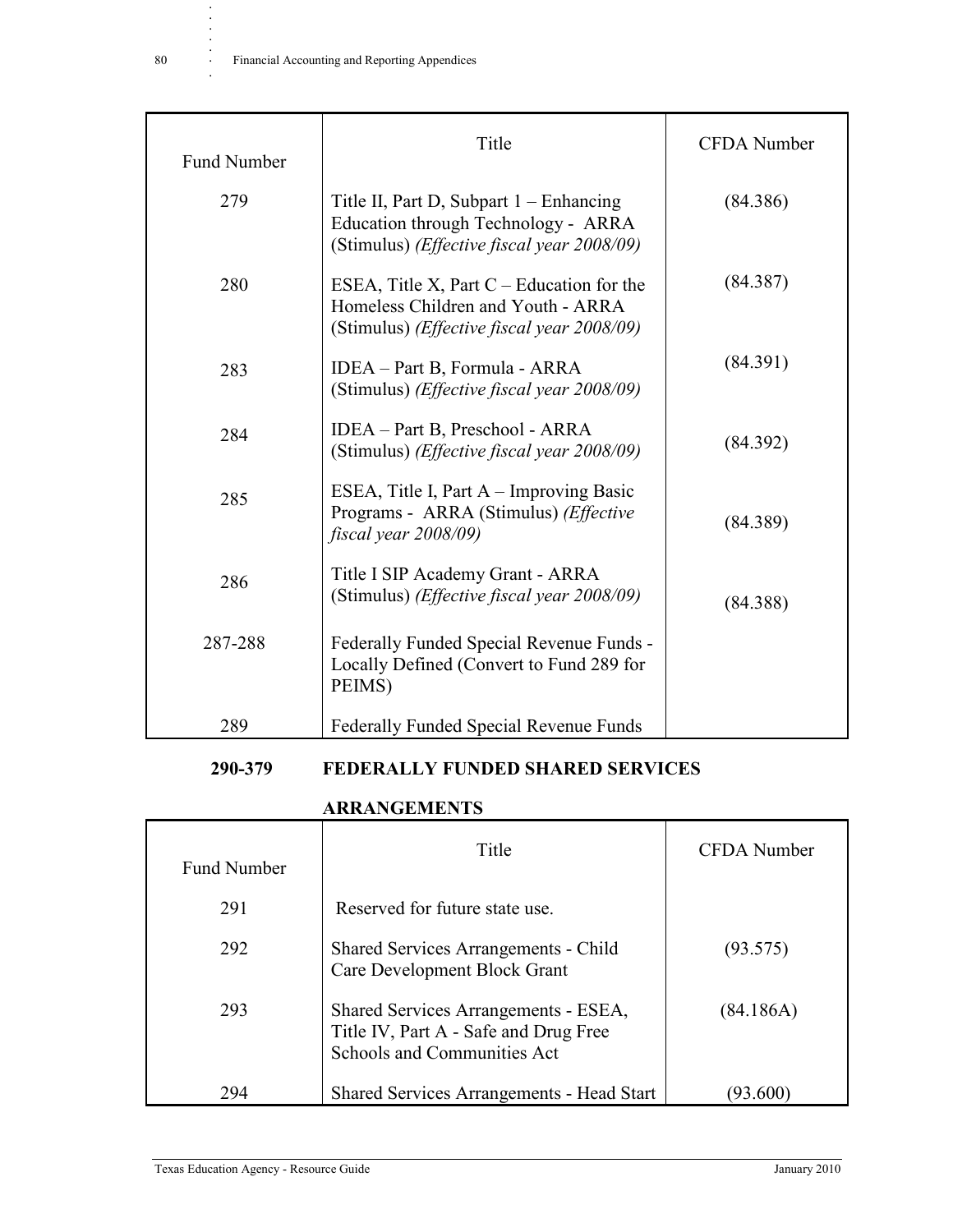| <b>Fund Number</b> | Title                                                                                                                                    | <b>CFDA</b> Number |
|--------------------|------------------------------------------------------------------------------------------------------------------------------------------|--------------------|
| 295                | <b>Shared Services Arrangements - ESEA</b><br>Title X, Part C - Education for the<br>Homeless Children and Youth                         | (84.196)           |
| 296                | Reserved for future state use.                                                                                                           |                    |
| 297                | Shared Services Arrangements - Human<br>Immunodeficiency Virus (HIV) Education                                                           | (93.938)           |
| 298                | <b>Shared Services Arrangements - Energy</b><br><b>Conservation for Institutional Building</b>                                           | (81.052)           |
| 299                | Reserved for future state use.                                                                                                           |                    |
| 300                | Shared Services Arrangements - ESEA,<br>Title I, Part A - Improving Basic Programs                                                       | (84.010A)          |
| 301                | <b>Shared Services Arrangements - ESEA</b><br>Title I, Part C - Education of Migratory<br>Children                                       | (84.011)           |
| 302                | <b>Shared Services Arrangements - ESEA</b><br>Title I, Part B, Subpart 3 - Even Start<br>Family Literacy                                 | (84.213)           |
| 303                | Reserved for future state use.                                                                                                           |                    |
| 304                | Reserved for future state use.                                                                                                           |                    |
| 305                | Reserved for future state use.                                                                                                           |                    |
| 306                | Reserved for future state use.                                                                                                           |                    |
| 307                | <b>Shared Services Arrangements - ESEA</b><br>Title V, Part D, Subpart 6 - Jacob Javits<br>Gifted and Talented Students Education<br>Act | (84.206)           |
| 308                | Reserved for future state use.                                                                                                           |                    |
| 309                | Shared Services Arrangements - Adult<br>Basic Education (ABE) - Federal                                                                  | (84.002)           |
| 310                | Reserved for future state use.                                                                                                           |                    |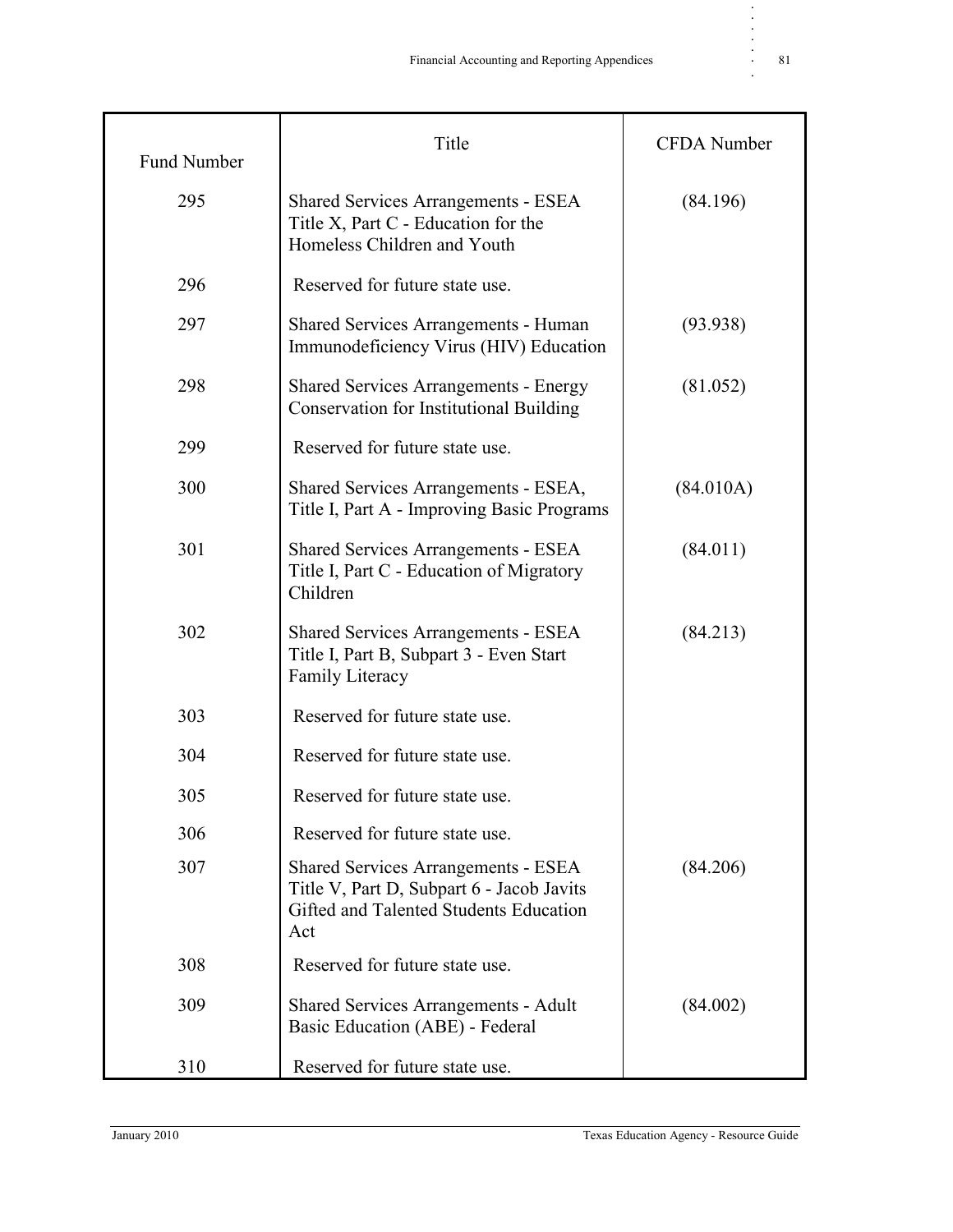|                                                                                                                        | <b>CFDA</b> Number           |
|------------------------------------------------------------------------------------------------------------------------|------------------------------|
| <b>Shared Services Arrangements - National</b><br>and Community Service Act - Learn and<br>Serve America               | (94.004)                     |
| <b>Shared Services Arrangements -</b><br>Temporary Assistance for Needy Families<br>(TANF)                             | (93.558)                     |
| Shared Services Arrangements - IDEA -<br>Part B, Formula                                                               | (84.027)                     |
| Shared Services Arrangements - IDEA -<br>Part B, Preschool                                                             | (84.173)                     |
| Shared Services Arrangements - IDEA -<br>Part B, Discretionary                                                         | (84.027)                     |
| Shared Services Arrangements - IDEA -<br>Part B, Deaf                                                                  | (84.027)                     |
| Shared Services Arrangements - IDEA -<br>Part B, Preschool Deaf                                                        | (84.173)                     |
| <b>Reserved for Future State Definition</b>                                                                            |                              |
| Shared Services Arrangements - IDEA -<br>Part D, Personnel                                                             | (84.029)                     |
| Shared Services Arrangements - IDEA -<br>Part D, Personnel Training                                                    |                              |
| <b>Reserved for Future State Definition</b>                                                                            |                              |
| Reserved for Future State Definition                                                                                   |                              |
| Reserved for Future State Definition                                                                                   |                              |
| Reserved for Future State Definition                                                                                   |                              |
| Reserved for Future State Definition                                                                                   |                              |
| <b>Shared Services Arrangements - Substance</b><br><b>Abuse Prevention and Treatment Block</b><br>Grant - Intervention | (93.959)<br>(TCADA code YIN) |
|                                                                                                                        |                              |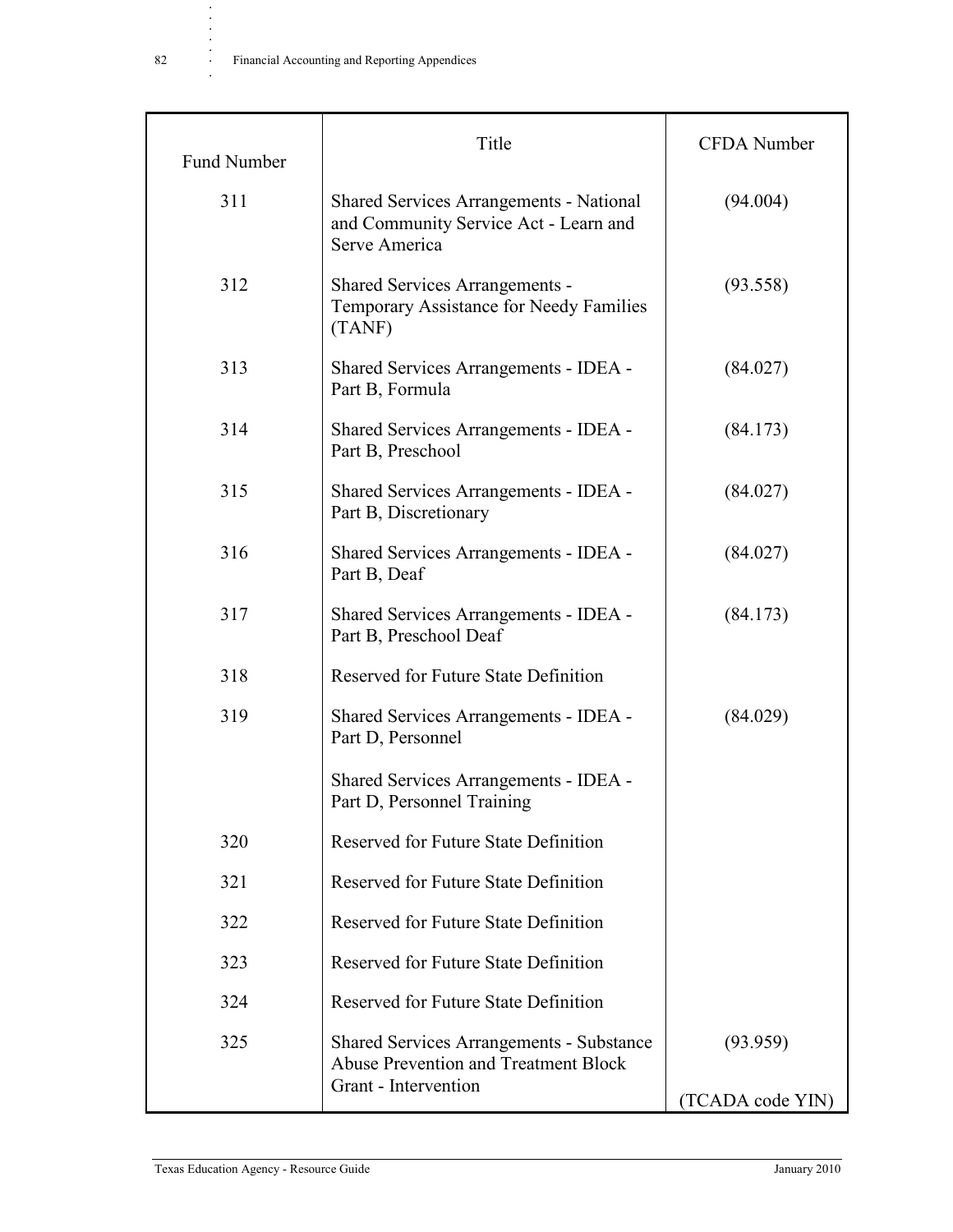| <b>Fund Number</b> | Title                                                                                                  | <b>CFDA</b> Number |
|--------------------|--------------------------------------------------------------------------------------------------------|--------------------|
| 326                | <b>Shared Services Arrangements - ESEA</b><br>Title IV, Part A Safe and Drug Free                      | (84.186A)          |
|                    | Schools and Community Act                                                                              | (CJD code ED)      |
| 327                | <b>Shared Services Arrangements - Substance</b><br><b>Abuse Prevention and Treatment Block</b>         | (93.959)           |
|                    | Grant - Females                                                                                        | (TCADA code YPF)   |
| 328                | <b>Shared Services Arrangements - Substance</b><br><b>Abuse Prevention and Treatment Block</b>         | (93.959)           |
|                    | <b>Grant</b> - Prevention                                                                              | (TCADA code YPP)   |
| 329                | <b>Shared Services Arrangements - Summer</b><br>Feeding Program, Department of Human<br>Services (DHS) | (10.559)           |
| 330                | <b>Shared Services Arrangements - Career</b><br>and Technical - Technical Preparation                  | (84.243A)          |
| 331                | <b>Shared Services Arrangements - Career</b><br>and Technical - Basic Grant                            | (84.048)           |
| 332                | <b>Shared Services Arrangements - Career</b><br>and Technical - Single Parent                          | (84.048A)          |
| 333                | <b>Shared Services Arrangements - Career</b><br>and Technical - Sex Equity                             | (84.048A)          |
| 334                | <b>Shared Services Arrangements - Career</b><br>and Technical - Curriculum Development                 | (84.048A)          |
| 335                | <b>Shared Services Arrangements - Career</b><br>and Technical - Professional Development               | (84.048A)          |
| 336                | <b>Shared Services Arrangements - Career</b><br>and Technical - Community Based<br>Organization        | (84.174A)          |
| 337                | <b>Shared Services Arrangements - Career</b><br>and Technical - Apprenticeship                         | (84.048A)          |
| 338                | <b>Shared Services Arrangements - Career</b>                                                           | (84.048A)          |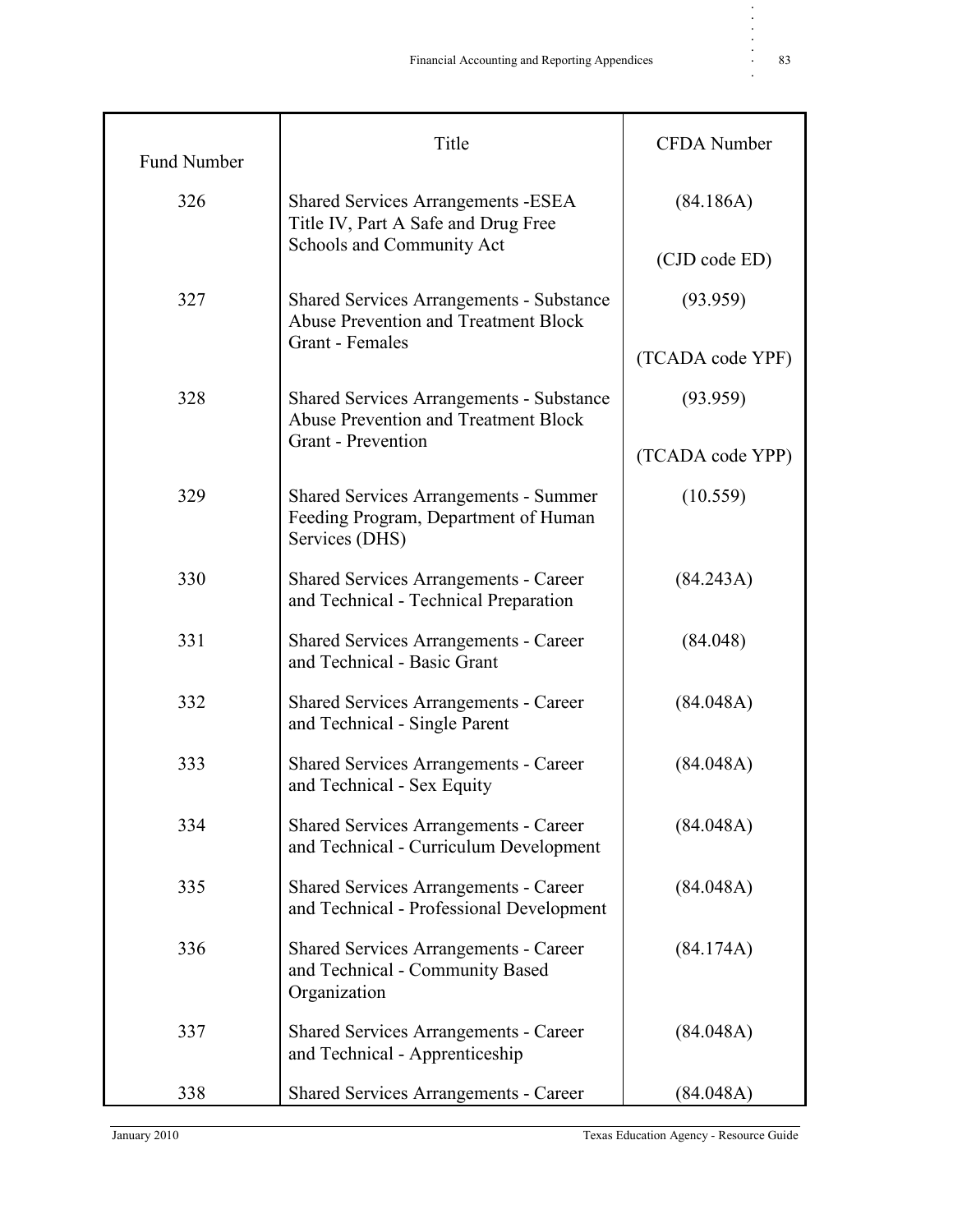|                    | Title                                                                                                         | <b>CFDA</b> Number |
|--------------------|---------------------------------------------------------------------------------------------------------------|--------------------|
| <b>Fund Number</b> | and Technical - Quality Work Force                                                                            |                    |
| 339                | <b>Shared Services Arrangements - Career</b><br>and Technical - Other Program<br>Improvement                  | (84.253A)          |
| 340                | Shared Services Arrangements - IDEA,<br>Part C (Deaf)                                                         | (84.181A)          |
|                    | Shared Services Arrangements - IDEA,<br>Part C, Early Intervention (Deaf)                                     |                    |
| 341                | Reserved for future state use.                                                                                |                    |
| 342                | Shared Services Arrangements – ESEA,<br>Title II, Part A: Teacher and Principal<br>Training and Recruiting    | (84.367A)          |
| 343                | <b>Shared Services Arrangements - ESEA</b><br>Title I, Part F Comprehensive School<br>Reform                  | (84.010B)          |
| 344                | Reserved for future state use.                                                                                |                    |
| 345                | Reserved for future state use.                                                                                |                    |
| 346                | Reserved for future state use.                                                                                |                    |
| 347                | Shared Services Arrangements – ESEA,<br>Title VI, Part B, Subpart 2 – Rural and<br>Low-Income School Program  | (84.358B)          |
| 348                | Shared Services Arrangements – Reading<br>First                                                               | (84.357)           |
| 349                | Shared Services Arrangement – Title II,<br>Part D, Subpart 1 Enhancing Education<br><b>Through Technology</b> | (84.318A)          |
| 350                | Shared Services Arrangements – Title III,<br>Part A English Language Acquisition and<br>Language Enhancement  | (84.365A)          |
| 351                | Shared Services Arrangements -<br><b>Community Service Grant Program</b>                                      | (84.184C)          |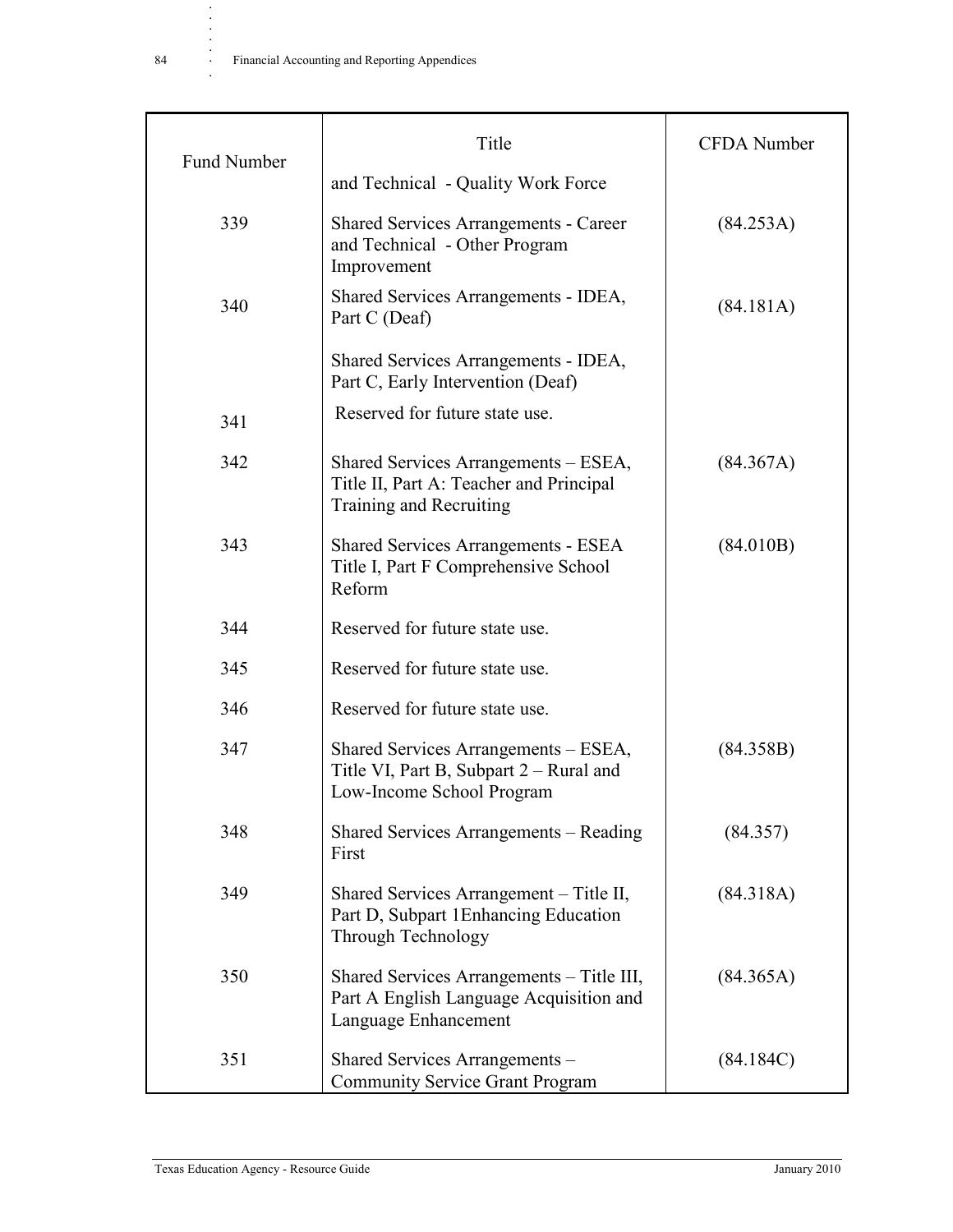| <b>Fund Number</b> | Title                                                                                                                                                          | <b>CFDA</b> Number |
|--------------------|----------------------------------------------------------------------------------------------------------------------------------------------------------------|--------------------|
| 352                | Shared Services Arrangements $-21st$<br><b>Century Community Learning Centers</b>                                                                              | (84.287)           |
| 353                | Reserved for future state use                                                                                                                                  |                    |
| 354                | Shared Services Arrangements -<br>Improving Academic Achievement (Grants<br>for State Assessments and Related<br>Activities)                                   | (84.369)           |
| 355                | <b>Shared Services Arrangements -</b><br>Improving Academic Achievement (Grants<br>for Enhanced Assessment Instruments)                                        | (84.368)           |
| 356                | Shared Services Arrangements – Title V,<br>Part A – Innovative Programs                                                                                        | (84.298)           |
| 357                | Shared Services Arrangements -<br>Mathematics and Science Partnerships<br>(effective fiscal year 2008/09)                                                      | (84.336B)          |
| 358                | Shared Services Arrangements - Title I<br>SIP Academy Grant (effective fiscal year<br>2008/09)                                                                 | (84.377A)          |
| 359                | Shared Services Arrangements – ESEA,<br>Title I, Part A – Improving Basic Programs<br>- ARRA (Stimulus) ( <i>Effective fiscal year</i><br>2008/09)             | (84.389)           |
| 360                | Shared Services Arrangements – Title I<br>SIP Academy Grant - ARRA (Stimulus)<br>(Effective fiscal year 2008/09)                                               | (84.388)           |
| 361                | Shared Services Arrangements – Title II,<br>Part D, Subpart 1 – Enhancing Education<br>Through Technology - ARRA (Stimulus)<br>(Effective fiscal year 2008/09) | (84.386)           |
| 362-363            | <b>Reserved for Future State Definition</b>                                                                                                                    |                    |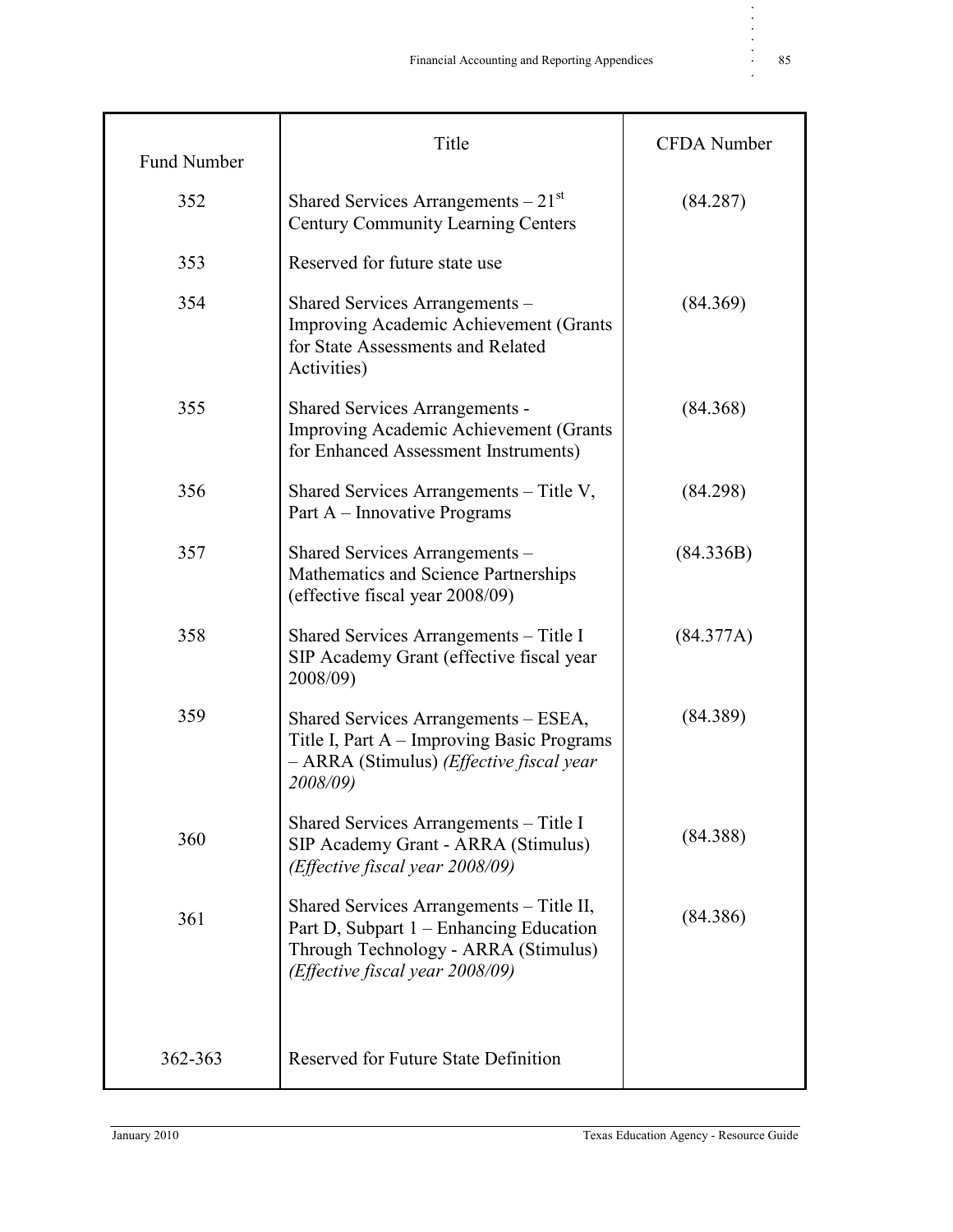| <b>Fund Number</b> | Title                                                                                                                                                                     | <b>CFDA</b> Number |
|--------------------|---------------------------------------------------------------------------------------------------------------------------------------------------------------------------|--------------------|
| 364                | Shared Services Arrangements – IDEA –<br>Part B, Formula - ARRA (Stimulus)<br>(Effective fiscal year 2008/09)                                                             | (84.391)           |
| 365                | Shared Services Arrangements – IDEA –<br>Part B, Preschool - ARRA (Stimulus)<br>(Effective fiscal year 2008/09)                                                           | (84.392)           |
| 366                | Shared Services Arrangements - ARRA of<br>2009, Title XIV, State Fiscal Stabilization<br>Fund (Effective fiscal year 2008/09)                                             | (84.394)           |
| 367                | Shared Services Arrangements - ESEA<br>Title X, Part $C -$ Education for the<br>Homeless Children and Youth - ARRA<br>(Stimulus) ( <i>Effective fiscal year 2008/09</i> ) | (84.387)           |
| 368-378            | <b>Federally Funded Shared Services</b><br>Arrangements - Locally Defined (Convert<br>to Fund 379 for PEIMS)                                                              |                    |
| 379                | <b>Federally Funded Shared Services</b><br>Arrangements                                                                                                                   |                    |

| <b>SPECIAL REVENUE FUNDS (STATE PROGRAMS)</b><br>380-429 |  |
|----------------------------------------------------------|--|
|----------------------------------------------------------|--|

| <b>Fund Number</b> | Title                                                          | CFDA Number |
|--------------------|----------------------------------------------------------------|-------------|
| 381                | <b>Adult Basic Education (ABE) - State</b>                     |             |
| 382                | Temporary Assistance for Needy Families<br>- State TEC §29.252 |             |
| 383                | Professional Staff Development                                 |             |
| 384                | Texas After School Initiative                                  |             |
| 385                | Visually Impaired                                              |             |
|                    | <b>State Supplemental Visually Impaired</b><br>(SSVI)          |             |
| 386                | Regional Day School for the Deaf                               |             |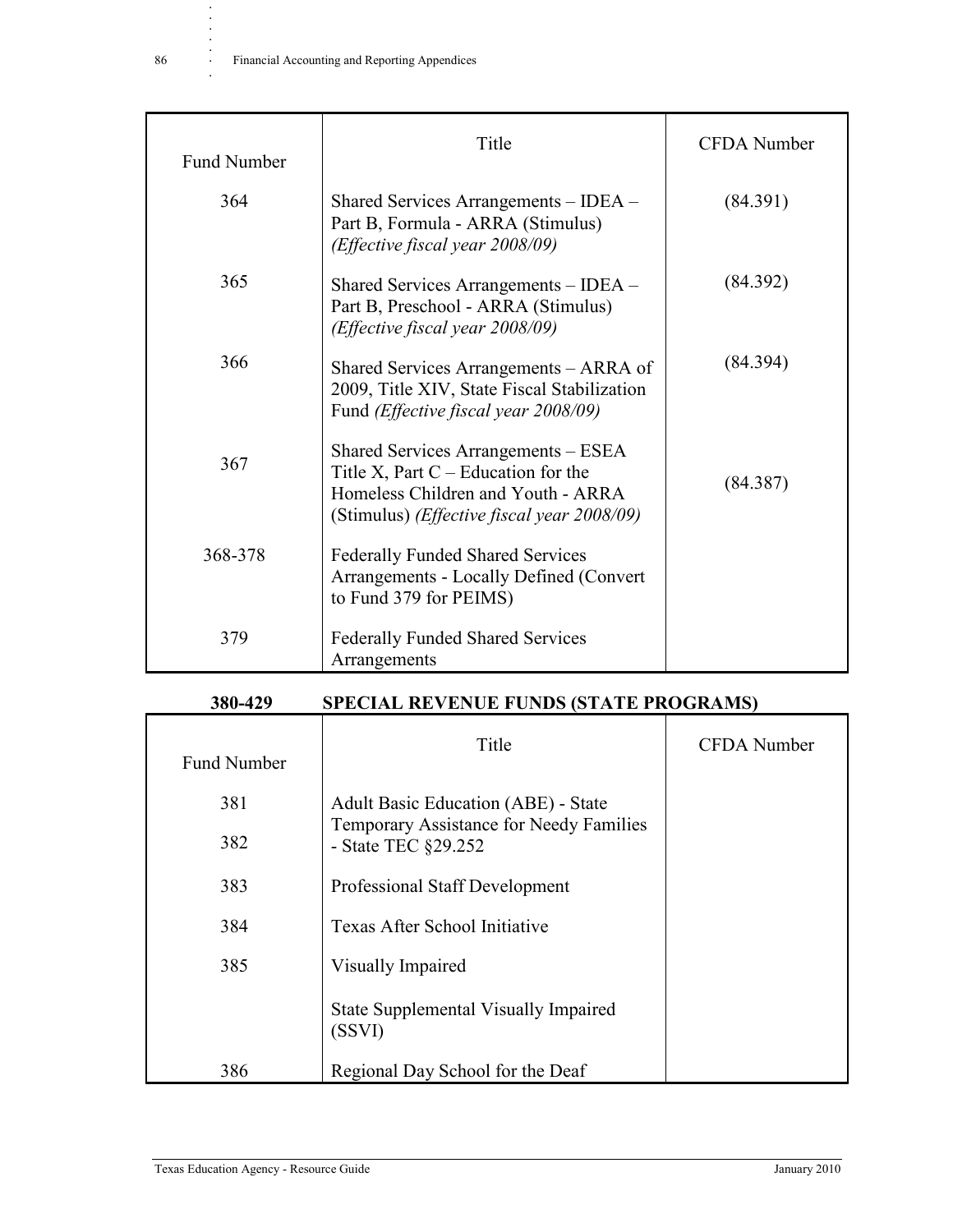| <b>Fund Number</b> | Title                                                                                                                | <b>CFDA</b> Number |
|--------------------|----------------------------------------------------------------------------------------------------------------------|--------------------|
| 387                | <b>Quality Work Force Planning - State</b>                                                                           |                    |
| 388                | <b>Innovative Education Grants</b>                                                                                   |                    |
| 389                | <b>Master Mathematics Teacher</b>                                                                                    |                    |
| 390                | Early Childhood Limited English<br>Proficient (LEP) Summer Program                                                   |                    |
| 391                | Year Round Schools Incentive                                                                                         |                    |
| 392                | Noneducational Community - Based<br>Support                                                                          |                    |
| 393                | Texas Successful Schools Program                                                                                     |                    |
| 394                | Life Skills Program                                                                                                  |                    |
| 395                | Comprehensive Developmental Guidance<br>Program on Elementary Campuses for<br>Students in At-Risk Situations Program |                    |
| 396                | <b>Communities in Schools</b>                                                                                        |                    |
| 397                | <b>Advanced Placement Incentives</b>                                                                                 |                    |
| 398                | Children's Trust Fund of Texas                                                                                       |                    |
| 399                | Campus Deregulation and Restructuring to<br><b>Improve Student Achievement</b>                                       |                    |
|                    | <b>Investment Capital Funds</b>                                                                                      |                    |
| 400                | School Health (Education Service Centers<br>Only)                                                                    |                    |
| 401                | State-Funded Optional Extended-Year<br>Program                                                                       |                    |
| 402                | <b>Texas Ready to Read Program</b>                                                                                   |                    |
| 403                | <b>Certification (Education Service Centers)</b><br>Only)                                                            |                    |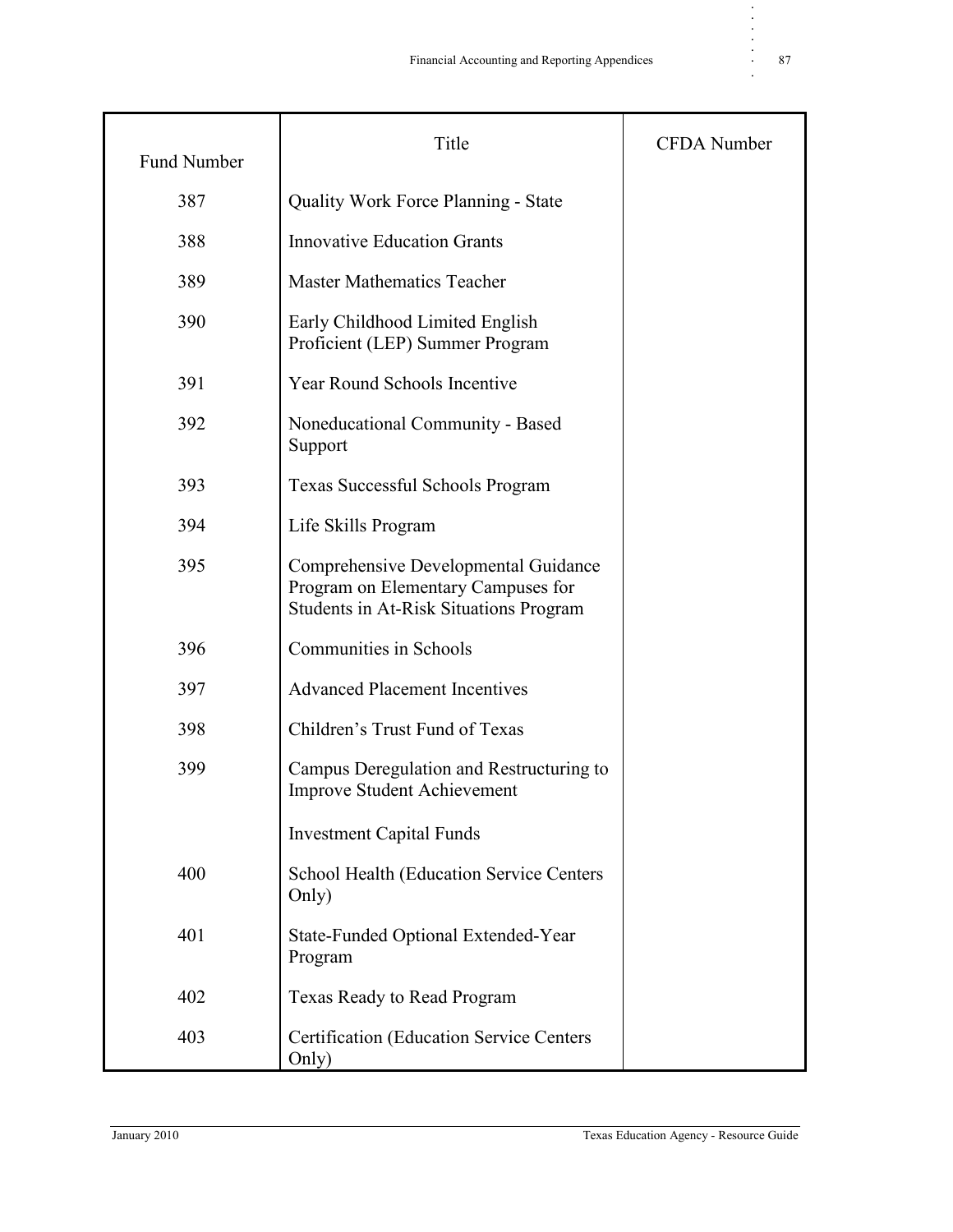| <b>Fund Number</b> | Title                                                                                                              | <b>CFDA</b> Number |
|--------------------|--------------------------------------------------------------------------------------------------------------------|--------------------|
| 404                | <b>Student Success Initiative</b>                                                                                  |                    |
| 405                | Gifted and Talented (Education Service)<br>Centers Only)                                                           |                    |
| 406                | <b>Teacher Recruitment (Education Service</b><br>Centers Only)                                                     |                    |
| 407                | <b>Bilingual Education (Education Service)</b><br>Centers Only)                                                    |                    |
| 408                | <b>Technology (Education Service Centers)</b><br>Only)                                                             |                    |
| 409                | High School Completion and<br>Success/Texas High School Project                                                    |                    |
| 410                | <b>State Textbook Fund</b>                                                                                         |                    |
| 411                | <b>Technology Allotment</b>                                                                                        |                    |
| 412                | <b>Public School Child Care Services</b>                                                                           |                    |
| 413                | Telecommunication Infrastructure Fund                                                                              |                    |
| 414                | Texas Reading Initiative/Texas Reading,<br>Math and Science Initiative                                             |                    |
| 415                | Kindergarten and Prekindergarten Grants                                                                            |                    |
| 416                | <b>State Head Start</b>                                                                                            |                    |
| 417                | Educational Technology (Ed Tech Pilot)                                                                             |                    |
| 418                | Active Employee Health Insurance<br>Coverage or Supplemental Compensation<br>(Fund Code Deleted effective 8/31/07) |                    |
| 419                | Head Start-Ready to Read/Early Childhood<br><b>School Readiness</b>                                                |                    |
| 420                | Reserved for Future State Definition                                                                               |                    |
| 421                | <b>Master Reading Teacher</b>                                                                                      |                    |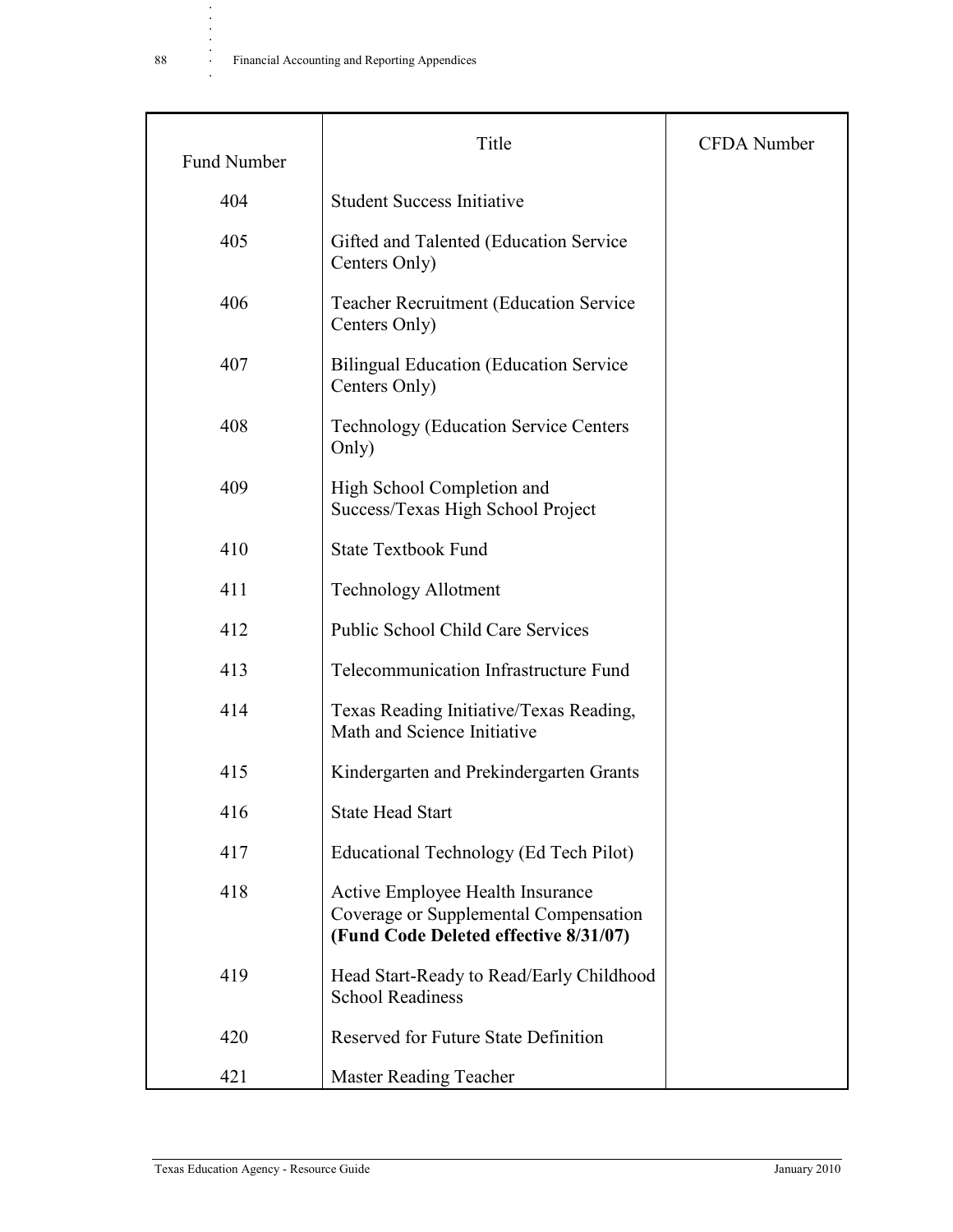| Fund Number | Title                                                                                              | <b>CFDA</b> Number |
|-------------|----------------------------------------------------------------------------------------------------|--------------------|
| 422         | Matching Funds for Library Purchases                                                               |                    |
| 423         | Limited English Proficient (LEP) Student<br>Success Initiative (effective fiscal year)<br>2008/09) |                    |
| 424         | School Leadership Pilot Program (effective<br>fiscal year $2008/09$ )                              |                    |
| 425         | <b>Teacher Induction and Mentoring Program</b><br>(effective fiscal year 2008/09)                  |                    |
| 426         | <b>Texas Educator Excellence Award Grant</b><br>Program (effective fiscal year 2008/09)            |                    |
| 427         | State Funded Special Revenue Funds -<br>Locally Defined (Convert to Fund 429 for<br>PEIMS)         |                    |
| 428         | High School Allotment (through 2009/10)                                                            |                    |
| 429         | <b>State Funded Special Revenue Funds</b>                                                          |                    |

#### **430-459 SHARED SERVICES ARRANGEMENTS - STATE/LOCAL**

#### **FUNDED**

| <b>Fund Number</b> | Title                                                                                                                 | <b>CFDA</b> Number |
|--------------------|-----------------------------------------------------------------------------------------------------------------------|--------------------|
| 431                | <b>Shared Services Arrangements - Adult</b><br><b>Basic Education State Educational</b><br>Technology (Ed Tech) Pilot |                    |
| 432                | <b>Shared Services Arrangements -</b><br>Temporary Assistance for Needy Families<br>(TANF)                            |                    |
| 433                | <b>Shared Services Arrangements -</b><br>Professional Staff Development                                               |                    |
| 434                | <b>Shared Services Arrangements - Visually</b><br>Impaired                                                            |                    |

**. . . . .**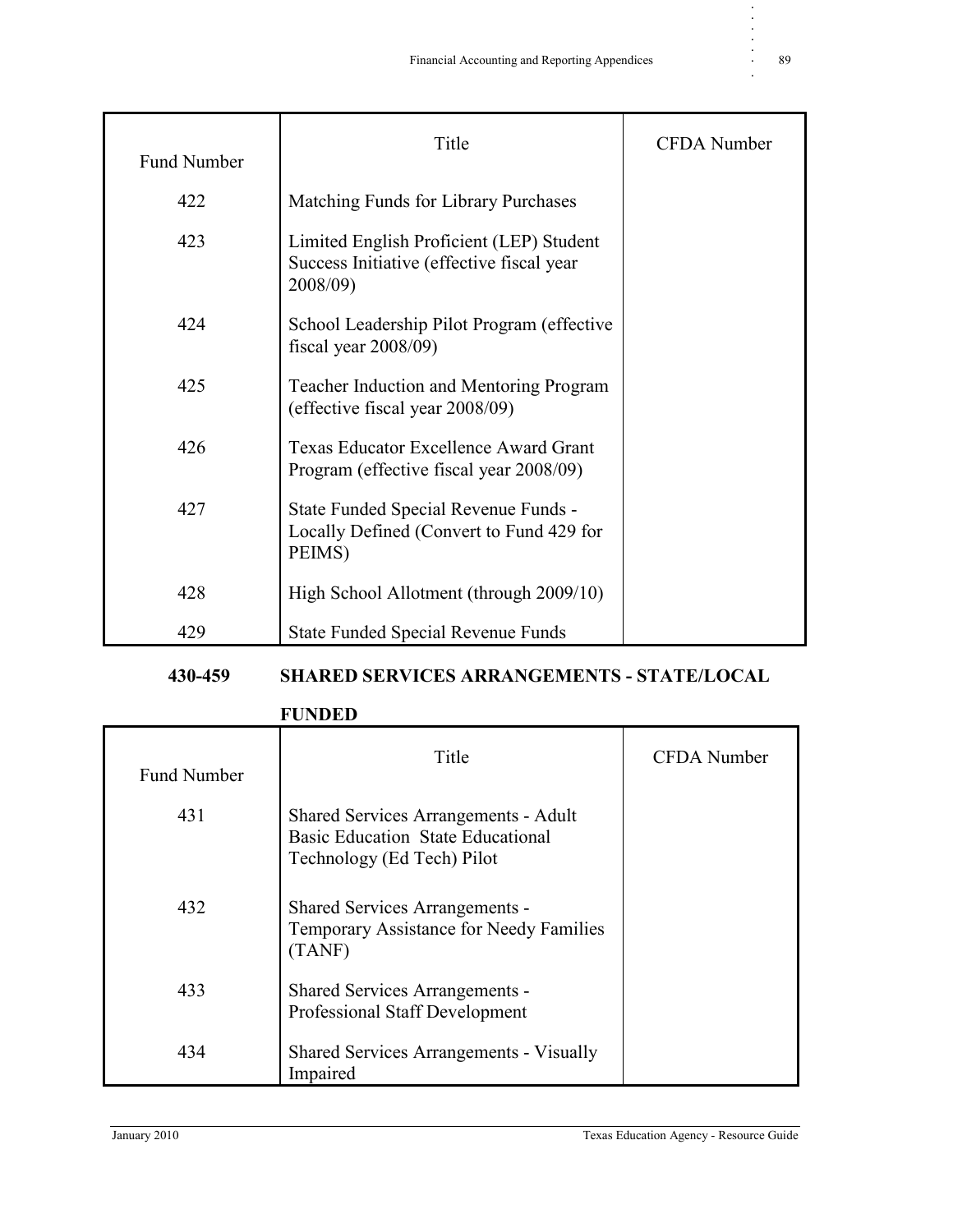**.**

| <b>Fund Number</b> | Title                                                                                                                            | <b>CFDA</b> Number |
|--------------------|----------------------------------------------------------------------------------------------------------------------------------|--------------------|
|                    | <b>Shared Services Arrangements - State</b><br>Supplemental Visually Impaired (SSVI)                                             |                    |
| 435                | <b>Shared Services Arrangements - Regional</b><br>Day School for the Deaf                                                        |                    |
| 436                | <b>Shared Services Arrangements - Quality</b><br>Work Force Planning - State                                                     |                    |
| 437                | <b>Shared Services Arrangements - Special</b><br>Education                                                                       |                    |
| 438                | <b>Shared Services Arrangements - Public</b><br><b>School Child Care Services</b>                                                |                    |
| 439                | <b>Shared Services Arrangements - Texas</b><br>Reading Initiative/Texas Reading, Math<br>and Science Initiative                  |                    |
| 440                | Shared Services Arrangements -<br>Telecommunication Infrastructure Fund                                                          |                    |
| 441                | Shared Services Arrangements – Head<br>Start-Ready to Read/Early Childhood<br><b>School Readiness</b>                            |                    |
| 442                | Shared Services Arrangements – Limited<br>English Proficient (LEP) Student Success<br>Initiative (effective fiscal year 2008/09) |                    |
| 443-445            | <b>Reserved For Future State Definition</b>                                                                                      |                    |
| 446-458            | <b>Shared Services Arrangements -</b><br>State/Local Funded) Locally Defined<br>(Convert to Fund 459 for PEIMS)                  |                    |
| 459                | Shared Services Arrangements -<br><b>State/Local Funded Educational Programs</b><br>(includes local/state supplement to federal) |                    |

#### **460-499 SPECIAL REVENUE FUNDS (LOCAL PROGRAMS**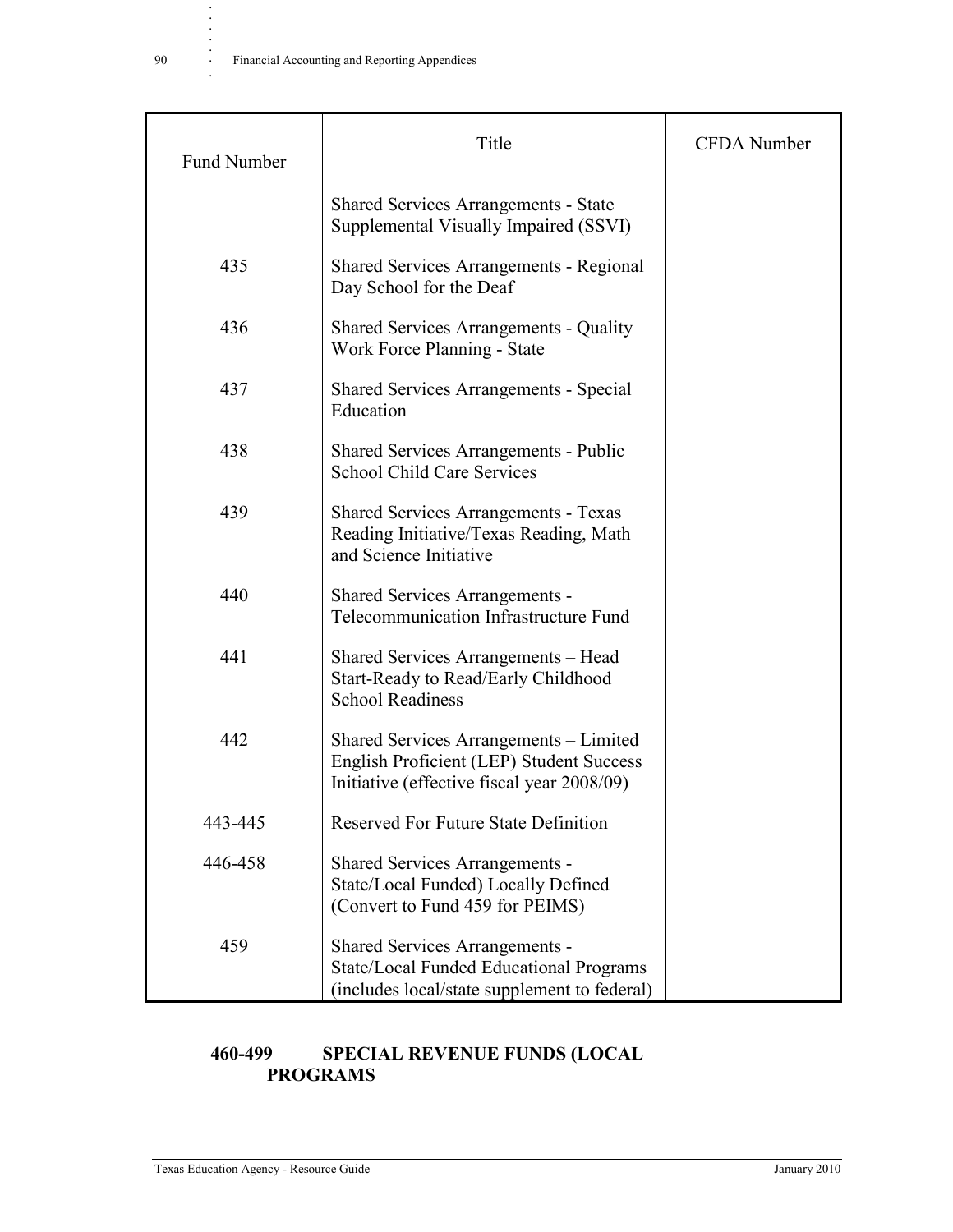| <b>Fund Number</b> | Title                                                                                        | <b>CFDA</b> Number |
|--------------------|----------------------------------------------------------------------------------------------|--------------------|
| 461                | Campus Activity Funds (see Fund 865 for<br><b>Student Activity Funds</b> )                   |                    |
| 462-469            | Reserved for Future State Definition                                                         |                    |
| $470 - 471$        | Reserved for future State Definition –<br><b>Permanent Funds</b>                             |                    |
| 472-478            | Permanent Funds - Locally Defined<br>(Convert to Fund 499 for PEIMS)                         |                    |
| 479                | Permanent Fund                                                                               |                    |
| 480-498            | Locally Funded Special Revenue Funds -<br>Locally Defined (Convert to Fund 499 for<br>PEIMS) |                    |
| 499                | Locally Funded Special Revenue Funds                                                         |                    |

#### **500 DEBT SERVICE FUNDS**

| <b>Fund Number</b> | Title                                                                   | CFDA Number |
|--------------------|-------------------------------------------------------------------------|-------------|
| 501-510            | Reserved for Future State Definition                                    |             |
| 511-598            | Debt Service Funds - Locally Defined<br>(Convert to Fund 599 for PEIMS) |             |
| 599                | Debt Service Funds                                                      |             |

| 600                | <b>CAPITAL PROJECTS FUNDS</b>                                               |             |
|--------------------|-----------------------------------------------------------------------------|-------------|
| <b>Fund Number</b> | Title                                                                       | CFDA Number |
| 601-615            | Reserved for Future State Definition                                        |             |
| 616-698            | Capital Projects Funds - Locally Defined<br>(Convert to Fund 699 for PEIMS) |             |
| 699                | Capital Projects Funds                                                      |             |

**700 THROUGH 799 PROPRIETARY FUND TYPES**

**. . . . .**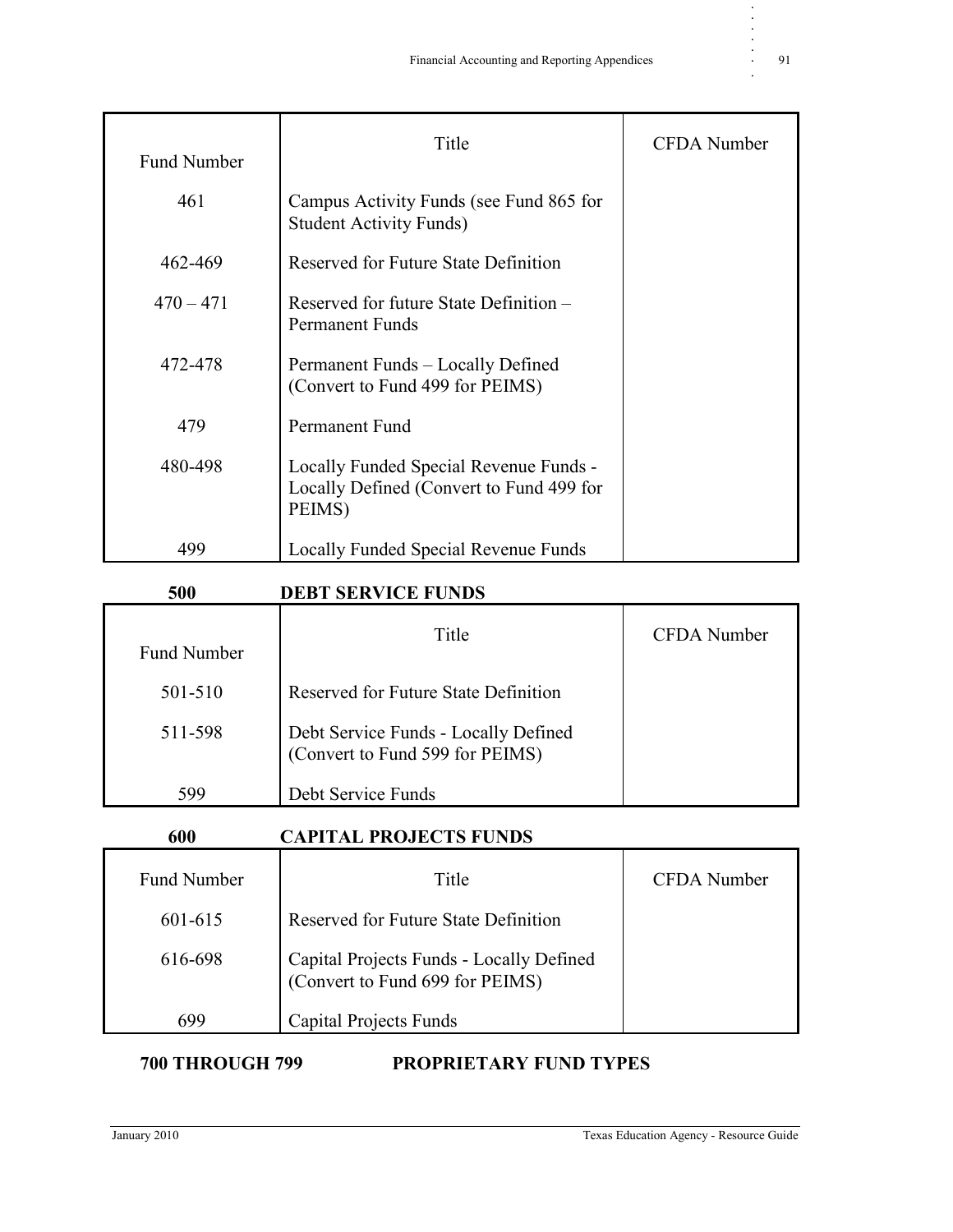**.**

#### **700-749 ENTERPRISE FUNDS**

| <b>Fund Number</b> | Title                                                                                                                        | <b>CFDA</b> Number                    |
|--------------------|------------------------------------------------------------------------------------------------------------------------------|---------------------------------------|
| 701                | Enterprise Fund - National School<br>Breakfast and Lunch Program (Report<br>Budget and Actual Expenditures through<br>PEIMS) | (10.553, breakfast;<br>10.555, lunch) |
| 702-710            | Reserved for Future State Definition                                                                                         |                                       |
| 711-748            | Enterprise Funds - Locally Defined (Not)<br>Reported to PEIMS)                                                               |                                       |
| 749                | Enterprise Funds (Not Reported to PEIMS)                                                                                     |                                       |

#### **750-799 INTERNAL SERVICE FUNDS**

| <b>Fund Number</b> | Title                                                               | <b>CFDA</b> Number |
|--------------------|---------------------------------------------------------------------|--------------------|
| 751                | Transportation (Not Reported to PEIMS)                              |                    |
| 752                | Print Shop (Not Reported to PEIMS)                                  |                    |
| 753                | Insurance (Not Reported to PEIMS)                                   |                    |
| 754                | Computer Operations (Not Reported to<br>PEIMS)                      |                    |
| 755                | Public Entity Risk Pool (Not Reported to<br>PEIMS)                  |                    |
| 756-769            | Reserved for Future State Definition                                |                    |
| 770-798            | Internal Service Funds - Locally Defined<br>(Not Reported to PEIMS) |                    |
| 799                | Internal Service Funds (Not Reported to<br>PEIMS)                   |                    |

#### **800 THROUGH 899 FIDUCIARY FUND TYPES And Similar Component Units 800-829 TRUST FUNDS**

| Fund Number | Title              | <b>CFDA</b> Number |
|-------------|--------------------|--------------------|
| 800         | <b>Trust Funds</b> |                    |

**T**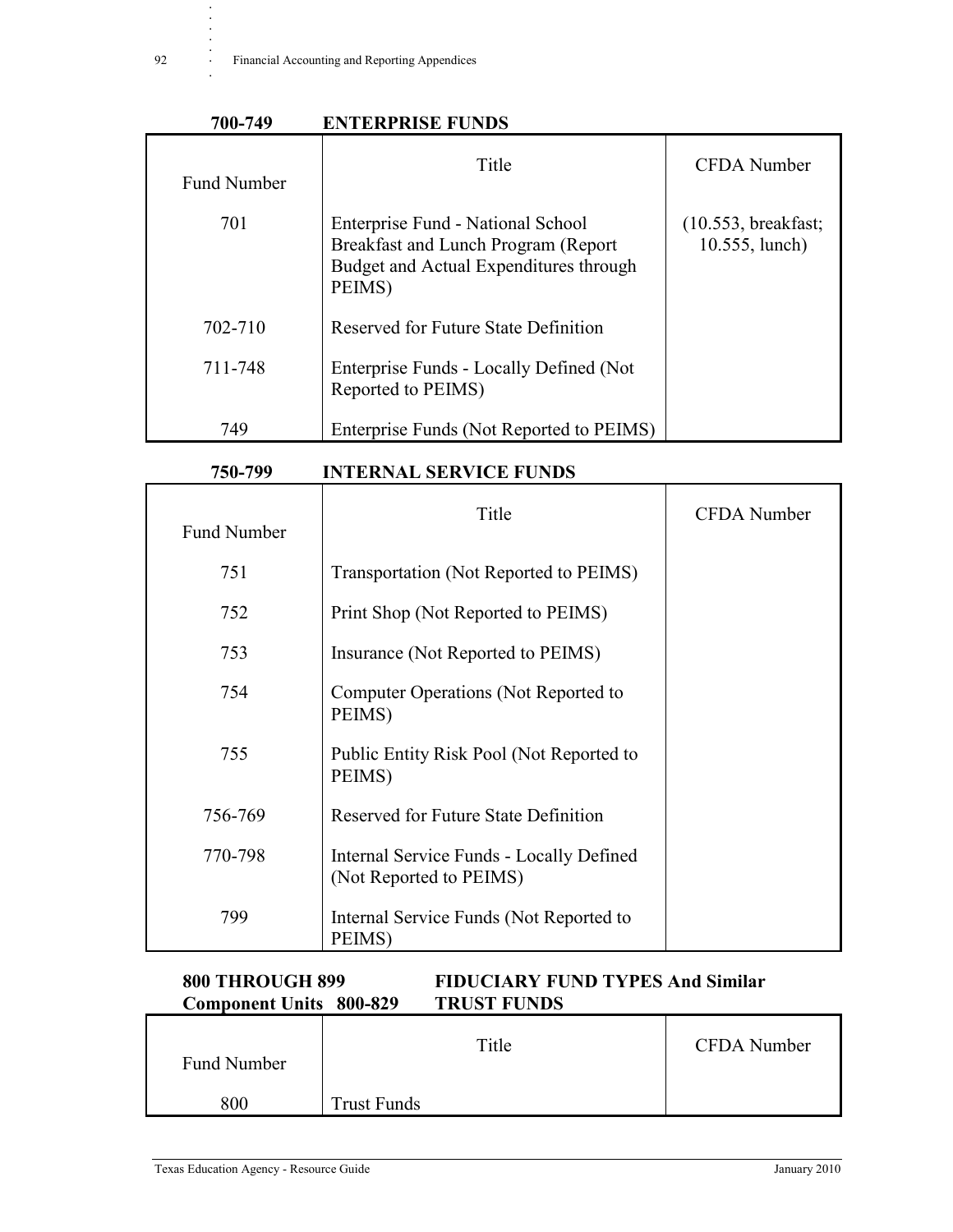| <b>Fund Number</b> | Title                                | <b>CFDA</b> Number |
|--------------------|--------------------------------------|--------------------|
| 801-805            | Reserved for Future State Definition |                    |
| 810                | Private-Purpose Trust Funds          |                    |
| 811-815            | Reserved for Future State Definition |                    |
| 816-828            | Private-Purpose Trust Funds          |                    |
| 829                | Private-Purpose Trust Funds          |                    |

#### **830-849 INVESTMENT TRUST FUNDS**

| <b>Fund Number</b> | Title                                                                      | CFDA Number |
|--------------------|----------------------------------------------------------------------------|-------------|
| 830                | <b>Investment Trust Fund</b>                                               |             |
| 831-835            | Reserved for Future State Definition                                       |             |
| 836-848            | <b>Investment Trust Funds - Locally Defined</b><br>(Not Reported to PEIMS) |             |
| 849                | Investment Trust Funds - (Not Reported to<br>PEIMS)                        |             |

#### **850-859 PENSION TRUST FUNDS**

| <b>Fund Number</b> | Title                                                            | CFDA Number |
|--------------------|------------------------------------------------------------------|-------------|
| 851-858            | Pension Trust Funds - Locally Defined<br>(Not Reported to PEIMS) |             |
| 859                | Pension Trust Funds (Not Reported to<br><b>PEIMS</b>             |             |

#### **860-899 AGENCY FUNDS**

| <b>Fund Number</b> | Title                                                              | CFDA Number |
|--------------------|--------------------------------------------------------------------|-------------|
| 861                | Agency Fund for Tax Collections (Not<br>Reported to PEIMS)         |             |
| 862                | Agency Fund for Textbook Waiver<br>Refunds (Not Reported to PEIMS) |             |

**. . . . .**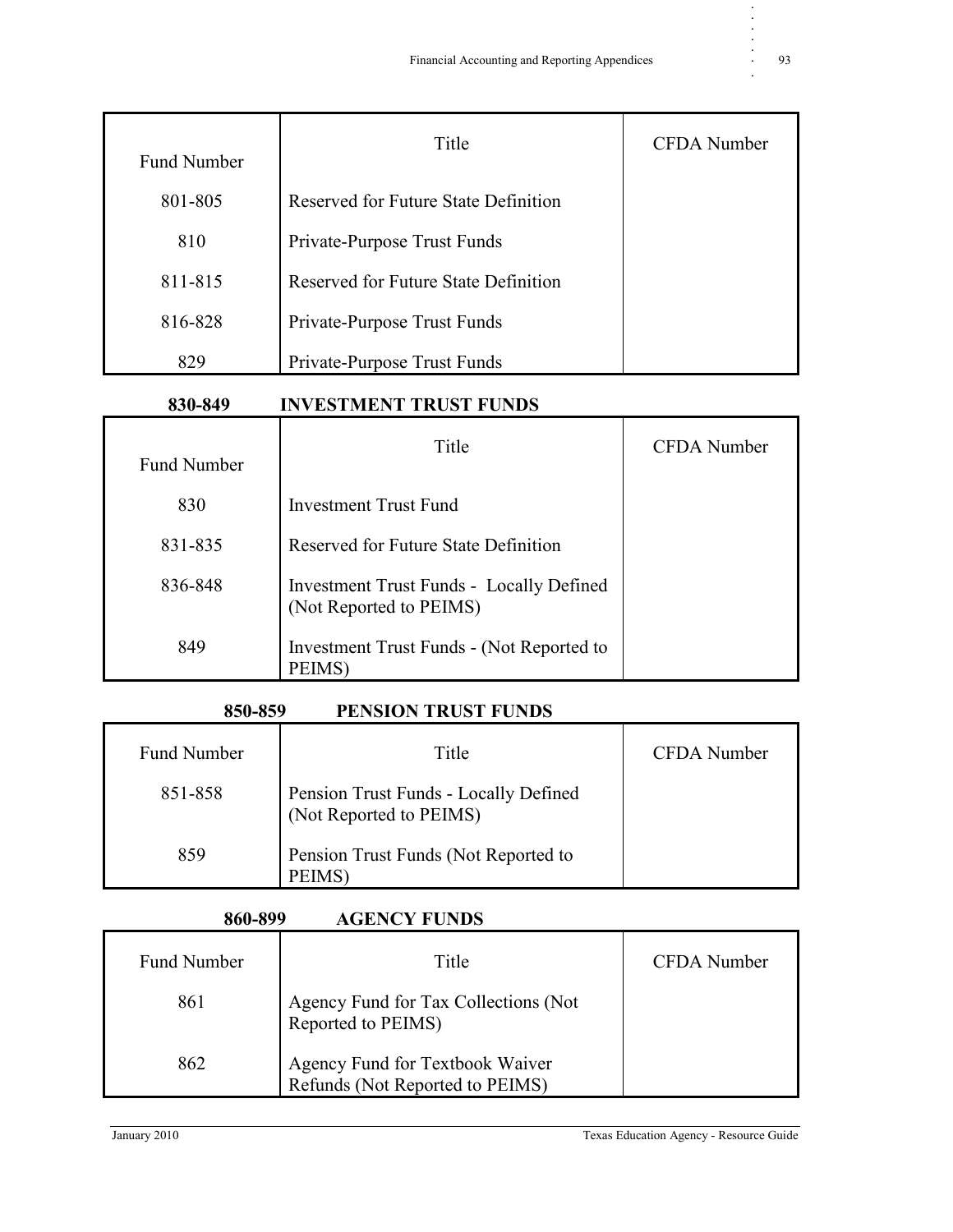| <b>Fund Number</b> | Title                                                                                                   | <b>CFDA</b> Number |
|--------------------|---------------------------------------------------------------------------------------------------------|--------------------|
| 863                | Payroll Clearing Account (Not Reported to<br>PEIMS)                                                     |                    |
| 864                | Accounts Payable Clearing Account (Not)<br>Reported to PEIMS)                                           |                    |
| 865                | Student Activity Account (Not Reported to<br>PEIMS) (See Fund 461 for Campus<br><b>Activity Funds</b> ) |                    |
| 866-875            | Reserved for State Definition                                                                           |                    |
| 876-898            | Locally Defined Agency Funds (Not<br>Reported to PEIMS)                                                 |                    |
| 899                | Agency Funds (Not Reported to PEIMS)                                                                    |                    |

| 900                | <b>GENERAL CAPITAL ASSETS AND</b><br><b>GENERAL LONG-TERM DEBT ACCOUNT GROUPS</b> |             |
|--------------------|-----------------------------------------------------------------------------------|-------------|
| <b>Fund Number</b> | Title                                                                             | CFDA Number |

| Fund Number | Title                                                                                                               | CFDA Number |
|-------------|---------------------------------------------------------------------------------------------------------------------|-------------|
| 901         | General Capital Assets Account Group<br>(Not reported to PEIMS; also referred to as<br>Capital Asset Accounts)      |             |
| 902         | General Long-Term Debt Fund (Not<br>reported to PEIMS; also referred to as<br>General Long-term Liability Accounts) |             |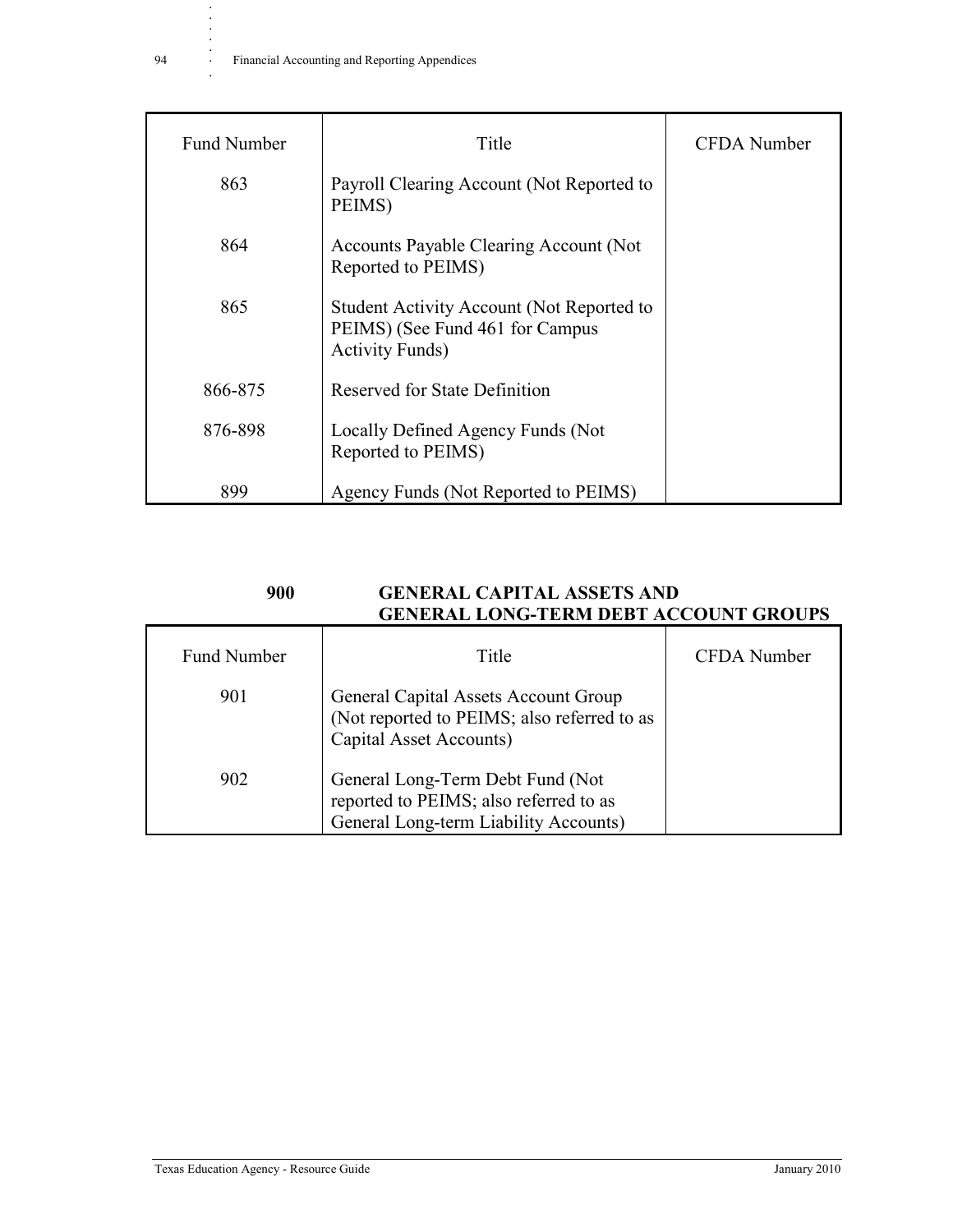### **Function Codes**

| <b>Function</b> | <b>Title</b>                                                                                              |
|-----------------|-----------------------------------------------------------------------------------------------------------|
| 11              | <b>Instruction</b>                                                                                        |
| 12              | <b>Instructional Resources and Media Services</b>                                                         |
| 13              | <b>Curriculum Development and Instructional Staff Development</b>                                         |
| 21              | <b>Instructional Leadership</b>                                                                           |
| 23              | <b>School Leadership</b>                                                                                  |
| 31              | <b>Guidance, Counseling and Evaluation Services</b>                                                       |
| 32              | <b>Social Work Services</b>                                                                               |
| 33              | <b>Health Services</b>                                                                                    |
| 34              | <b>Student (Pupil) Transportation</b>                                                                     |
| 35              | <b>Food Services</b>                                                                                      |
| 36              | <b>Extracurricular Activities</b>                                                                         |
| 4 <sub>l</sub>  | <b>General Administration</b>                                                                             |
| 51              | <b>Facilities Maintenance and Operations</b>                                                              |
| 52              | <b>Security and Monitoring Services</b>                                                                   |
| 53              | <b>Data Processing Services</b>                                                                           |
| 61              | <b>Community Services</b>                                                                                 |
| 62              | <b>School District Administrative Support Services (Used by</b><br><b>Education Service Centers Only)</b> |
| 71              | <b>Debt Service</b>                                                                                       |
| 81              | <b>Facilities Acquisition and Construction</b>                                                            |

**. . . . .**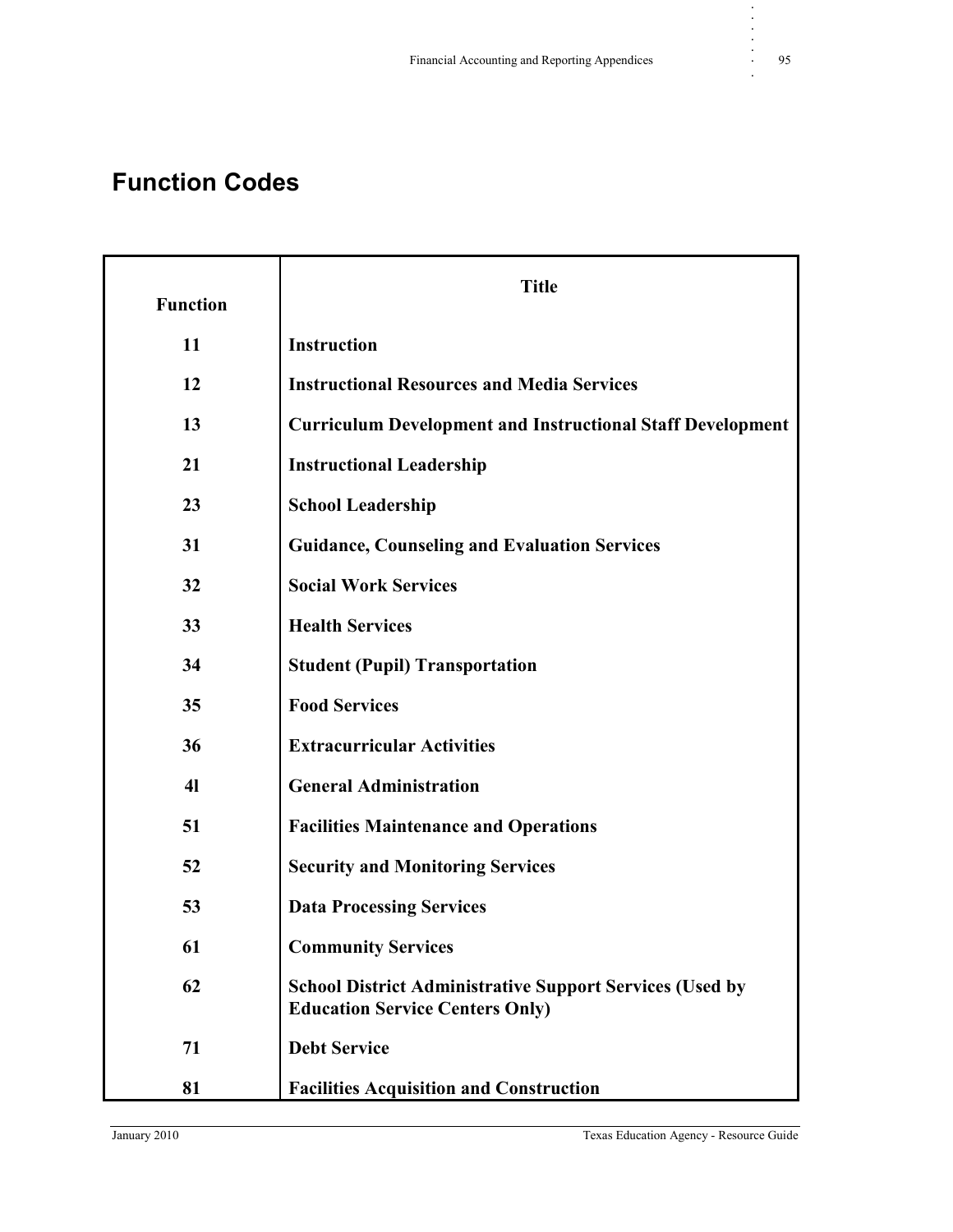| <b>Function</b> | <b>Title</b>                                                                                                  |
|-----------------|---------------------------------------------------------------------------------------------------------------|
| 91              | <b>Contracted Instructional Services Between Public Schools</b>                                               |
| 92              | <b>Incremental Costs Associated with Chapter 41, Texas</b><br><b>Education Code, Purchase or Sale of WADA</b> |
| 93              | <b>Payments to Fiscal Agent/Member Districts of Shared Services</b><br><b>Arrangements</b>                    |
| 95              | <b>Payments to Juvenile Justice Alternative Education Programs</b>                                            |
| 97              | <b>Payments to Tax Increment Fund</b>                                                                         |
| 99              | <b>Other Intergovernmental Charges</b>                                                                        |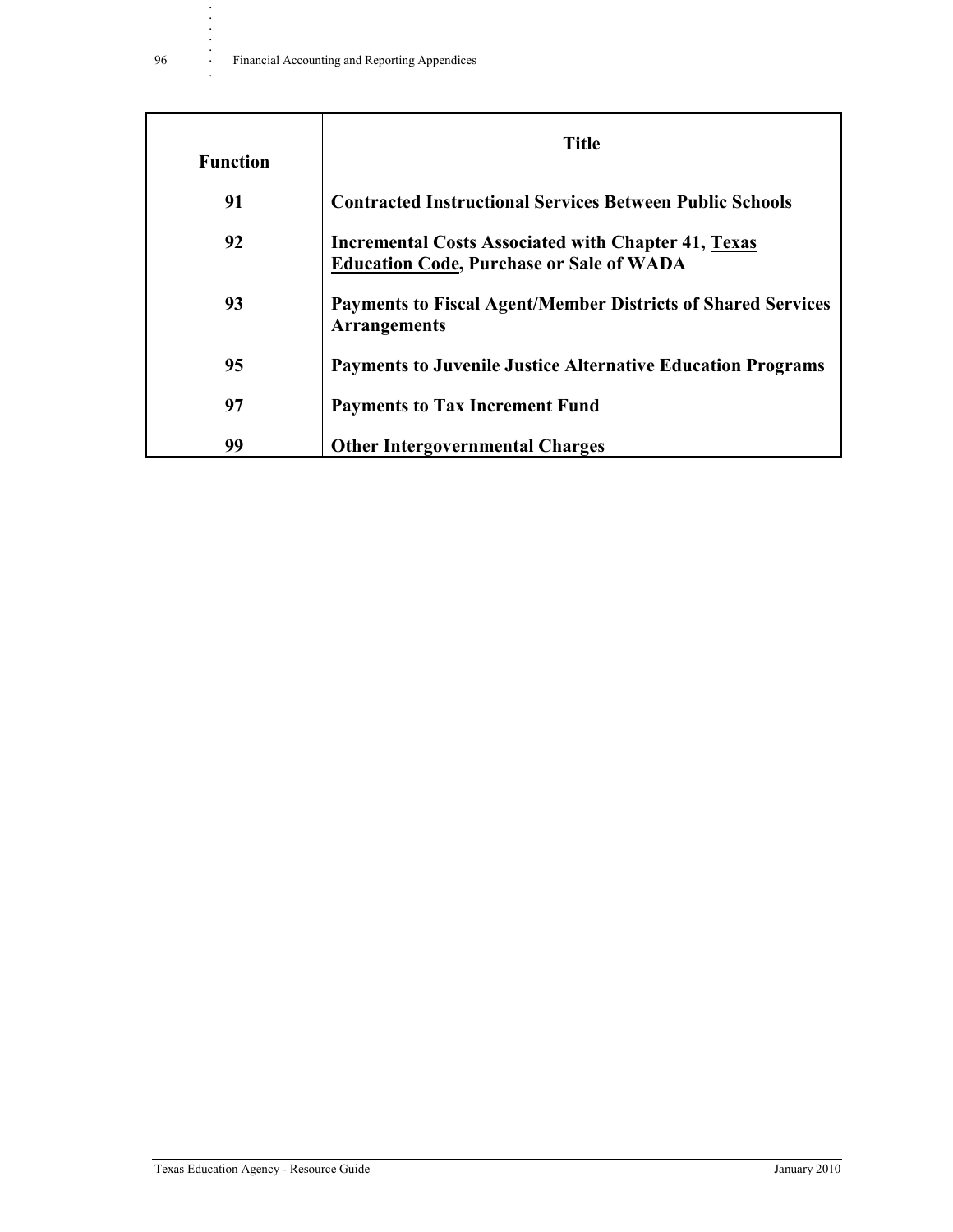## **Asset Object Codes**

| 1000           | <u>ASSETS AND OTHER DEBITS</u>                    |
|----------------|---------------------------------------------------|
| 1100           | <b>CASH AND TEMPORARY INVESTMENTS</b>             |
|                | 1101-1109 Cash and Temporary Investments          |
| <b>R</b> 1110  | <b>Cash and Cash Equivalents</b>                  |
| <b>R1120</b>   | <b>Investments – Current</b>                      |
| 1200           | <b>RECEIVABLES</b>                                |
| <b>R</b> 1210  | <b>Property Taxes - Current</b>                   |
| <b>R.</b> 1220 | <b>Property Taxes - Delinquent</b>                |
| <b>R</b> 1230  | <b>Allowance for Uncollectible Taxes (Credit)</b> |
| 1240           | <b>Due from Other Governments</b>                 |
| <b>R.</b> 1241 | <b>Due from State</b>                             |
| <b>R.</b> 1242 | <b>Due from Federal Agencies</b>                  |
| <b>R</b> 1243  | <b>Due from Other Governments</b>                 |
| <b>R</b> 1250  | <b>Accrued Interest</b>                           |
| 1260           | <b>Due from Other Funds</b>                       |
| <b>R</b> 1261  | <b>General Fund</b>                               |

**. . . . .**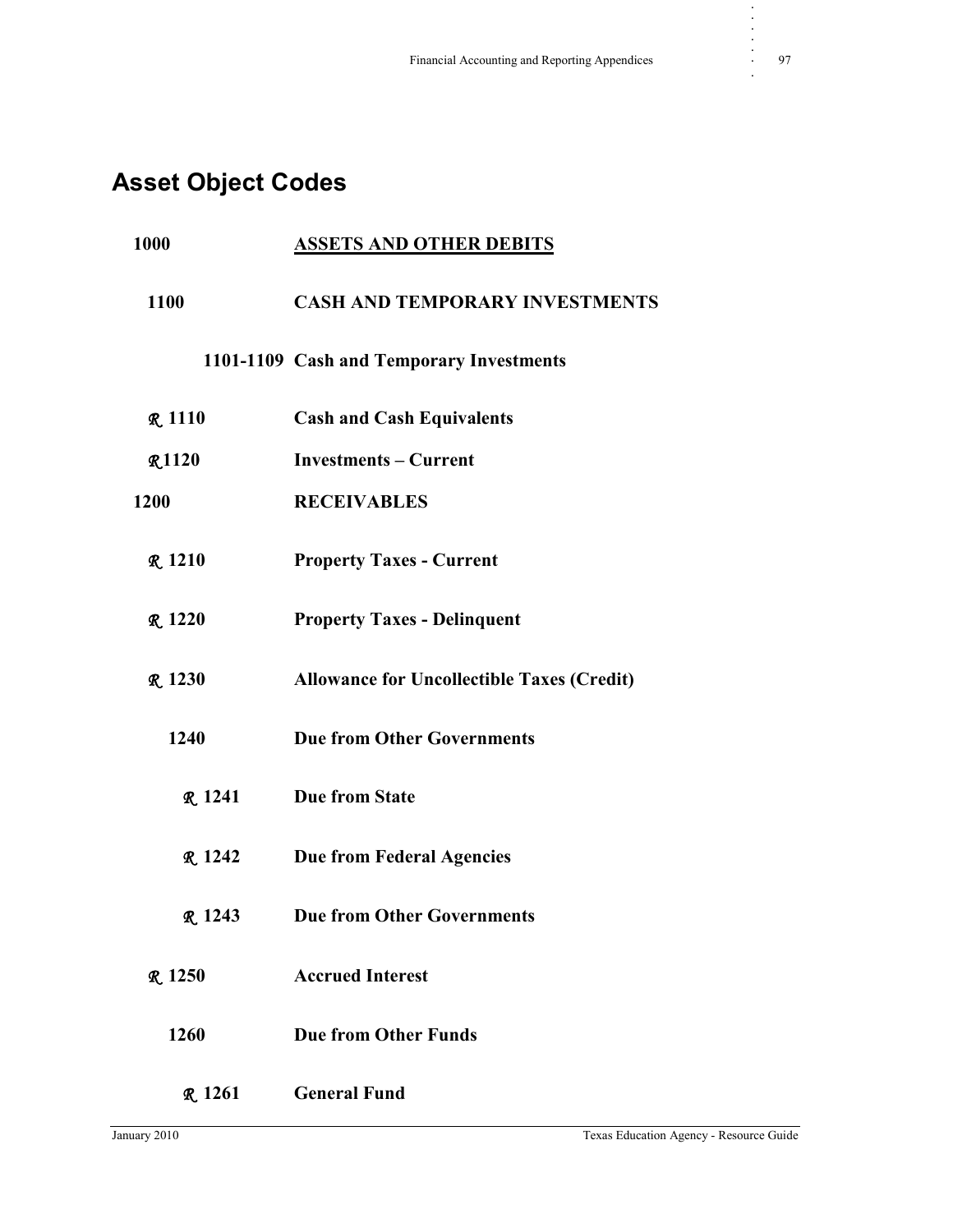| <b>R</b> 1262  | <b>Special Revenue Fund</b>                                                                                                                        |
|----------------|----------------------------------------------------------------------------------------------------------------------------------------------------|
| <b>R</b> 1263  | <b>Debt Service Fund</b>                                                                                                                           |
| <b>R</b> 1264  | <b>Capital Projects Fund</b>                                                                                                                       |
| <b>R</b> 1265  | <b>Enterprise Fund</b>                                                                                                                             |
| <b>R</b> 1266  | <b>Internal Service Fund</b>                                                                                                                       |
| <b>R.</b> 1267 | <b>Trust and Agency Funds</b>                                                                                                                      |
| <b>R1268</b>   | <b>Permanent Funds</b>                                                                                                                             |
| <b>R</b> 1290  | <b>Other Receivables</b>                                                                                                                           |
| 1300           | <b>INVENTORIES</b>                                                                                                                                 |
| <b>R</b> 1310  | <b>Inventories - Supplies and Materials</b>                                                                                                        |
| 1400           | <b>OTHER CURRENT ASSETS</b>                                                                                                                        |
| R.1410         | <b>Deferred Expenditures/Expenses</b>                                                                                                              |
| <b>R1420</b>   | <b>Capitalized Bond and Other Debt Issuance Costs</b>                                                                                              |
| <b>R1430</b>   | <b>Premium and Discount on Issuance of Bonds (Deleted effective</b><br>fiscal year 2008/09; September 1 or July 1 depending on fiscal<br>year end) |
| <b>R1490</b>   | <b>Other Current Assets</b>                                                                                                                        |
| 1500           | <b>LAND, BUILDINGS AND EQUIPMENT</b>                                                                                                               |

**. . . .**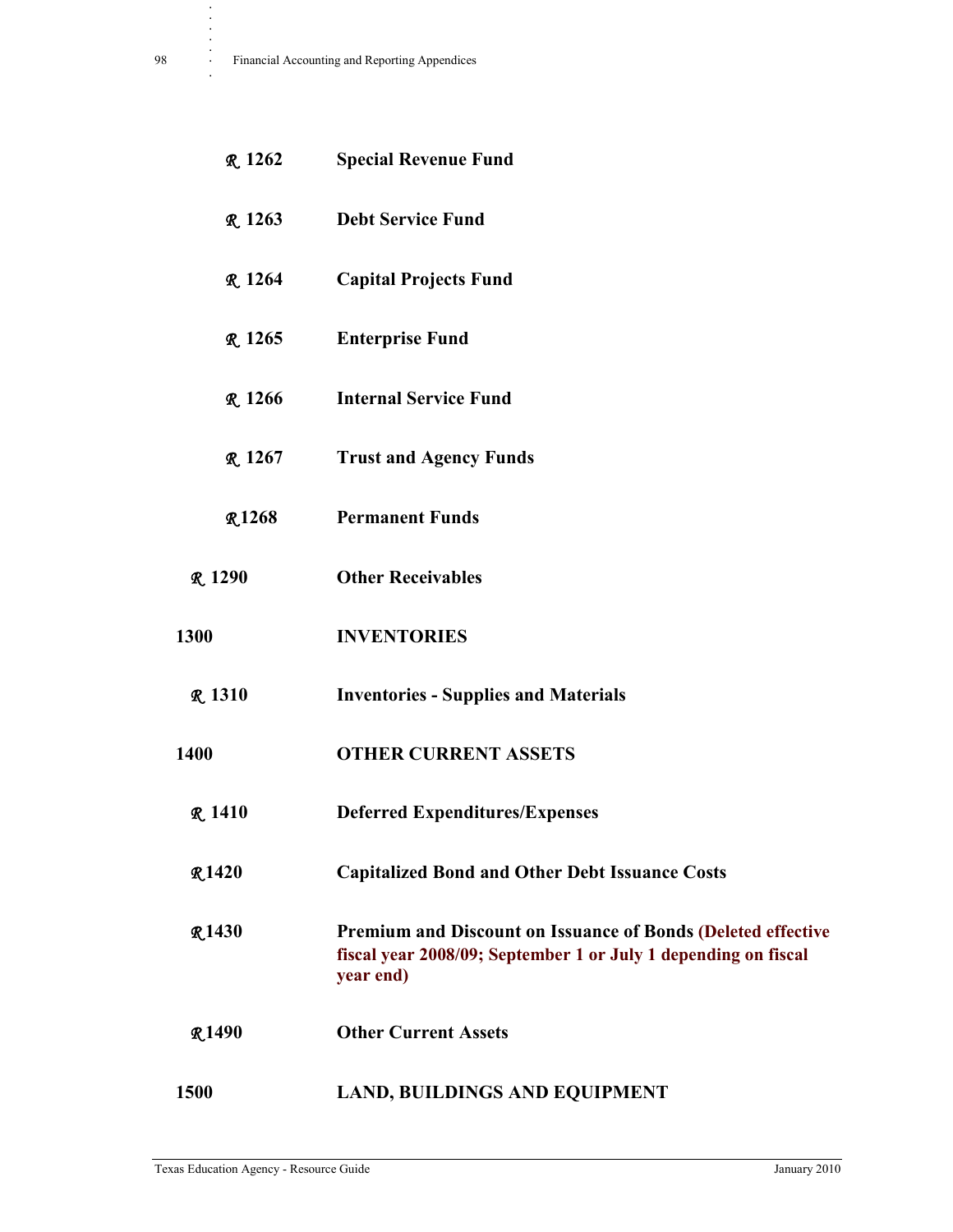| <b>R</b> 1510  | <b>Land Purchase and Improvements</b>        |
|----------------|----------------------------------------------|
| <b>R</b> 1520  | <b>Buildings and Improvements</b>            |
| 1530           | <b>Furniture and Equipment</b>               |
| <b>R</b> 1531  | <b>Vehicles</b>                              |
| R 1539         | <b>Furniture and Equipment</b>               |
| 1540           | <b>Capital Assets - District Defined</b>     |
| <b>R.</b> 1541 | <b>Vehicles</b>                              |
| <b>R</b> 1549  | <b>Furniture and Equipment</b>               |
| 1550           | <b>Assets Purchased Under Capital Leases</b> |
| <b>R</b> 1551  | <b>Buildings</b>                             |
| R 1559         | <b>Furniture and Equipment</b>               |
| 1560           | <b>Library Books and Media</b>               |
| <b>R</b> 1569  | <b>Library Books and Media</b>               |
| 1570           | <b>Accumulated Depreciation</b>              |
| <b>R</b> 1571  | <b>Accumulated Depreciation - Buildings</b>  |
|                |                                              |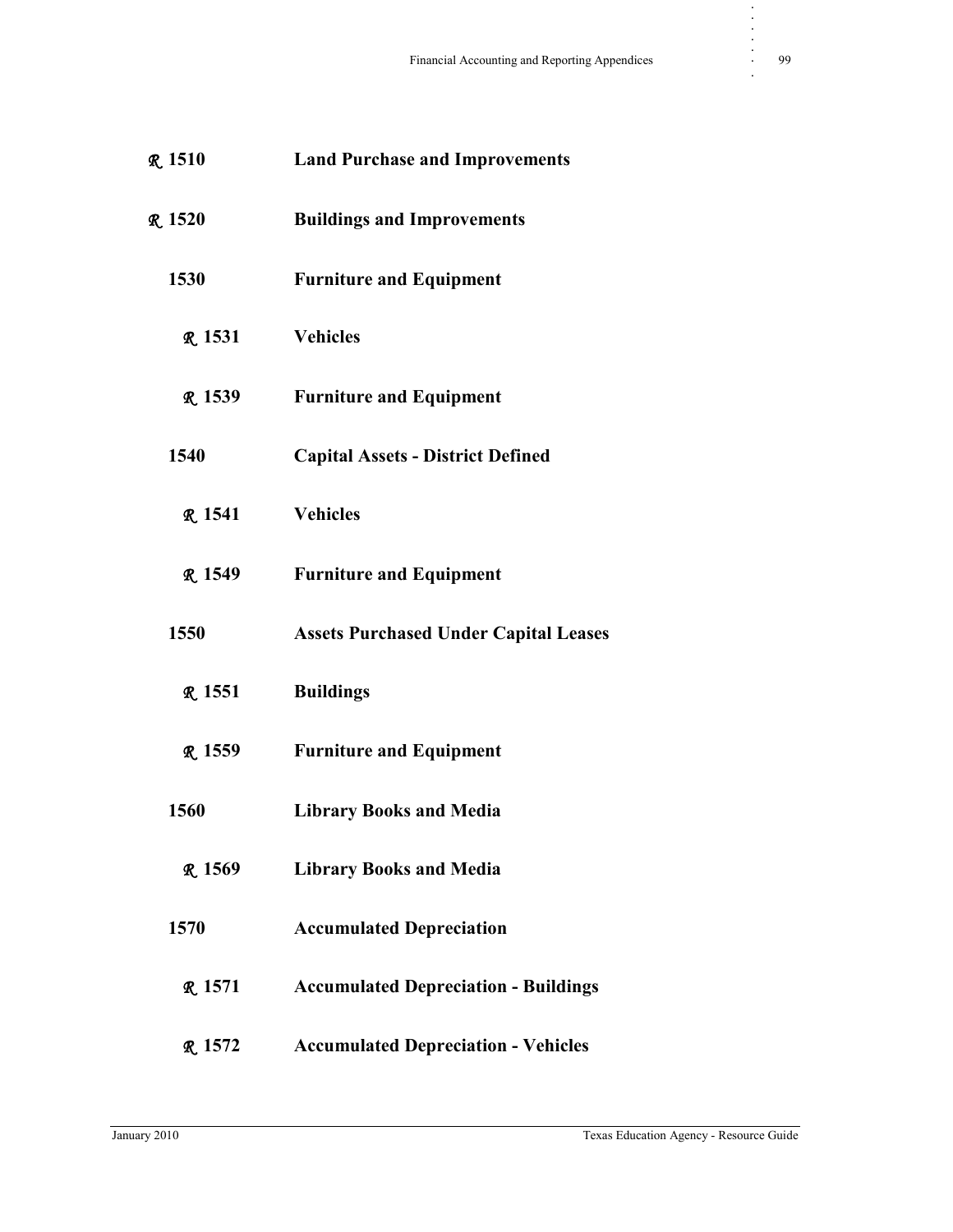| R 1573        | <b>Accumulated Depreciation - Furniture and Equipment</b>                                   |
|---------------|---------------------------------------------------------------------------------------------|
| <b>R</b> 1574 | <b>Accumulated Depreciation - Library Books and Media</b>                                   |
| <b>R</b> 1576 | <b>Accumulated Depreciation - Capital Leases</b>                                            |
| <b>R1577</b>  | <b>Accumulated Depreciation - Infrastructure</b>                                            |
| <b>R1578</b>  | <b>Accumulated Depreciation – Art and Collections</b>                                       |
| $R_{.}1579$   | <b>Accumulated Depreciation - Historical Treasures</b>                                      |
| <b>R1580</b>  | <b>Construction in Progress</b>                                                             |
| <b>R1590</b>  | Other Capital Assets - Infrastructure, Art, Historical<br><b>Treasures, and Collections</b> |
| <b>R1591</b>  | <b>Infrastructure Assets Roads</b>                                                          |
| <b>R1592</b>  | <b>Infrastructure Assets – Drainage Systems</b>                                             |
| <b>R1593</b>  | <b>Infrastructure Assets - Water Systems</b>                                                |
| <b>R1594</b>  | <b>Infrastructure Assets - Sewer Systems</b>                                                |
| <b>R1595</b>  | <b>Infrastructure Assets – Lighting Systems</b>                                             |
| <b>R1596</b>  | <b>Infrastructure Assets – Other</b>                                                        |
| <b>R1597</b>  | <b>Infrastructure Assets – Network or Subsystems of a Network</b>                           |
| <b>R1598</b>  | <b>Art and Collections</b>                                                                  |
| <b>R1599</b>  | <b>Historical Treasures</b>                                                                 |

**. . . .**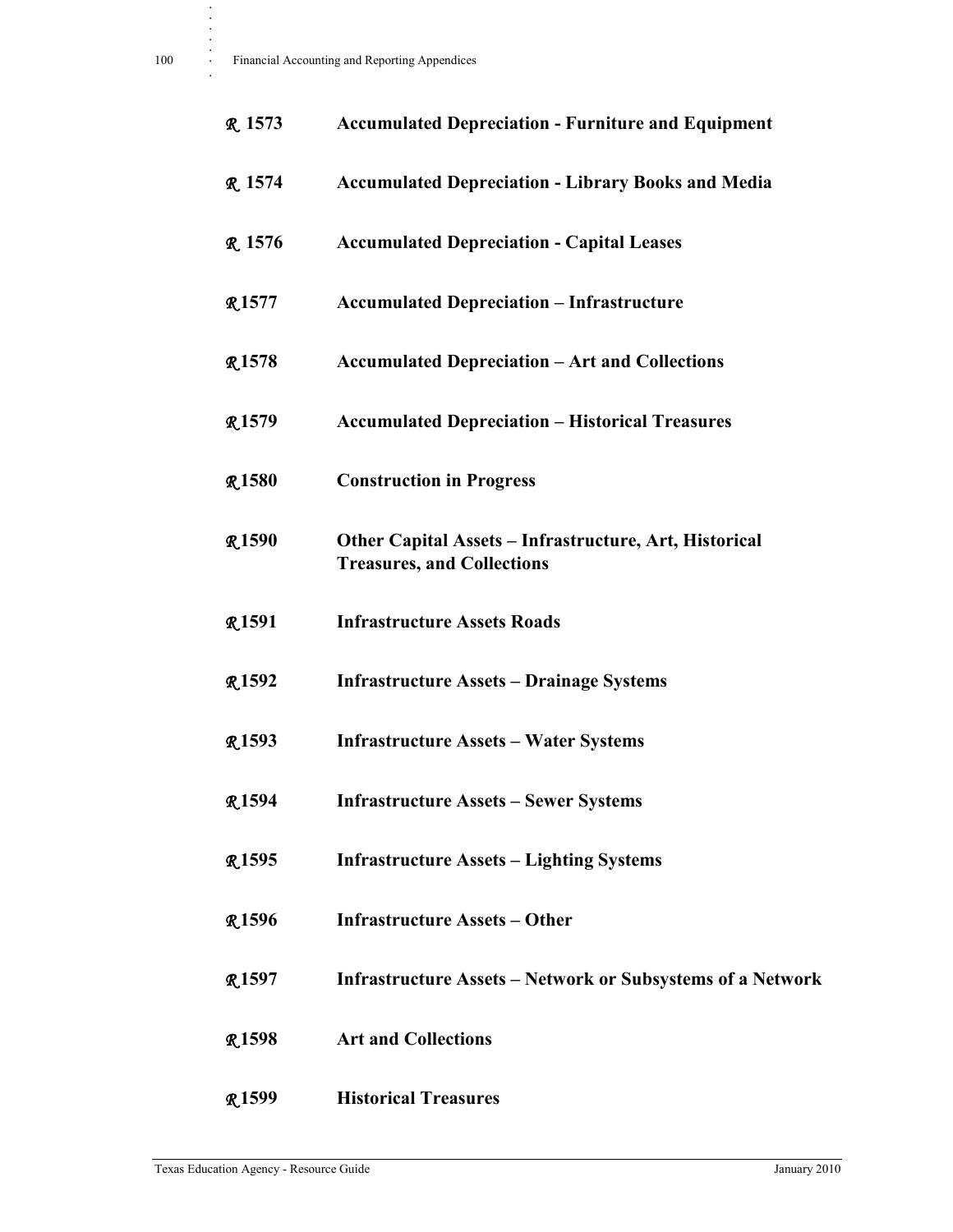| 1600        |                | <b>Reserved for Future State Definition</b> |
|-------------|----------------|---------------------------------------------|
| 1700        |                | <b>Reserved for Future State Definition</b> |
| <b>1800</b> |                | <b>RESTRICTED ASSETS</b>                    |
|             | <b>R</b> 1810  | <b>Cash and Temporary Investments</b>       |
|             | <b>R.</b> 1890 | <b>Other Restricted Assets</b>              |
| 1900        |                | <b>OTHER ASSETS</b>                         |
|             | <b>R1910</b>   | <b>Long-Term Investments</b>                |
|             | <b>R1990</b>   | <b>Other Assets</b>                         |

## **Liability Object Codes**

| <b>2000</b>  | <b>LIABILITIES</b>                            |
|--------------|-----------------------------------------------|
| 2100         | <b>CURRENT PAYABLES</b>                       |
| R.2110       | <b>Accounts Payable</b>                       |
| 2120         | <b>Bonds and Loans Payable - Current Year</b> |
| R.2121       | <b>Bonds Payable - Current Year</b>           |
| $R_{.} 2122$ | <b>Loans Payable - Current Year</b>           |

**. . . . .**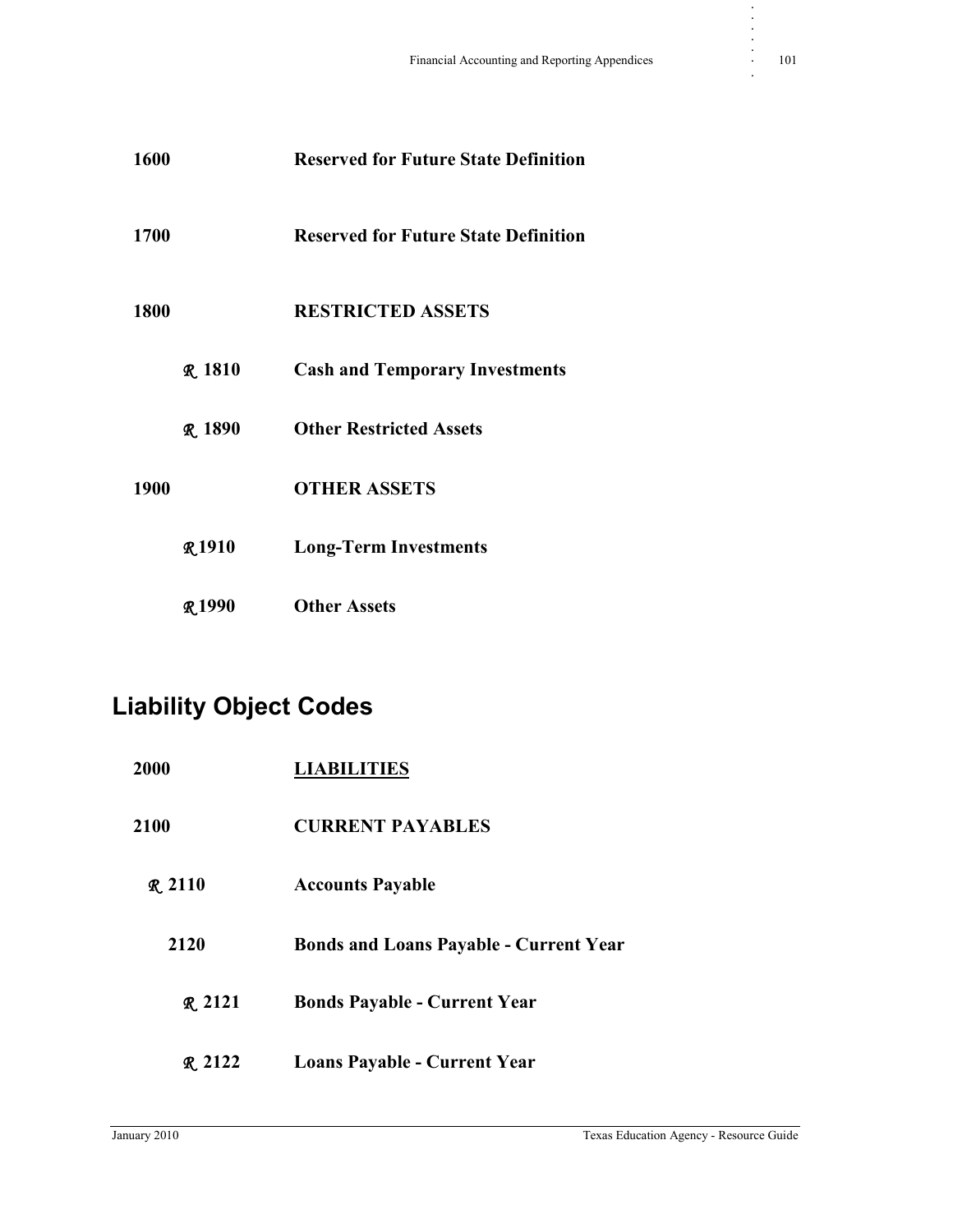**. . . .**

| <b>R2123</b>   | <b>Other Liabilities - Current</b>         |
|----------------|--------------------------------------------|
| <b>R.</b> 2130 | Capital Leases Payable - Current Year      |
| 2140           | <b>Interest Payable</b>                    |
| <b>R.</b> 2141 | <b>Bond Interest Payable</b>               |
| $R_{2142}$     | <b>Loan Interest Payable</b>               |
| R.2143         | <b>Capital Lease Interest Payable</b>      |
| 2150           | <b>Payroll Deductions and Withholdings</b> |
| <b>R</b> 2151  | <b>Federal Income Taxes</b>                |
| <b>R.</b> 2152 | <b>FICA and Medicare Taxes</b>             |
| <b>R</b> 2153  | <b>Group Health and Life Insurance</b>     |
| <b>R</b> 2154  | <b>Credit Union</b>                        |
| <b>R.</b> 2155 | <b>Teacher Retirement</b>                  |
| <b>R</b> 2159  | Other                                      |
| R.2160         | <b>Accrued Wages Payable</b>               |
| 2170           | <b>Due to Other Funds</b>                  |
| R.2171         | <b>General Fund</b>                        |
| <b>R</b> 2172  | <b>Special Revenue Fund</b>                |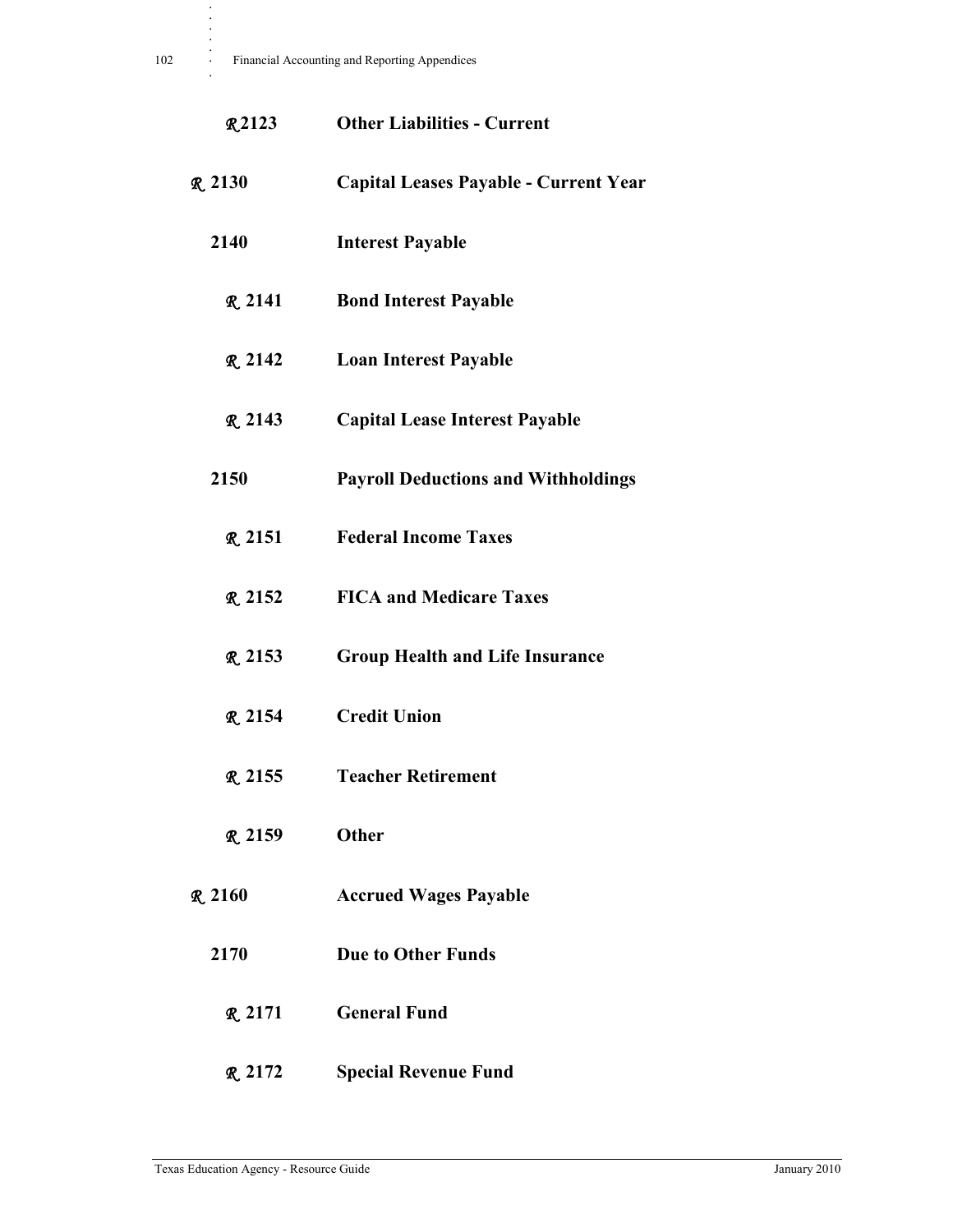R **2173 Debt Service Fund** R **2174 Capital Projects Fund** R **2175 Enterprise Fund** R **2176 Internal Service Fund** R **2177 Trust and Agency Funds** R **2178 Permanent Funds 2180 Due to Other Governments** R **2181 Due to State** R **2182 Due to Federal Agencies** R **2183 Due to Other Governments** R **2184 Due to Government Unit - Taxes** R **2190 Due to Student Groups 2200 ACCRUED EXPENDITURES/EXPENSES** R **2210 Accrued Expenditures/Expenses 2300 DEFERRED REVENUE** R **2310 Deferred Revenue 2400 PAYABLE FROM RESTRICTED ASSETS** **. . . . .**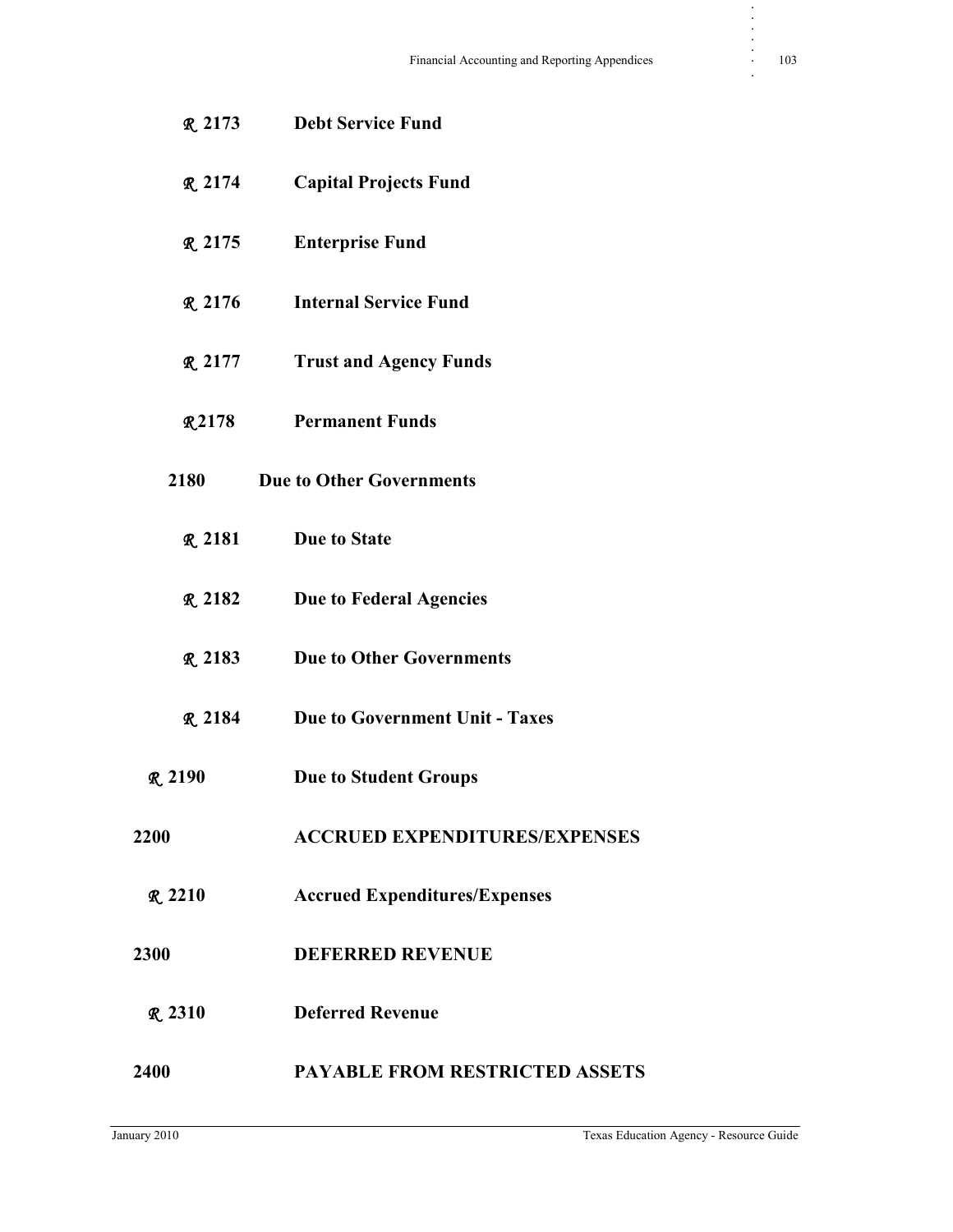| <b>R</b> 2410  | <b>Construction Contract</b>                                                                                                               |
|----------------|--------------------------------------------------------------------------------------------------------------------------------------------|
| $R_{2420}$     | <b>Fiscal Agent</b>                                                                                                                        |
| <b>R.</b> 2430 | <b>Accrued Interest</b>                                                                                                                    |
| $R_{.} 2440$   | Other                                                                                                                                      |
| <b>2500</b>    | <b>BONDS AND LOANS PAYABLE - LONG-TERM</b>                                                                                                 |
| R.2510         | <b>Bonds Payable - Long-Term</b>                                                                                                           |
| R.2511         | <b>Deferred Gain/Loss on Defeasance of Bonds</b>                                                                                           |
| <b>R.</b> 2512 | <b>Accumulated Accretion on Capital Appreciation Bonds</b>                                                                                 |
| <b>R</b> 2516  | <b>Premium and Discount on Issuance of Bonds (Effective fiscal</b><br>year 2008/09; September 1 or July 1 depending on fiscal year<br>end) |
| <b>R</b> 2520  | <b>Loans Payable - Long-Term</b>                                                                                                           |
| 2530           | <b>OTHER LONG-TERM DEBT PAYABLE</b>                                                                                                        |
| <b>R</b> 2531  | Capital Leases Payable - Long-Term                                                                                                         |
| <b>R.</b> 2532 | <b>Vested Vacation Benefits Payable</b>                                                                                                    |
| <b>R</b> 2590  | <b>Other Long-Term Debt Liabilities</b>                                                                                                    |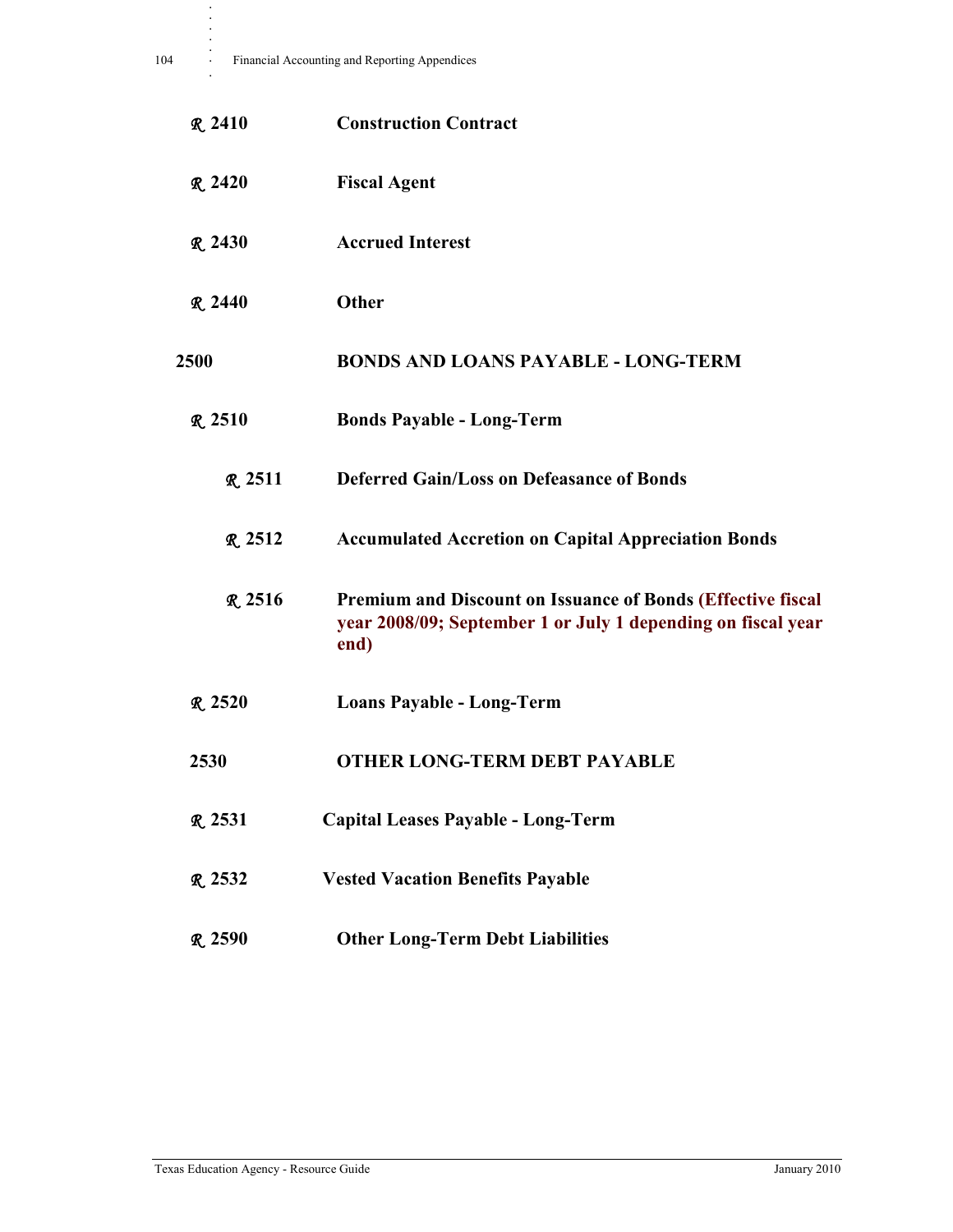## **Fund Equity Object Codes**

### **Prior to GASB 54 Effective Date (through FY 2009-10)**

| 3000           | <b>FUND EQUITY/FUND NET ASSETS</b>                                                   |
|----------------|--------------------------------------------------------------------------------------|
| 3100           | <b>RESERVED FOR FUTURE STATE DEFINITION</b>                                          |
| <b>R</b> 3200  | <b>INVESTED IN CAPITAL ASSETS, NET OF RELATED</b><br><b>DEBT</b>                     |
| 3300           | <b>RESERVED FOR FUTURE STATE DEFINITION</b>                                          |
| 3400-3600      | <b>FUND BALANCE</b>                                                                  |
| 3400           | <b>RESERVED FUND BALANCE</b>                                                         |
| <b>R</b> 3410  | <b>Reserve for Investment in Inventories</b>                                         |
| <b>R</b> 3420  | <b>Reserve for Retirement of Long-Term Debt</b>                                      |
| R.3430         | <b>Reserve for Prepaid Items</b>                                                     |
| <b>R.</b> 3440 | <b>Reserve for Outstanding Encumbrances</b>                                          |
| <b>R</b> 3450  | <b>Reserve for Food Service</b>                                                      |
| R.3460         | <b>Reserve for Fund Balances of Consolidated School Districts</b>                    |
| R.3470         | <b>Reserve for Capital Acquisition Program and Contractual</b><br><b>Obligations</b> |
| <b>R</b> 3490  | <b>Other Reserves of Fund Balance</b>                                                |

**. . . . .**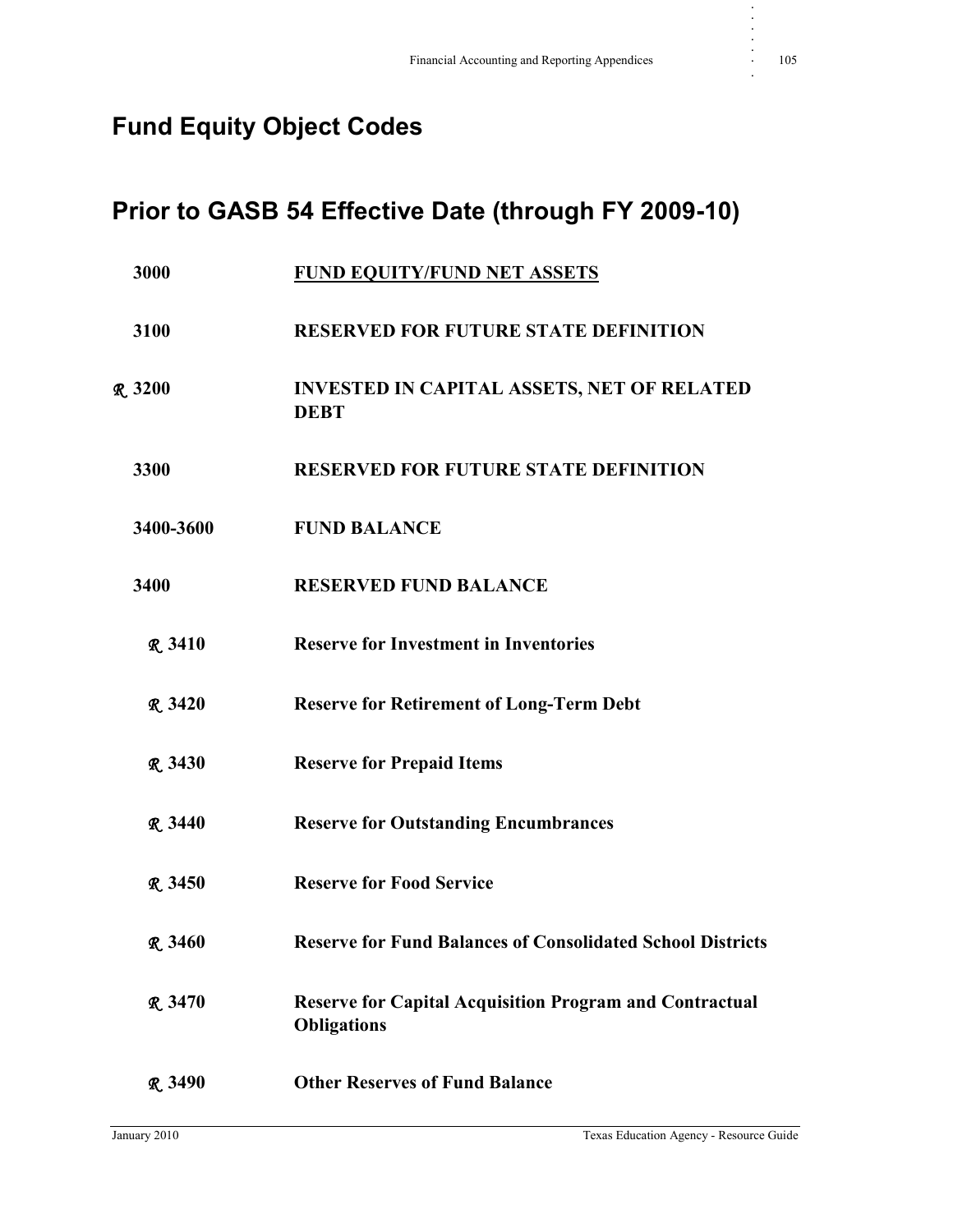**.**

| 3500           | <b>DESIGNATED FUND BALANCE</b>                                         |
|----------------|------------------------------------------------------------------------|
| <b>R</b> 3510  | <b>Designated Fund Balance - Construction</b>                          |
| <b>R</b> 3520  | <b>Designated Fund Balance - Claims and Judgments</b>                  |
| <b>R.</b> 3530 | <b>Designated Fund Balance - Capital Expenditures for</b><br>Equipment |
| <b>R</b> 3540  | <b>Designated Fund Balance - Self-Insurance</b>                        |
| <b>R</b> 3590  | <b>Other Designated Fund Balance</b>                                   |
| <b>R.3600</b>  | UNRESERVED, UNDESIGNATED FUND BALANCE                                  |
| <b>R</b> 3700  | <b>BUDGETARY FUND BALANCE</b>                                          |
| <b>R</b> 3800  | <b>RESTRICTED NET ASSETS</b>                                           |
| <b>R</b> 3900  | <b>UNRESTRICTED NET ASSETS</b>                                         |

# **After GASB 54 Effective Date (FY 2010-11)**

| 3000         | <b>FUND EQUITY/FUND NET ASSETS</b>                        |
|--------------|-----------------------------------------------------------|
| 3100         | <b>RESERVED FOR FUTURE STATE DEFINITION</b>               |
| $R_{.} 3200$ | <b>INVESTED IN CAPITAL ASSETS, NET OF RELATED</b><br>DEBT |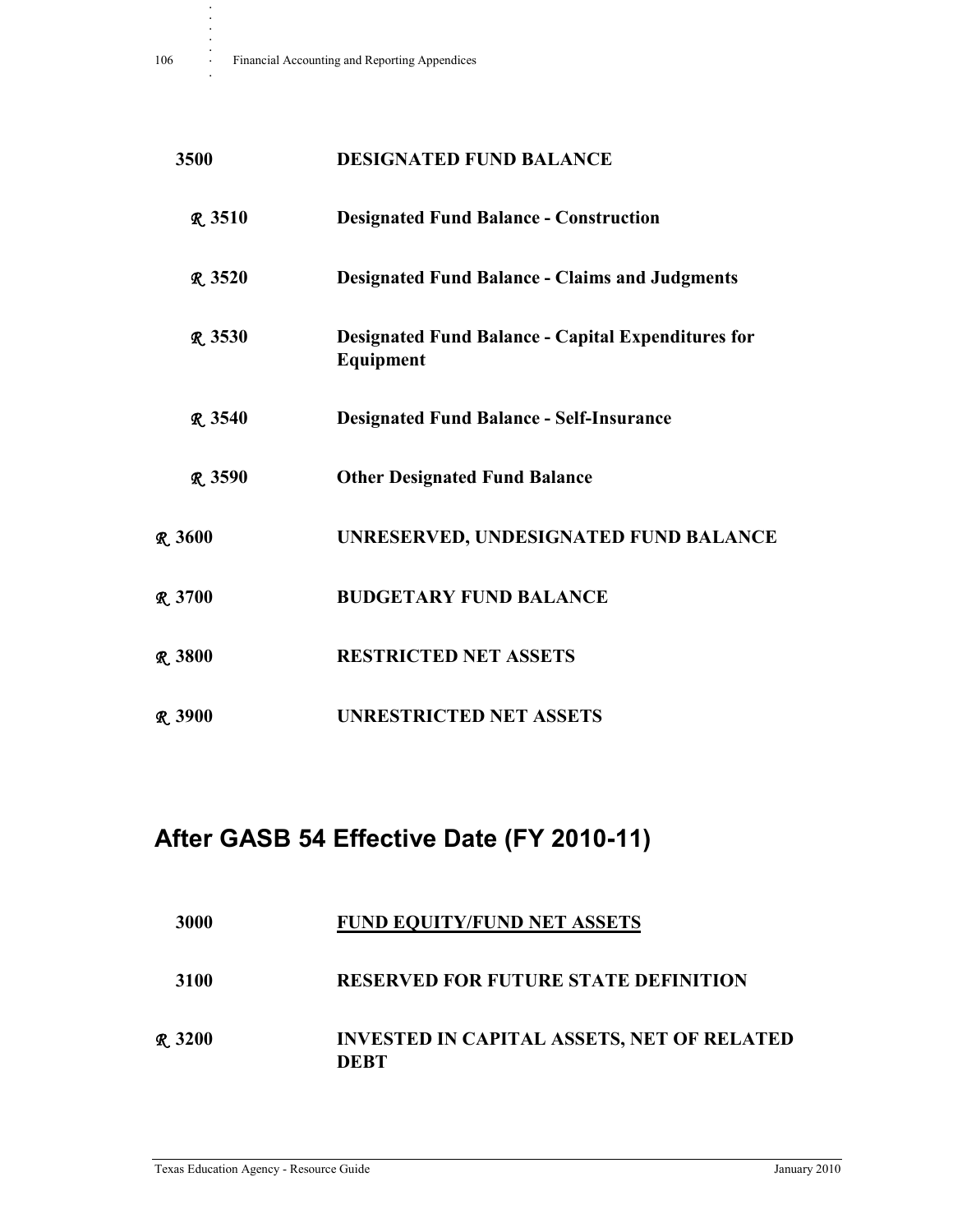| 3300           | <b>RESERVED FOR FUTURE STATE DEFINITION</b>                                             |
|----------------|-----------------------------------------------------------------------------------------|
| 3400-3600      | <b>FUND BALANCE</b>                                                                     |
| 3400           | <b>NONSPENDABLE OR RESTRICTED FUND BALANCE</b>                                          |
| <b>R</b> 3410  | <b>Nonspendable Inventories</b>                                                         |
| <b>R</b> 3415  | <b>Nonspendable Long-Term Loans/Notes Receivable</b>                                    |
| <b>R</b> 3425  | <b>Nonspendable Endowment Principal</b>                                                 |
| <b>R</b> 3430  | <b>Nonspendable Prepaid Items</b>                                                       |
| R. 3445        | <b>Nonspendable Other</b>                                                               |
| <b>R.</b> 3450 | <b>Restricted for Federal/state funds grant restrictions</b>                            |
| <b>R.</b> 3460 | <b>Restricted for Fund Balances of Consolidated School Districts</b>                    |
| <b>R</b> 3470  | <b>Restricted for Capital Acquisition Program and Contractual</b><br><b>Obligations</b> |
| <b>R</b> 3480  | <b>Restricted for Retirement of Long-Term Debt</b>                                      |
| <b>R.</b> 3490 | <b>Other Restrictions of Fund Balance</b>                                               |
| 3500           | <b>COMMITTED OR ASSIGNED FUND BALANCE</b>                                               |
| <b>R</b> 3510  | <b>Committed Fund Balance - Construction</b>                                            |
| R.3520         | <b>Committed Fund Balance - Claims and Judgments</b>                                    |
| R 3525         | <b>Committed Fund Balance - Retirement of Loans/Notes Payable</b>                       |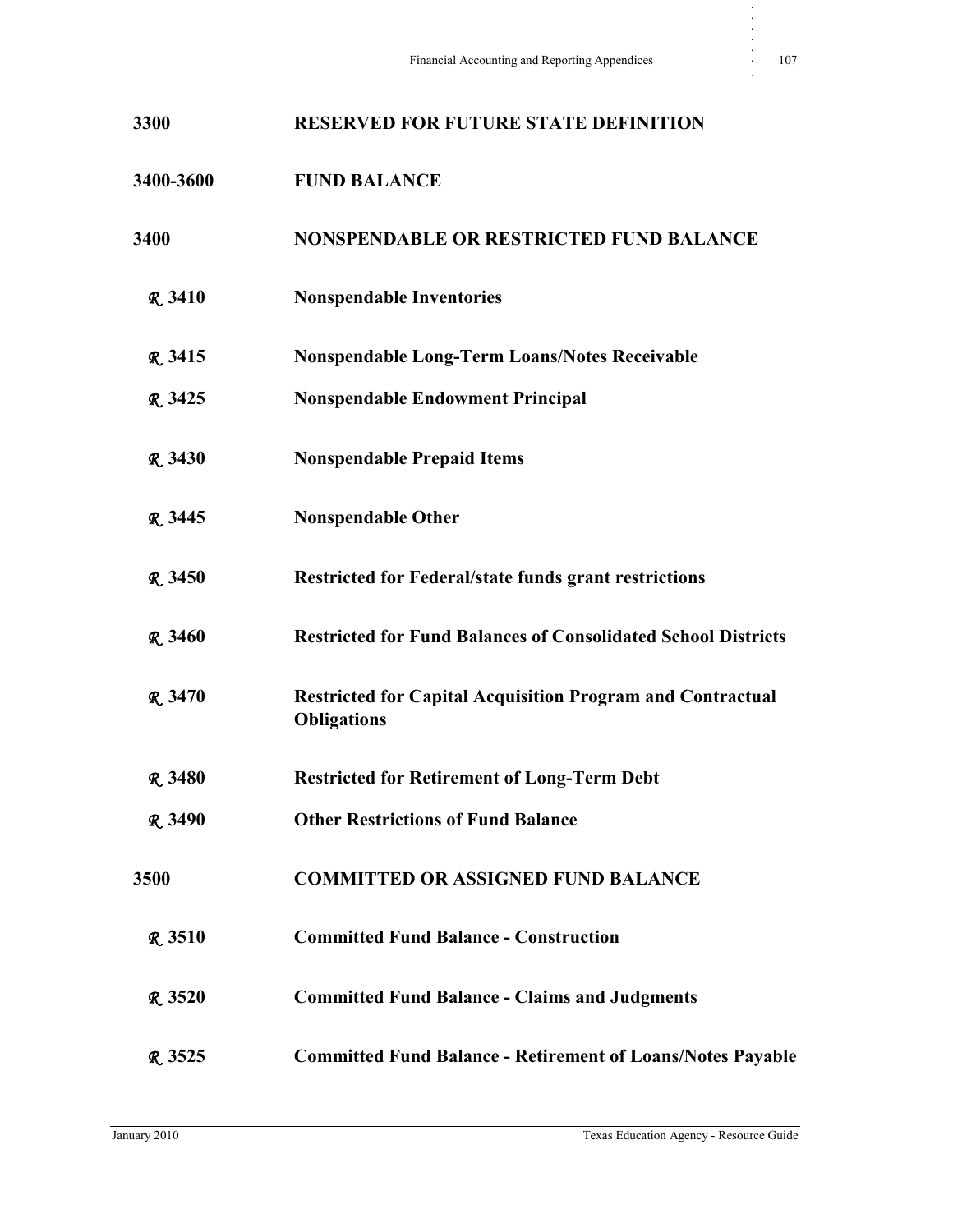| <b>R.</b> 3530 | <b>Committed Fund Balance - Capital Expenditures for</b><br>Equipment |
|----------------|-----------------------------------------------------------------------|
| <b>R.</b> 3540 | <b>Committed Fund Balance - Self-Insurance</b>                        |
| R. 3545        | <b>Other Committed Fund Balance</b>                                   |
| R.3550         | <b>Assigned Fund Balance - Construction</b>                           |
| <b>R</b> 3560  | <b>Assigned Fund Balance - Claims and Judgments</b>                   |
| R.3565         | <b>Assigned Fund Balance - Retirement of Loans/Notes Payable</b>      |
| <b>R</b> 3570  | <b>Assigned Fund Balance - Capital Expenditures for Equipment</b>     |
| R.3580         | <b>Assigned Fund Balance - Self-Insurance</b>                         |
| <b>R.</b> 3590 | <b>Other Assigned Fund Balance</b>                                    |
| <b>R.</b> 3600 | <b>UNASSIGNED FUND BALANCE</b>                                        |
| <b>R</b> 3700  | <b>BUDGETARY FUND BALANCE</b>                                         |
| <b>R</b> 3800  | <b>RESTRICTED NET ASSETS</b>                                          |
| R.3900         | <b>UNRESTRICTED NET ASSETS</b>                                        |

## **Clearing Account Object Codes**

| 4000 | <b>CLEARING ACCOUNTS</b>                          |
|------|---------------------------------------------------|
| 4300 | <b>ENCUMBRANCE RESERVES</b>                       |
| 4310 | <b>Reserve for Encumbrances - Locally Defined</b> |

**. . . . .**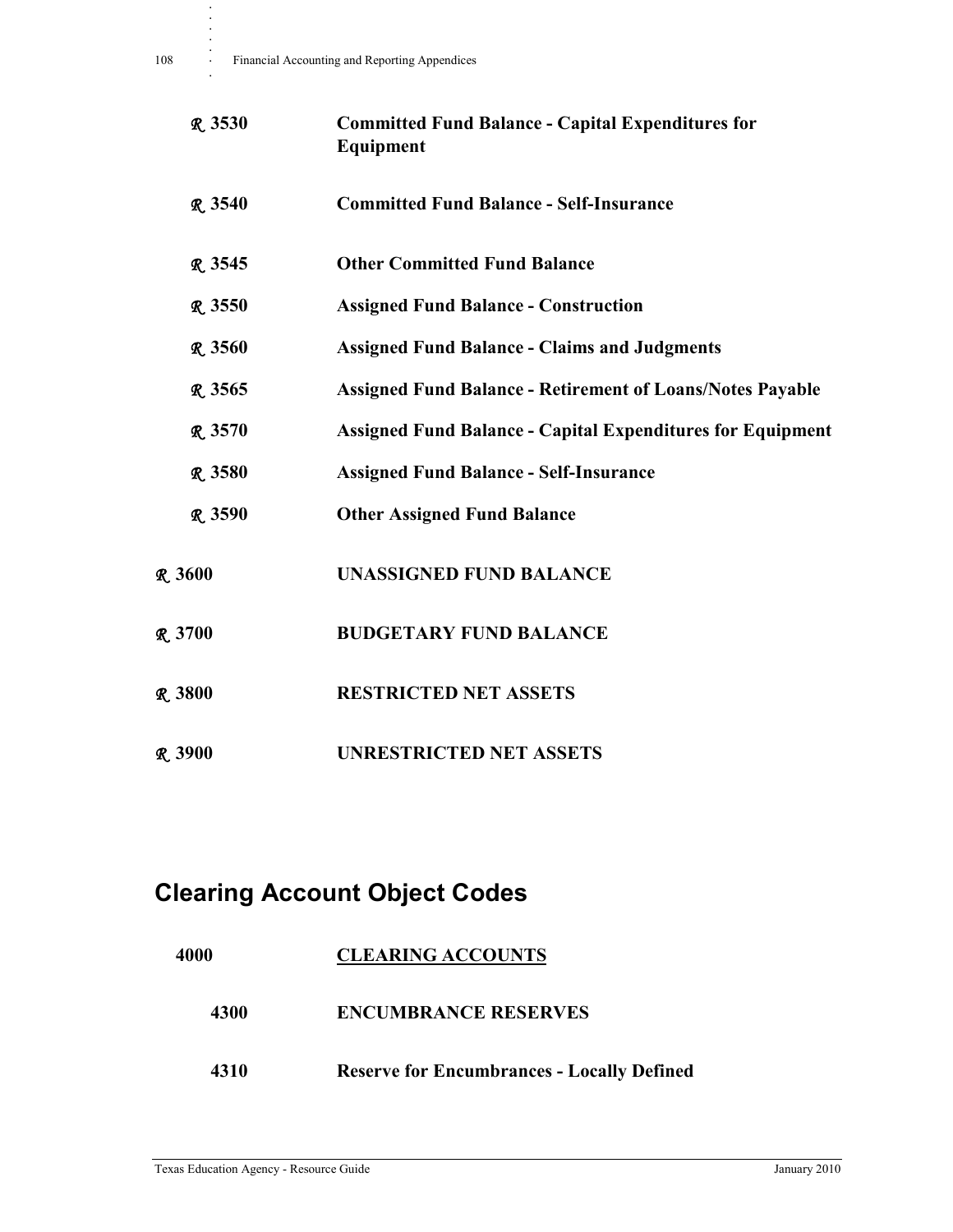# **Revenue Object Codes**

| 5000 |                | <b>REVENUE CONTROL ACCOUNTS</b>                                                                                    |
|------|----------------|--------------------------------------------------------------------------------------------------------------------|
|      | 5010           | <b>Estimated Revenues - Control - Locally Defined</b>                                                              |
|      | 5020           | <b>Realized Revenues - Control - Locally Defined</b>                                                               |
|      | 5700-5900      | <b>REVENUES</b>                                                                                                    |
| 5700 |                | <b>REVENUES FROM LOCAL AND INTERMEDIATE</b><br><b>SOURCES</b>                                                      |
|      | 5710           | <b>Local Real and Personal Property Taxes</b>                                                                      |
|      | R.5711         | <b>Taxes, Current Year Levy</b>                                                                                    |
|      | <b>R.5712</b>  | <b>Taxes, Prior Years</b>                                                                                          |
|      |                | 5713-5715 Reserved for Future State Definition                                                                     |
|      |                | 5716-5718 Penalties, Interest and Other Tax Revenues - Locally Defined<br>(Convert to Object Code 5719 for PEIMS)  |
|      | <b>R</b> 5719  | <b>Penalties, Interest and Other Tax Revenues</b>                                                                  |
|      | 5720           | <b>Local Revenues Realized as a Result of Services Rendered to</b><br><b>Other School Districts</b>                |
|      | <b>R.</b> 5721 | <b>Local Revenues Resulting from Sale of Weighted Average</b><br>Daily Attendance (WADA) to Other School Districts |
|      | <b>R.5722</b>  | <b>Shared Services Arrangements - Local Revenues from</b><br><b>Member Districts</b>                               |

**. . . . .**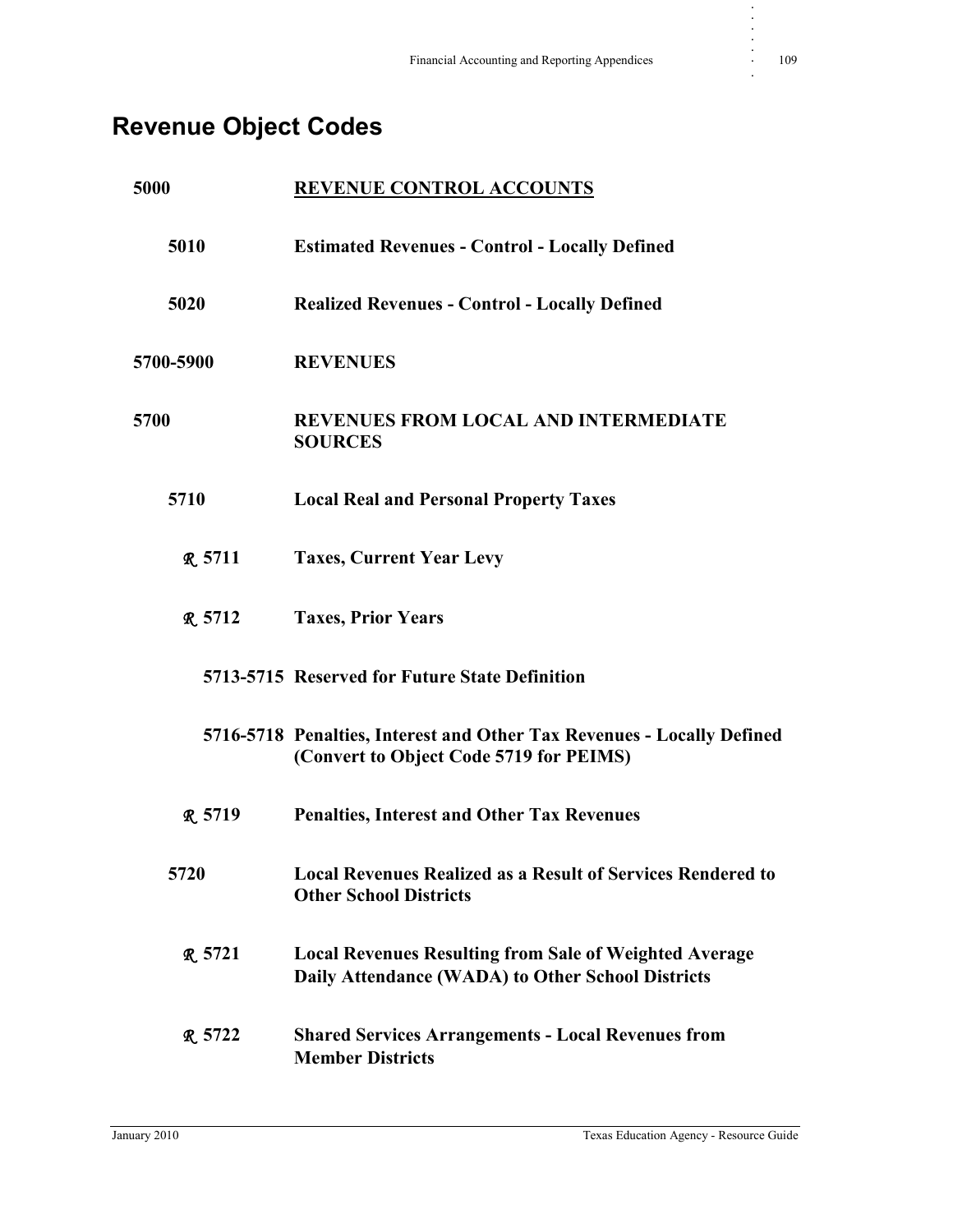R **5723 Shared Services Arrangements - Local Revenues from Fiscal Agent**

#### **5724-5726 Reserved for Future State Definition**

- **5727-5728 Local Revenues Resulting from Services Rendered to Other School Districts- Locally Defined (Convert to Object Code 5729 for PEIMS**
- R **5729 Local Revenues Resulting from Services Rendered to Other School Districts**
- **5730 Tuition and Fees**

#### **5731-5734 Reserved for Future State Definition**

- **5735-5738 Tuition and Fees Locally Defined (Convert to Object Code 5739 for PEIMS)**
- R **5739 Tuition and Fees**
- **5740 Other Revenues from Local Sources**
	- R **5741 Earnings from Permanent Funds and Endowments**
	- R **5742 Earnings from Temporary Deposits and Investments**
	- R **5743 Rent**
	- R **5744 Revenue from Foundations, Other Non-Profit Organizations, Gifts and Bequests**
	- R **5745 Insurance Recovery**
	- R **5746 Tax Increment Fund**

**. . . . .**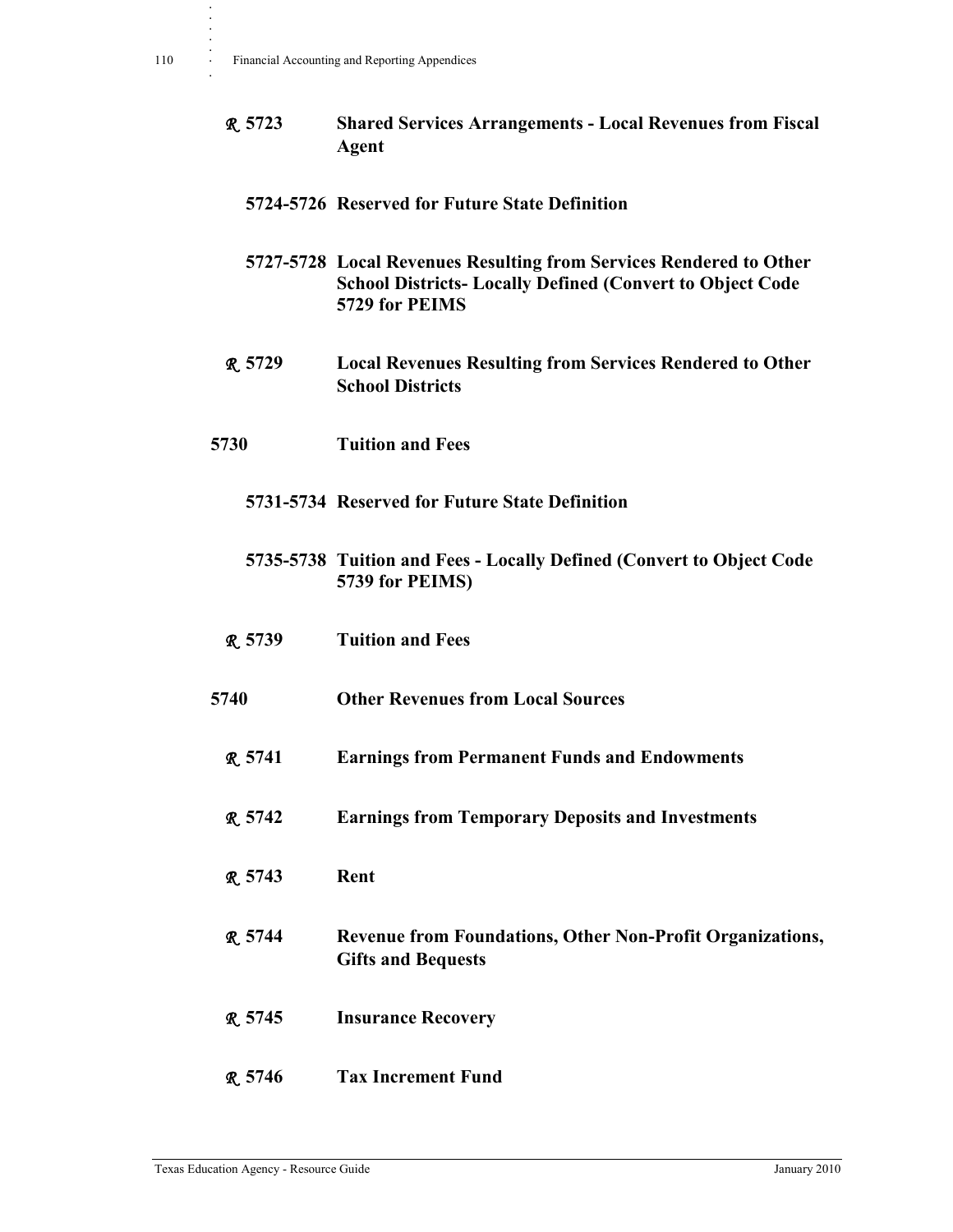|                | 5747 | <b>Reserved for Future State Definition</b>                                                                                     |
|----------------|------|---------------------------------------------------------------------------------------------------------------------------------|
|                | 5748 | <b>Other Revenues from Local Sources - Locally Defined</b><br>(Convert to Object Code 5749 for PEIMS)                           |
| <b>R.</b> 5749 |      | <b>Other Revenues from Local Sources</b>                                                                                        |
| 5750           |      | <b>Revenues from Cocurricular, Enterprising Services or</b><br><b>Activities</b>                                                |
| R.5751         |      | <b>Food Service Activity</b>                                                                                                    |
| R.5752         |      | <b>Athletic Activities</b>                                                                                                      |
| <b>R</b> 5753  |      | <b>Extracurricular Activities Other than Athletics</b>                                                                          |
| <b>R.</b> 5754 |      | Interfund service provided and used / Interfund Transactions                                                                    |
| <b>R</b> 5755  |      | <b>Enterprising Services Revenue</b>                                                                                            |
|                | 5756 | <b>Reserved for Future State Definition</b>                                                                                     |
|                |      | 5757-5758 Cocurricular, Enterprising Services or Activities - Locally<br><b>Defined (Convert to Object Code 5759 for PEIMS)</b> |
| R 5759         |      | <b>Cocurricular, Enterprising Services or Activities</b>                                                                        |
| 5760           |      | <b>Revenues from Intermediate Sources</b>                                                                                       |
|                |      | 5761-5765 Reserved for Future State Definition                                                                                  |
|                |      | 5766-5768 Revenues from Intermediate Sources - Locally Defined<br>(Convert to Object Code 5769 for PEIMS)                       |
| R 5769         |      | <b>Miscellaneous Revenues from Intermediate Sources</b>                                                                         |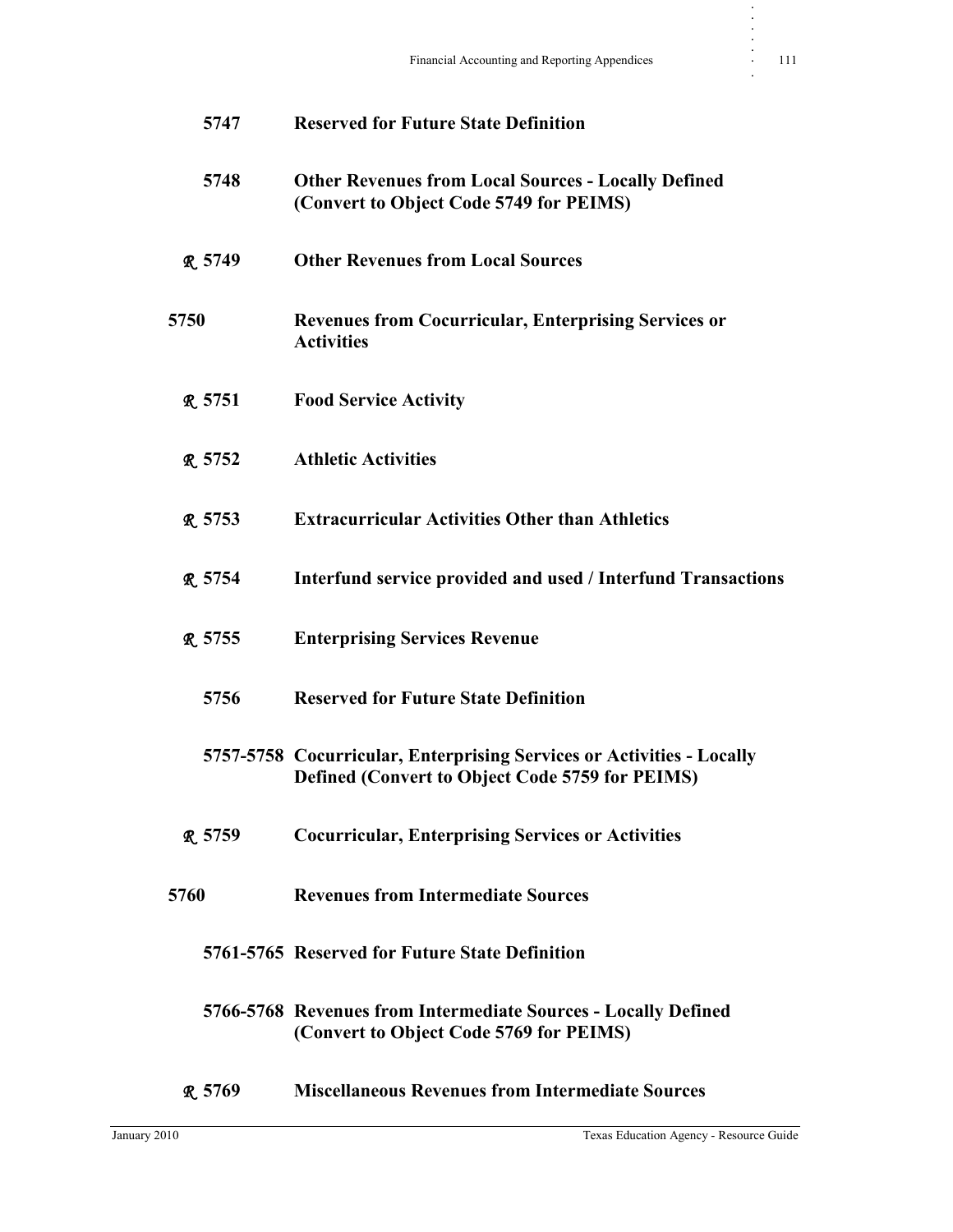| 5770-5790     | <b>Reserved for Future State Definition</b>                                                                   |
|---------------|---------------------------------------------------------------------------------------------------------------|
| 5800          | <b>STATE PROGRAM REVENUES</b>                                                                                 |
| 5810          | Per Capita and Foundation School Program Act Revenues                                                         |
| <b>R.5811</b> | <b>Per Capita Apportionment</b>                                                                               |
| <b>R</b> 5812 | <b>Foundation School Program Act Entitlements</b>                                                             |
| R 5813        | <b>Foundation School Program Act Incentive Aid</b>                                                            |
|               | 5814-5816 Reserved for Future State Definition                                                                |
|               | 5817-5818 Foundation School Program Act Revenues - Locally Defined<br>(Convert to Object Code 5819 for PEIMS) |
| <b>R</b> 5819 | <b>Other Foundation School Program Act Revenues</b>                                                           |
| 5820          | <b>State Program Revenues Distributed by Texas Education</b><br><b>Agency</b>                                 |
|               | 5821-5825 Reserved for Future State Definition                                                                |
|               | 5826-5828 Revenues from Other State Programs - Locally Defined<br>(Convert to Object Code 5829 for PEIMS)     |
| R 5829        | <b>State Program Revenues Distributed by Texas Education</b><br><b>Agency</b>                                 |
| 5830          | <b>State Revenues from State of Texas Government Agencies</b><br>(Other than Texas Education Agency)          |
| <b>R.5831</b> | <b>Teacher Retirement/TRS Care - On-Behalf Payments</b>                                                       |

**. . . .**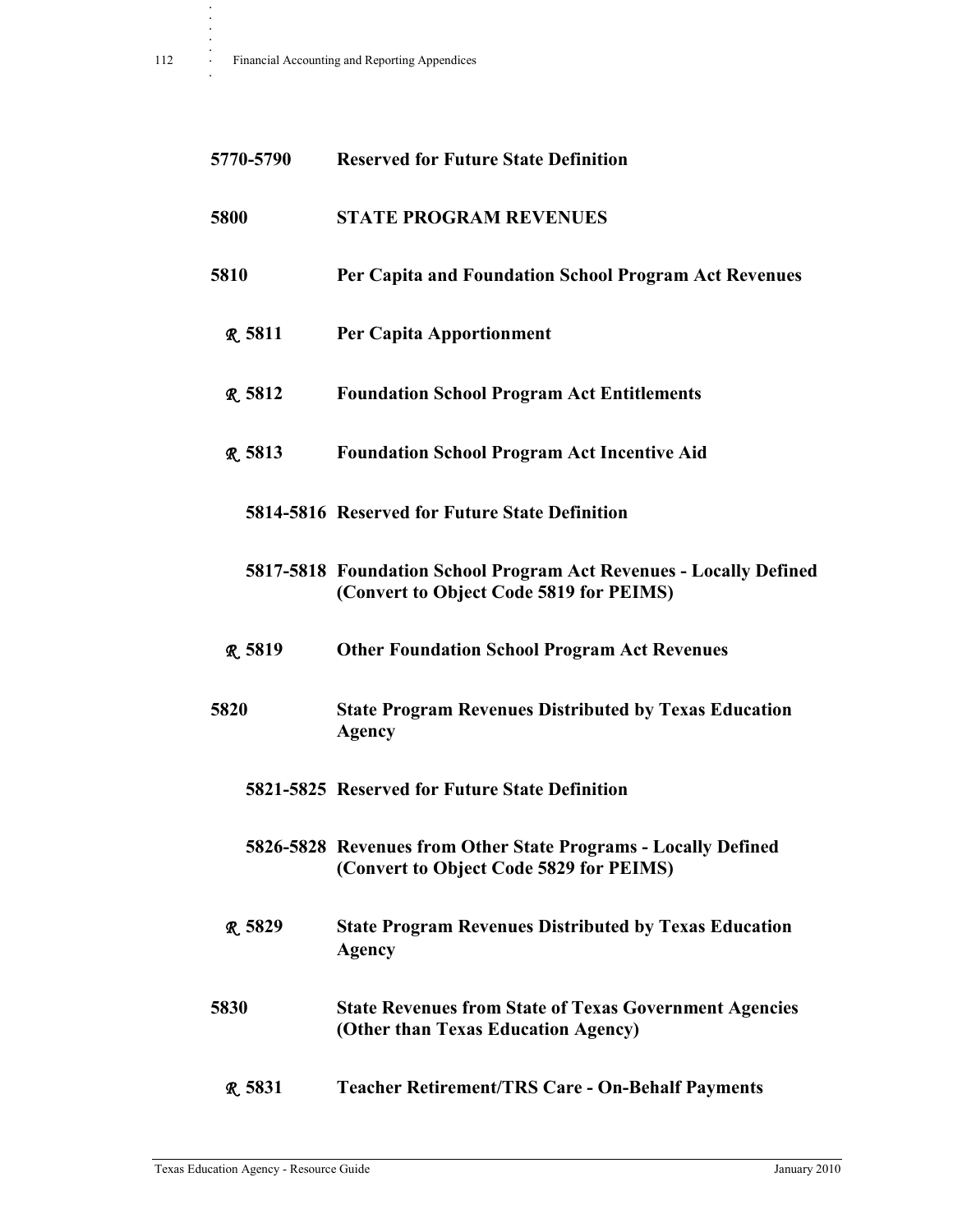| <b>R5832</b>  | <b>TRS Payment Supplemental Compensation Under Article</b><br>3.50-8, Insurance Code (Deleted effective 8/31/2007)                                                   |
|---------------|----------------------------------------------------------------------------------------------------------------------------------------------------------------------|
|               | 5833-5835 Reserved for Future State Definition                                                                                                                       |
|               | 5836-5838 State Revenues from State of Texas Government Agencies<br>(Other than Texas Education Agency) - Locally Defined<br>(Convert to Object Code 5839 for PEIMS) |
| R 5839        | <b>State Revenues from State of Texas Government Agencies</b><br>(Other than Texas Education Agency)                                                                 |
| 5840          | <b>Shared Services Arrangements - State Revenues</b>                                                                                                                 |
| <b>R.5841</b> | <b>Shared Services Arrangements - State Revenues from Member</b><br><b>Districts</b>                                                                                 |
| <b>R</b> 5842 | <b>Shared Services Arrangements - State Revenues from Fiscal</b><br>Agent                                                                                            |
|               | 5843-5845 Reserved for Future State Definition                                                                                                                       |
|               | 5846-5848 Shared Services Arrangements - State Revenues Locally<br><b>Defined (Convert to Object Code 5849 for PEIMS)</b>                                            |
| R.5849        | <b>Shared Services Arrangements - State Revenues</b>                                                                                                                 |
|               | 5850-5890 Reserved for Future State Definition                                                                                                                       |
| 5900          | <b>FEDERAL PROGRAM REVENUES</b>                                                                                                                                      |
| 5910          | <b>Federal Revenues Distributed Through Government Entities</b><br><b>Other than State or Federal Agencies</b>                                                       |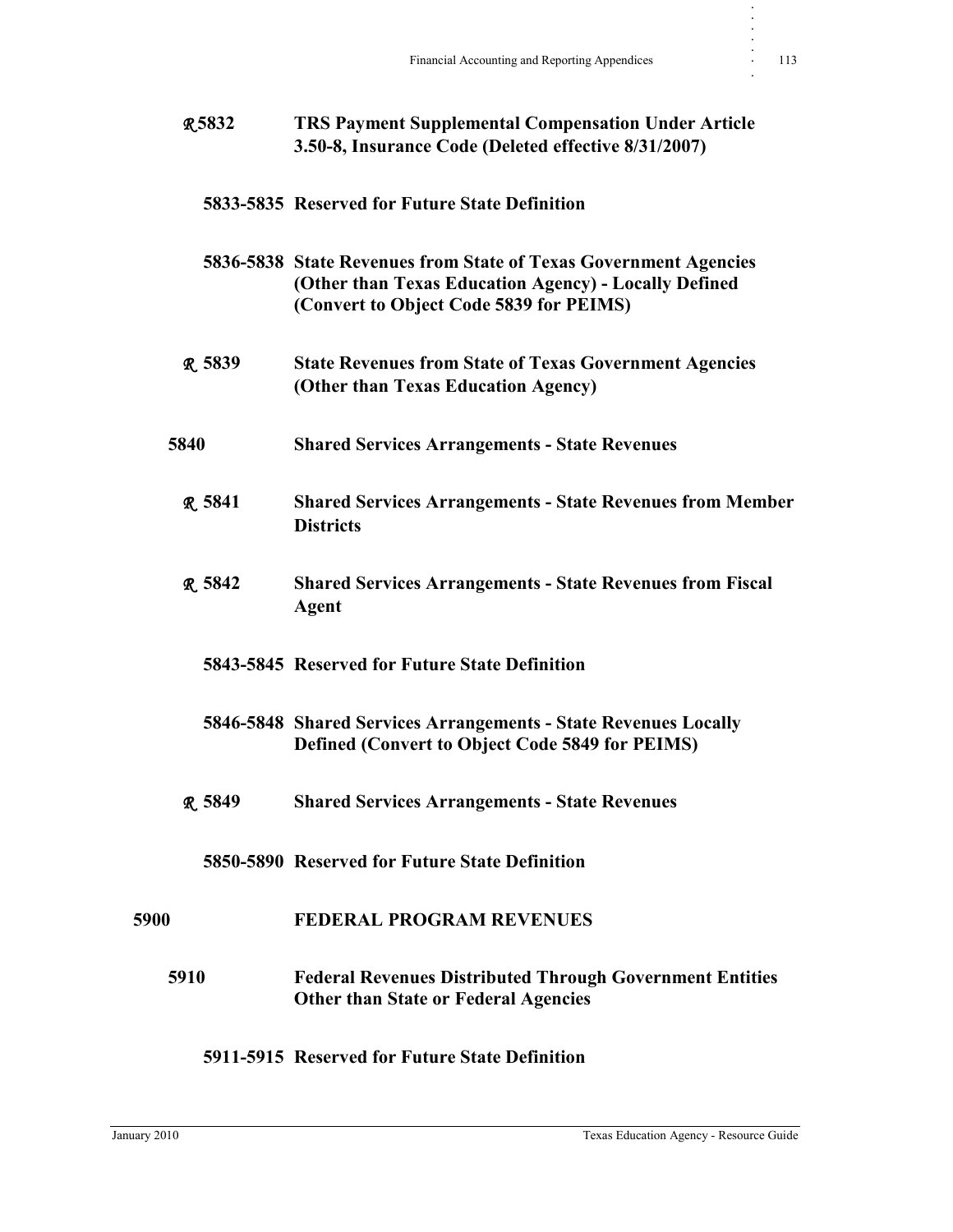|                | 5916-5918 Federal Revenues Distributed Through Government Entities<br><b>Other than State or Federal Agencies - Locally Defined</b><br>(Convert to Object Code 5919 for PEIMS)          |
|----------------|-----------------------------------------------------------------------------------------------------------------------------------------------------------------------------------------|
| <b>R.5919</b>  | <b>Federal Revenues Distributed Through Government Entities</b><br><b>Other than State or Federal Agencies</b>                                                                          |
| 5920           | <b>Federal Revenues Distributed by the Texas Education Agency</b>                                                                                                                       |
| <b>R.</b> 5921 | <b>School Breakfast Program</b>                                                                                                                                                         |
| R. 5922        | <b>National School Lunch Program</b>                                                                                                                                                    |
| <b>R.</b> 5923 | <b>United States Department of Agriculture (USDA) Commodities</b>                                                                                                                       |
|                | 5924-5926 Reserved for Future State Definition                                                                                                                                          |
|                | 5927-5928 Federal Revenues Distributed by Texas Education Agency -<br><b>Locally Defined (Convert to Object Code 5929 for PEIMS)</b>                                                    |
| R. 5929        | <b>Federal Revenues Distributed by Texas Education Agency</b>                                                                                                                           |
| 5930           | <b>Federal Revenues Distributed by Other State of Texas</b><br><b>Government Agencies (Other than Texas Education Agency)</b>                                                           |
| <b>R</b> 5931  | <b>School Health and Related Services (SHARS)</b>                                                                                                                                       |
| R 5932         | <b>Medicaid Administrative Claiming Program (MAC)</b>                                                                                                                                   |
|                | 5933-5935 Reserved for Future State Definition                                                                                                                                          |
|                | 5936-5938 Federal Revenues Distributed by State of Texas Government<br><b>Agencies (Other than Texas Education Agency) - Locally</b><br>Defined (Convert to Object Code 5939 for PEIMS) |

**. . . .**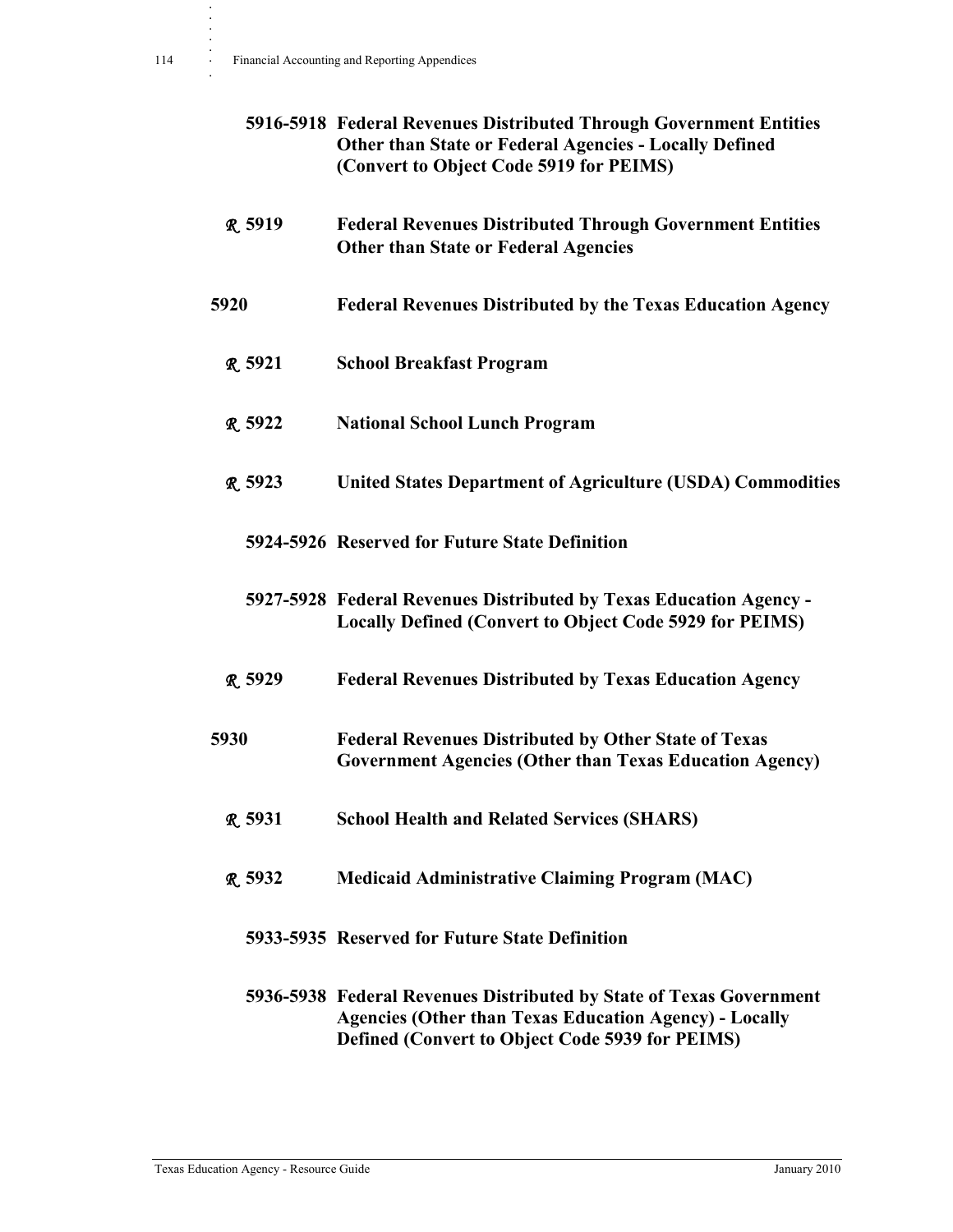| <b>R</b> 5939  | <b>Federal Revenues Distributed by State of Texas Government</b><br><b>Agencies (Other than Texas Education Agency)</b>                             |
|----------------|-----------------------------------------------------------------------------------------------------------------------------------------------------|
| 5940           | <b>Federal Revenues Distributed Directly From the Federal</b><br>Government                                                                         |
| <b>R.</b> 5941 | Impact Aid (84.041)                                                                                                                                 |
|                | 5942-5945 Reserved for Future State Definition                                                                                                      |
|                | 5946-5948 Federal Revenues Distributed Directly from the Federal<br><b>Government - Locally Defined (Convert to Object Code 5949)</b><br>for PEIMS) |
| R. 5949        | <b>Federal Revenues Distributed Directly from the Federal</b><br>Government                                                                         |
| 5950           | <b>Shared Services Arrangements - Federal Revenues</b>                                                                                              |
| <b>R.5951</b>  | <b>Shared Services Arrangements - Federal Revenues from</b><br><b>Member Districts</b>                                                              |
| <b>R.</b> 5952 | <b>Shared Services Arrangements - Federal Revenues from Fiscal</b><br><b>Agent</b>                                                                  |
|                | 5953-5955 Reserved for Future State Definition                                                                                                      |
|                | 5956-5958 Shared Services Arrangements - Federal Revenues - Locally<br>Defined (Convert to Object Code 5959 for PEIMS)                              |
| R.5959         | <b>Shared Services Arrangements - Federal Revenues</b>                                                                                              |
| 5960-5990      | <b>Reserved for Future State Definition</b>                                                                                                         |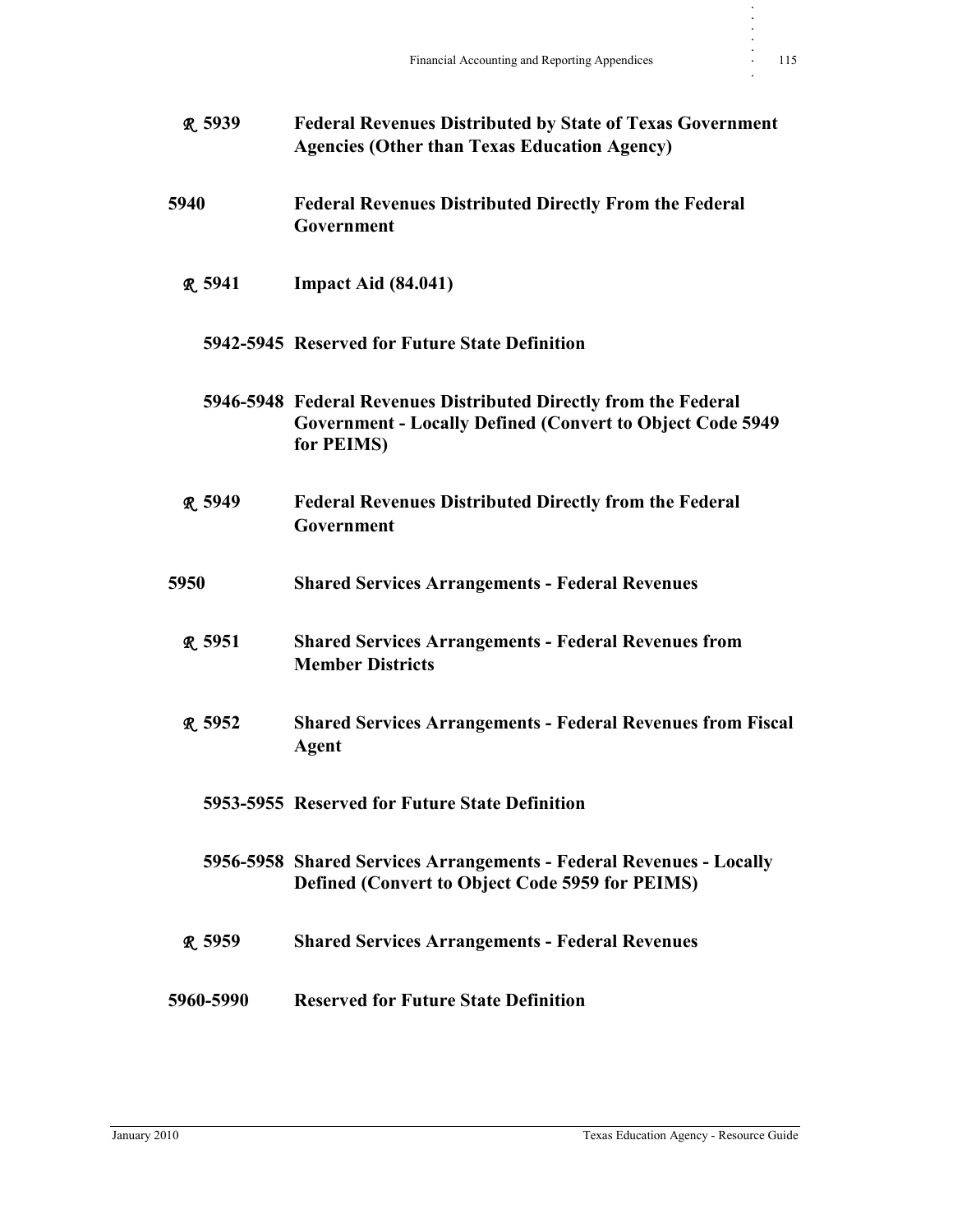**.**

# **Expenditure/Expense Object Codes**

| 6000           | <b>EXPENDITURE/EXPENSE CONTROL ACCOUNTS</b>                                                                                                                        |
|----------------|--------------------------------------------------------------------------------------------------------------------------------------------------------------------|
| 6010           | <b>Appropriated Expenditures/Expense - Control - Locally</b><br><b>Defined</b>                                                                                     |
| 6020           | <b>Encumbrances - Control - Locally Defined</b>                                                                                                                    |
| 6030           | <b>Expenditures/Expenses - Control - Locally Defined</b>                                                                                                           |
| 6100           | <b>PAYROLL COSTS</b>                                                                                                                                               |
| 6110           | <b>Teachers and Other Professional Personnel</b>                                                                                                                   |
| 6111           | <b>Reserved for Future State Definition</b>                                                                                                                        |
| R.6112         | <b>Salaries or Wages for Substitute Teachers and Other</b><br>Professionals (Effective fiscal year 2008/09; September 1 or July<br>1 depending on fiscal year end) |
|                | 6113-6115 Reserved for Future State Definition                                                                                                                     |
|                | 6116-6118 Salaries or Wages for Teachers and Other Professional<br>Personnel - Locally Defined (Convert to Object Code 6119 for<br><b>PEIMS</b> )                  |
| <b>R</b> 6119  | <b>Salaries or Wages - Teachers and Other Professional Personnel</b>                                                                                               |
| 6120           | <b>Support Personnel</b>                                                                                                                                           |
| <b>R.</b> 6121 | <b>Extra Duty Pay/Overtime - Support Personnel</b>                                                                                                                 |
| <b>R.</b> 6122 | <b>Salaries or Wages for Substitute Support Personnel (Effective</b><br>fiscal year 2008/09; September 1 or July 1 depending on fiscal<br>year end)                |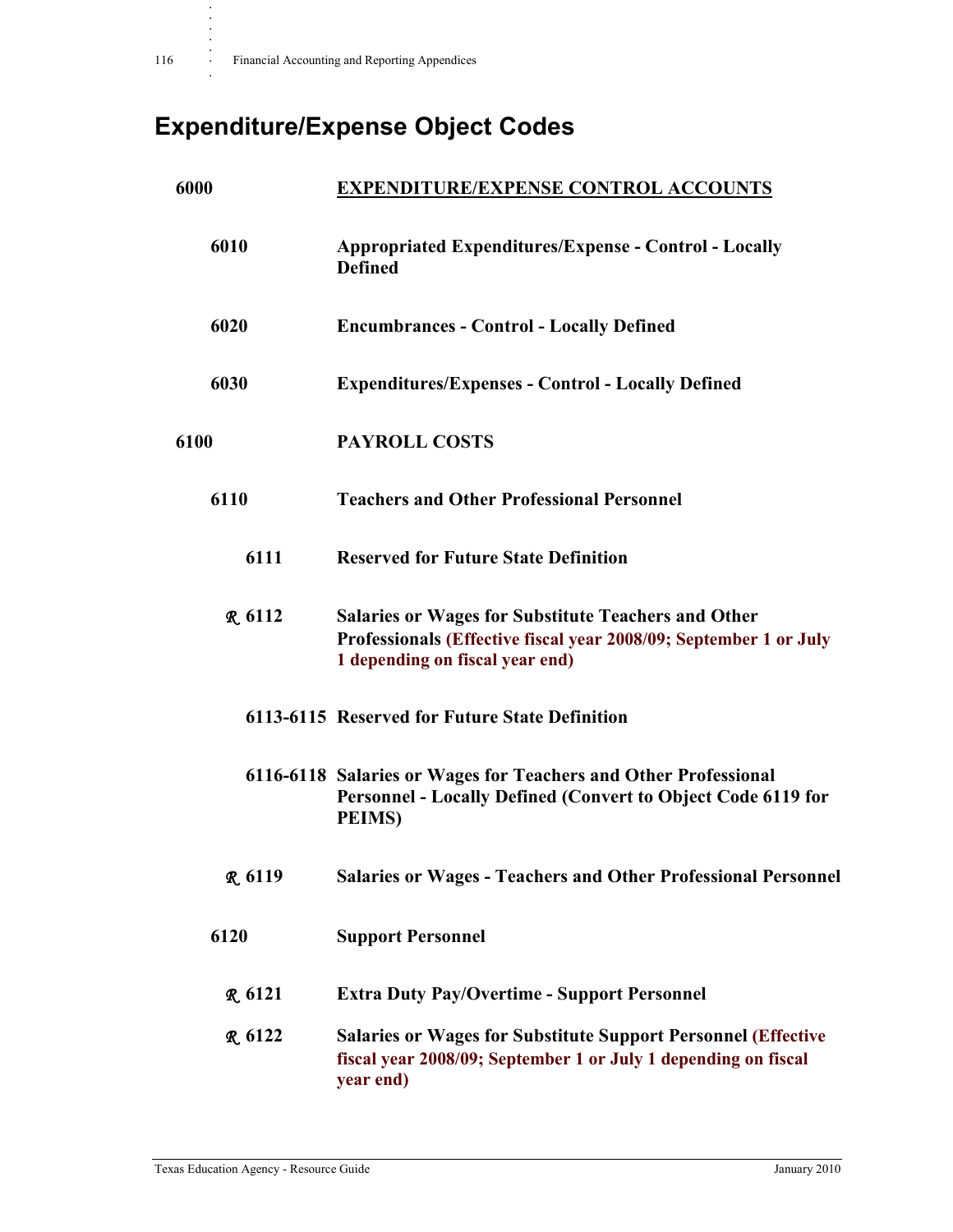|                | 6123-6124 Reserved for Future State Definition                                                                 |
|----------------|----------------------------------------------------------------------------------------------------------------|
|                | 6125-6128 Salaries or Wages for Support Personnel - Locally Defined<br>(Convert to Object Code 6129 for PEIMS) |
| <b>R</b> 6129  | <b>Salaries or Wages for Support Personnel</b>                                                                 |
| 6130           | <b>Employee Allowances</b>                                                                                     |
| R.6131         | <b>Contract Buyouts</b>                                                                                        |
| <b>R6132</b>   | TRS Supplemental Compensation Under Article 3.50-8,<br><b>Insurance Code (Deleted effective 8/31/2007)</b>     |
| 6133           | <b>Reserved for Future State Definition</b>                                                                    |
|                | 6134-6138 Employee Allowances - Locally Defined (Convert to Object<br>Code 6139 for PEIMS)                     |
| <b>R.</b> 6139 | <b>Employee Allowances</b>                                                                                     |
| 6140           | <b>Employee Benefits</b>                                                                                       |
| R.6141         | <b>Social Security/Medicare</b>                                                                                |
| <b>R</b> 6142  | <b>Group Health and Life Insurance</b>                                                                         |
| <b>R.</b> 6143 | <b>Workers' Compensation</b>                                                                                   |
| <b>R</b> 6144  | <b>Teacher Retirement/TRS Care - On-Behalf Payments</b>                                                        |
| <b>R</b> 6145  | <b>Unemployment Compensation</b>                                                                               |
| <b>R</b> 6146  | <b>Teacher Retirement/TRS Care</b>                                                                             |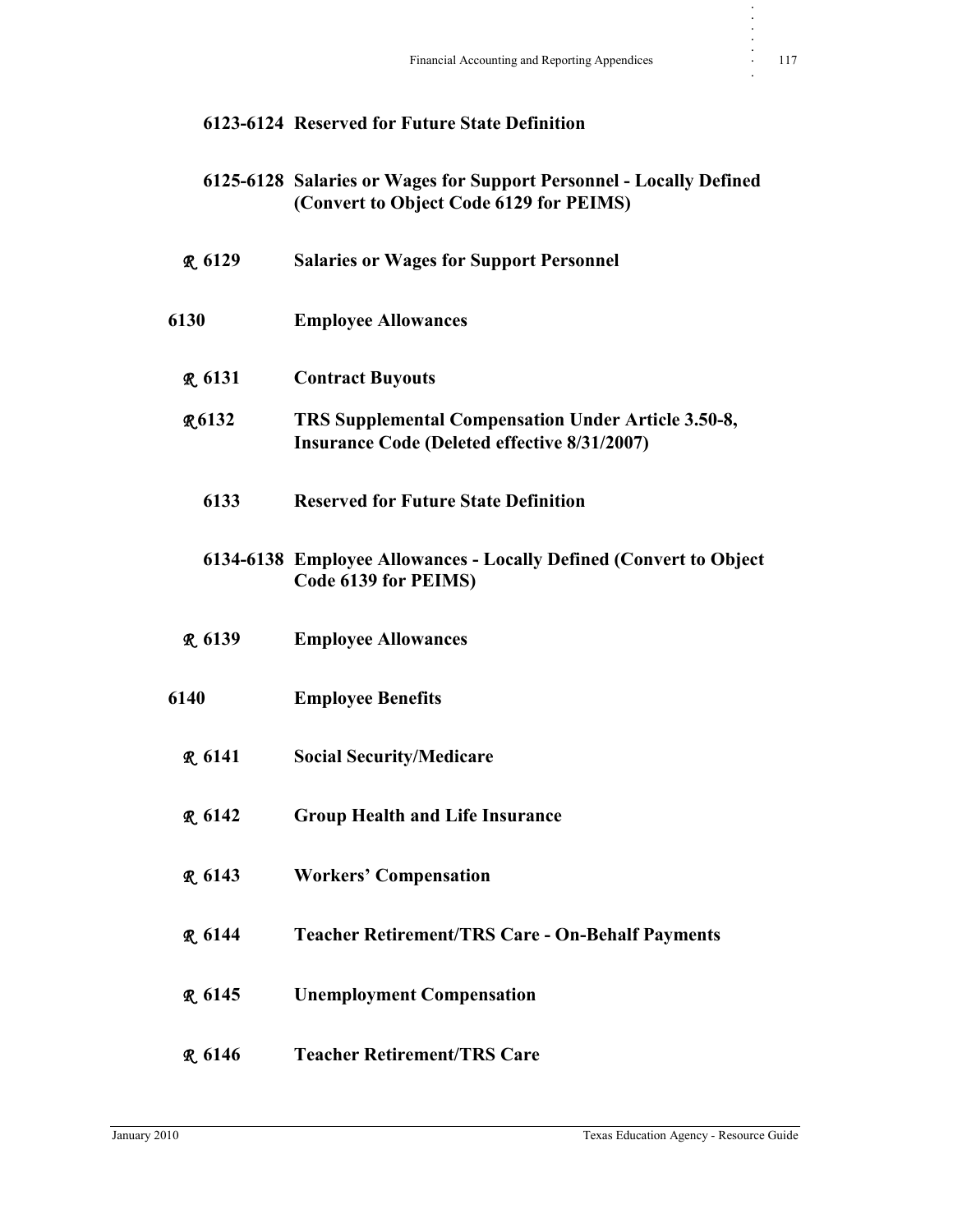| 6147           | <b>Reserved for Future State Definition</b>                                                     |
|----------------|-------------------------------------------------------------------------------------------------|
| 6148           | <b>Employee Benefits - Locally Defined (Convert to Object Code)</b><br>6149 for PEIMS)          |
| <b>R.</b> 6149 | <b>Employee Benefits</b>                                                                        |
| 6150-6190      | <b>Reserved for Future State Definition</b>                                                     |
| 6200           | PROFESSIONAL AND CONTRACTED SERVICES                                                            |
| 6210           | <b>Professional Services</b>                                                                    |
| <b>R</b> 6211  | <b>Legal Services</b>                                                                           |
| <b>R.</b> 6212 | <b>Audit Services</b>                                                                           |
| <b>R</b> 6213  | <b>Tax Appraisal and Collection</b>                                                             |
| <b>R</b> 6214  | Lobbying (Effective fiscal year 2008/09; September 1 or July 1<br>depending on fiscal year end) |
| 6215           | <b>Reserved for Future State Definition</b>                                                     |
|                | 6216-6218 Professional Services - Locally Defined (Convert to Object<br>Code 6219 for PEIMS)    |
| <b>R.</b> 6219 | <b>Professional Services</b>                                                                    |
| 6220           | <b>Tuition and Transfer Payments</b>                                                            |
| <b>R.</b> 6221 | <b>Staff Tuition and Related Fees - Higher Education</b>                                        |
| <b>R</b> 6222  | <b>Student Tuition - Public Schools</b>                                                         |

**. . . .**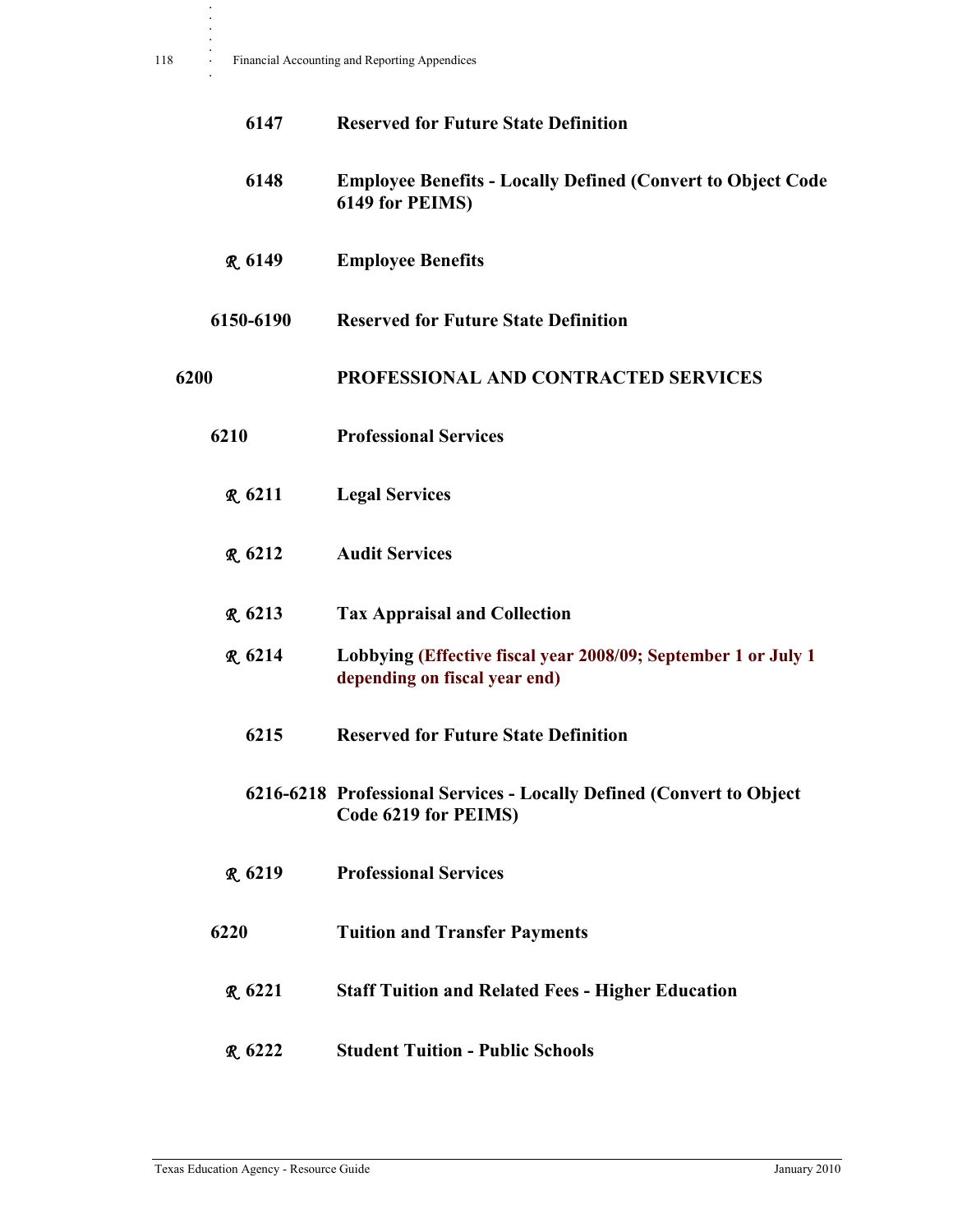| $R_{.}6223$ | <b>Student Tuition - Other than Public Schools</b>                                                       |
|-------------|----------------------------------------------------------------------------------------------------------|
| $R_{.}6224$ | <b>Student Attendance Credits</b>                                                                        |
|             | 6225-6226 Reserved for Future State Definition                                                           |
|             | 6227-6228 Tuition - Locally Defined (Convert to Object Code 6229 for<br><b>PEIMS</b>                     |
| R.6229      | <b>Tuition and Transfer Payments</b>                                                                     |
| 6230        | <b>Education Service Center Services</b>                                                                 |
|             | 6231-6233 Reserved for Future State Definition                                                           |
|             | 6234-6238 Education Service Center Services - Locally Defined (Convert<br>to Object Code 6239 for PEIMS) |
| R.6239      | <b>Education Service Center Services</b>                                                                 |
| 6240        | <b>Contracted Maintenance and Repair Services</b>                                                        |
|             | 6241-6243 Reserved for Future State Definition                                                           |
|             | 6244-6248 Contracted Maintenance and Repair - Locally Defined<br>(Convert to Object Code 6249 for PEIMS) |
| R.6249      | <b>Contracted Maintenance and Repair</b>                                                                 |
| 6250        | <b>Utilities</b>                                                                                         |
|             | 6251-6254 Reserved for Future State Definition                                                           |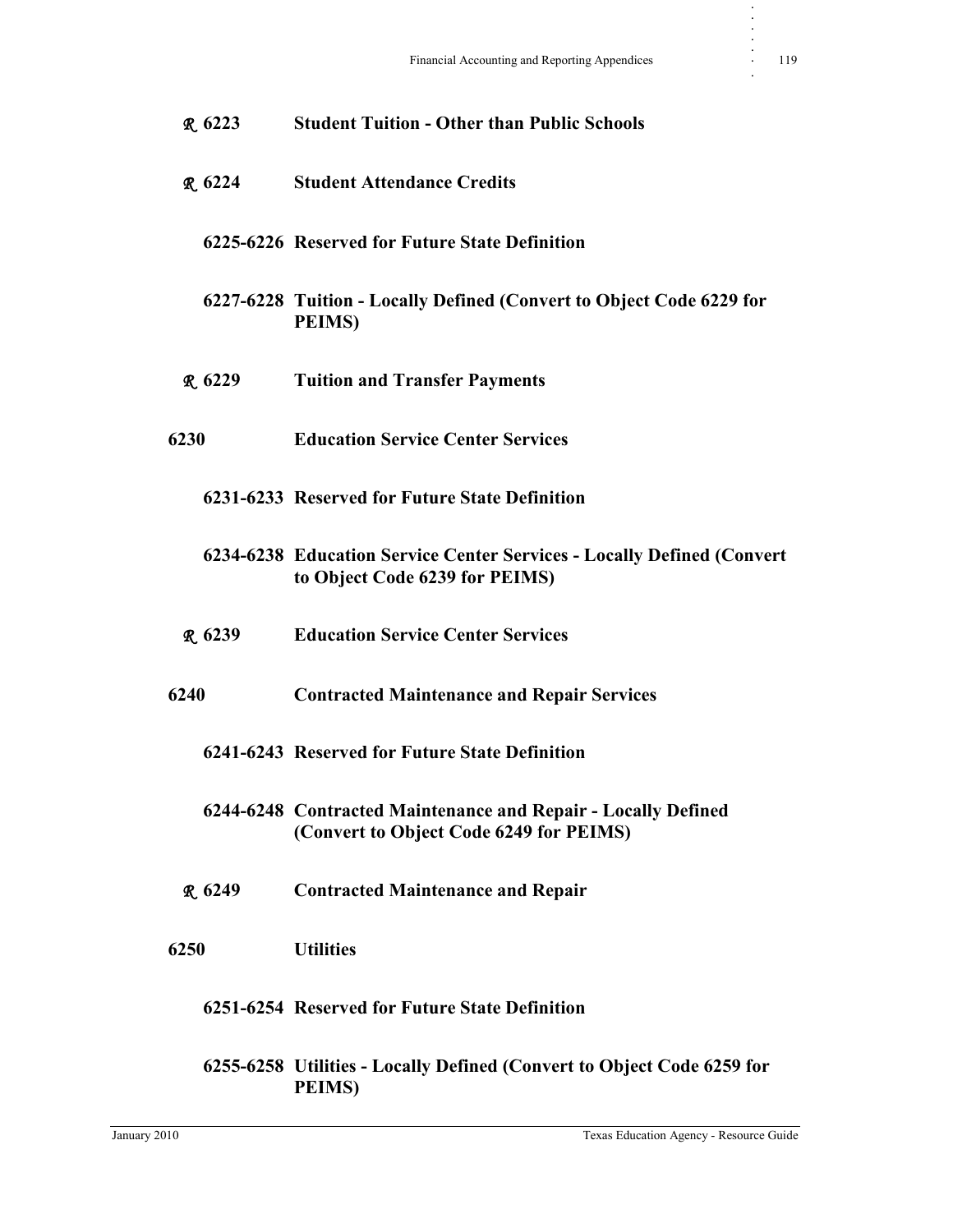**.**

| $R_{.}6259$    | <b>Utilities</b>                                                                                                  |
|----------------|-------------------------------------------------------------------------------------------------------------------|
| 6260           | <b>Rentals - Operating Leases</b>                                                                                 |
|                | 6261-6263 Reserved for Future State Definition                                                                    |
|                | 6264-6268 Rentals - Operating Leases - Locally Defined (Convert to<br><b>Object Code 6269 for PEIMS)</b>          |
| <b>R</b> 6269  | <b>Rentals - Operating Leases</b>                                                                                 |
| $6270 - 6280$  | <b>Reserved for Future State Definition</b>                                                                       |
| 6290           | <b>Miscellaneous Contracted Services</b>                                                                          |
| $R_{.}6291$    | <b>Consulting Services (Effective fiscal year 2008/09; September 1</b><br>or July 1 depending on fiscal year end) |
|                | 6292-6293 Reserved for Future State Definition                                                                    |
|                | 6294-6298 Miscellaneous Contracted Services - Locally Defined (Convert<br>to Object Code 6299 for PEIMS)          |
| <b>R</b> 6299  | <b>Miscellaneous Contracted Services</b>                                                                          |
| 6300           | <b>SUPPLIES AND MATERIALS</b>                                                                                     |
| 6310           | <b>Supplies and Materials for Maintenance and/or Operations</b>                                                   |
| <b>R.</b> 6311 | <b>Gasoline and Other Fuels for Vehicles (Including Buses)</b>                                                    |
|                | 6312-6314 Reserved for Future State Definition                                                                    |
|                | 6315-6318 Supplies for Maintenance and/or Operations - Locally Defined                                            |

Texas Education Agency - Resource Guide January 2010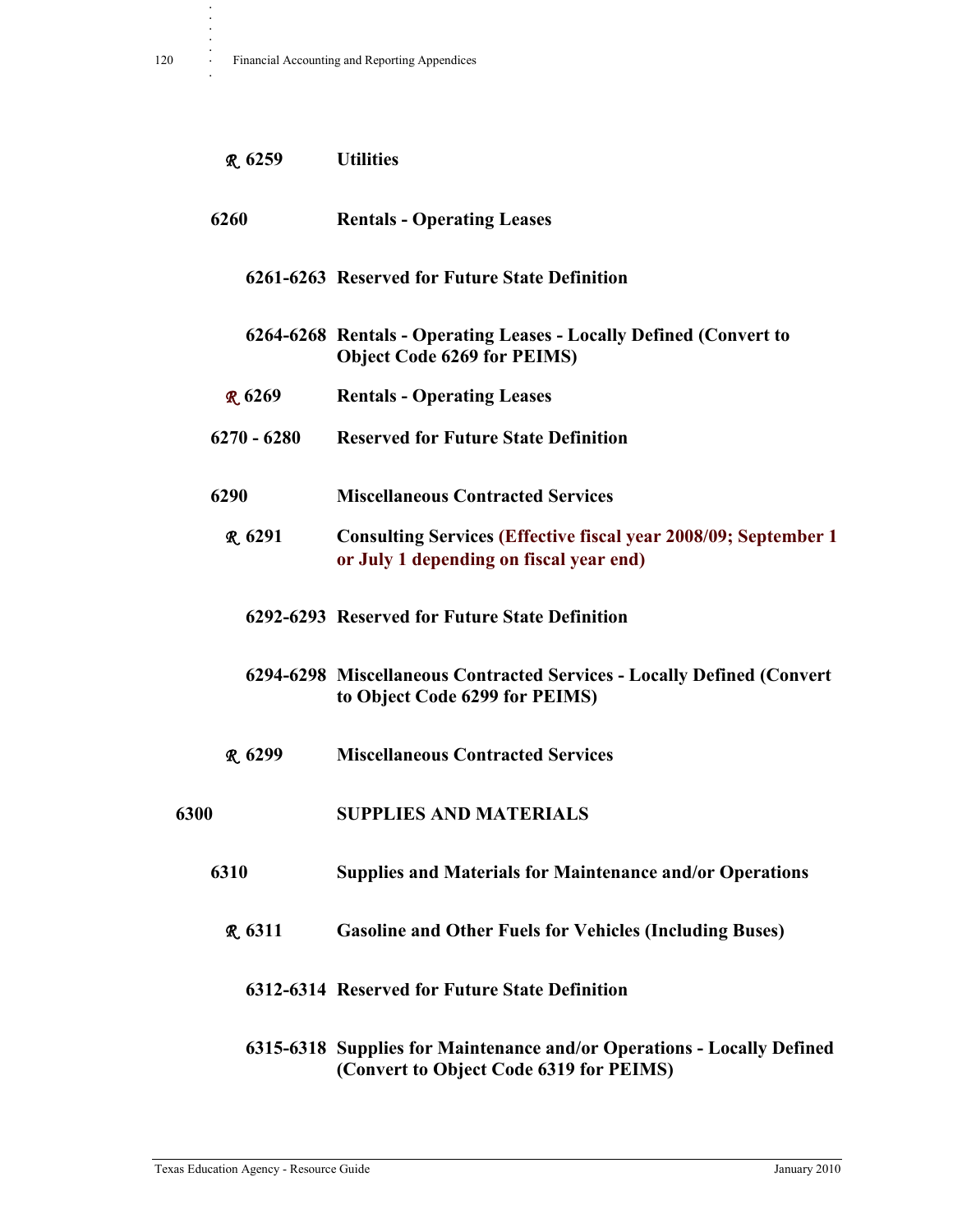| R 6319        | <b>Supplies for Maintenance and/or Operations</b>                                        |
|---------------|------------------------------------------------------------------------------------------|
| 6320          | <b>Textbooks and Other Reading Materials</b>                                             |
| R.6321        | <b>Textbooks</b>                                                                         |
|               | 6322-6324 Reserved for Future State Definition                                           |
|               | 6325-6328 Reading Materials - Locally Defined (Convert to Object Code<br>6329 for PEIMS) |
| R 6329        | <b>Reading Materials</b>                                                                 |
| 6330          | <b>Testing Materials</b>                                                                 |
|               | 6331-6333 Reserved for Future State Definition                                           |
|               | 6334-6338 Testing Materials - Locally Defined (Convert to Object Code<br>6339 for PEIMS) |
| R 6339        | <b>Testing Materials</b>                                                                 |
| 6340          | <b>Food Service and Other Resale Items</b>                                               |
| <b>R</b> 6341 | Food                                                                                     |
| R. 6342       | Non-Food                                                                                 |
| <b>R</b> 6343 | <b>Items for Sale</b>                                                                    |
| <b>R</b> 6344 | <b>USDA Commodities</b>                                                                  |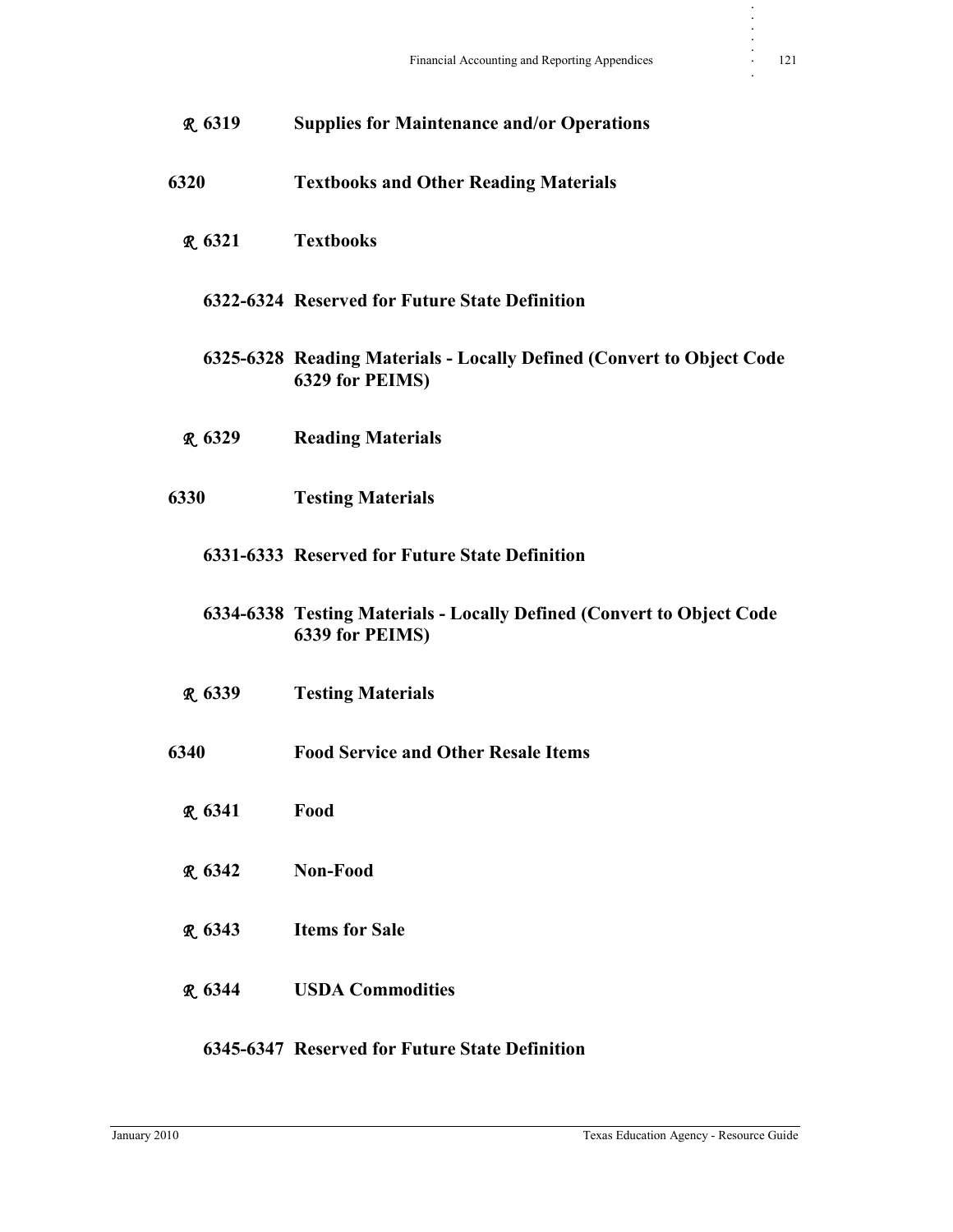**.**

|      | 6348           | <b>Food Supplies - Locally Defined (Convert to Object Code 6349)</b><br>for PEIMS)            |
|------|----------------|-----------------------------------------------------------------------------------------------|
|      | R 6349         | <b>Food Service Supplies</b>                                                                  |
|      | 6350-6380      | <b>Reserved for Future State Definition</b>                                                   |
|      | 6390           | <b>Supplies and Materials - General</b>                                                       |
|      |                | 6391-6394 Reserved for Future State Definition                                                |
|      |                | 6395-6398 Supplies and Materials - Locally Defined (Convert to Object<br>Code 6399 for PEIMS) |
|      | R. 6399        | <b>General Supplies</b>                                                                       |
| 6400 |                | <b>OTHER OPERATING COSTS</b>                                                                  |
|      | 6410           | <b>Travel, Subsistence and Stipends</b>                                                       |
|      | <b>R.</b> 6411 | <b>Travel and Subsistence - Employee Only</b>                                                 |
|      | R.6412         | <b>Travel and Subsistence - Students</b>                                                      |
|      | R.6413         | <b>Stipends - Non-Employees</b>                                                               |
|      |                | 6414-6416 Reserved for Future State Definition                                                |
|      |                | 6417-6418 Travel and Subsistence - Locally Defined (Convert to Object<br>Code 6419 for PEIMS) |
|      | <b>R.</b> 6419 | <b>Travel and Subsistence - Non-Employees</b>                                                 |
|      |                |                                                                                               |

**6420 Insurance and Bonding Costs**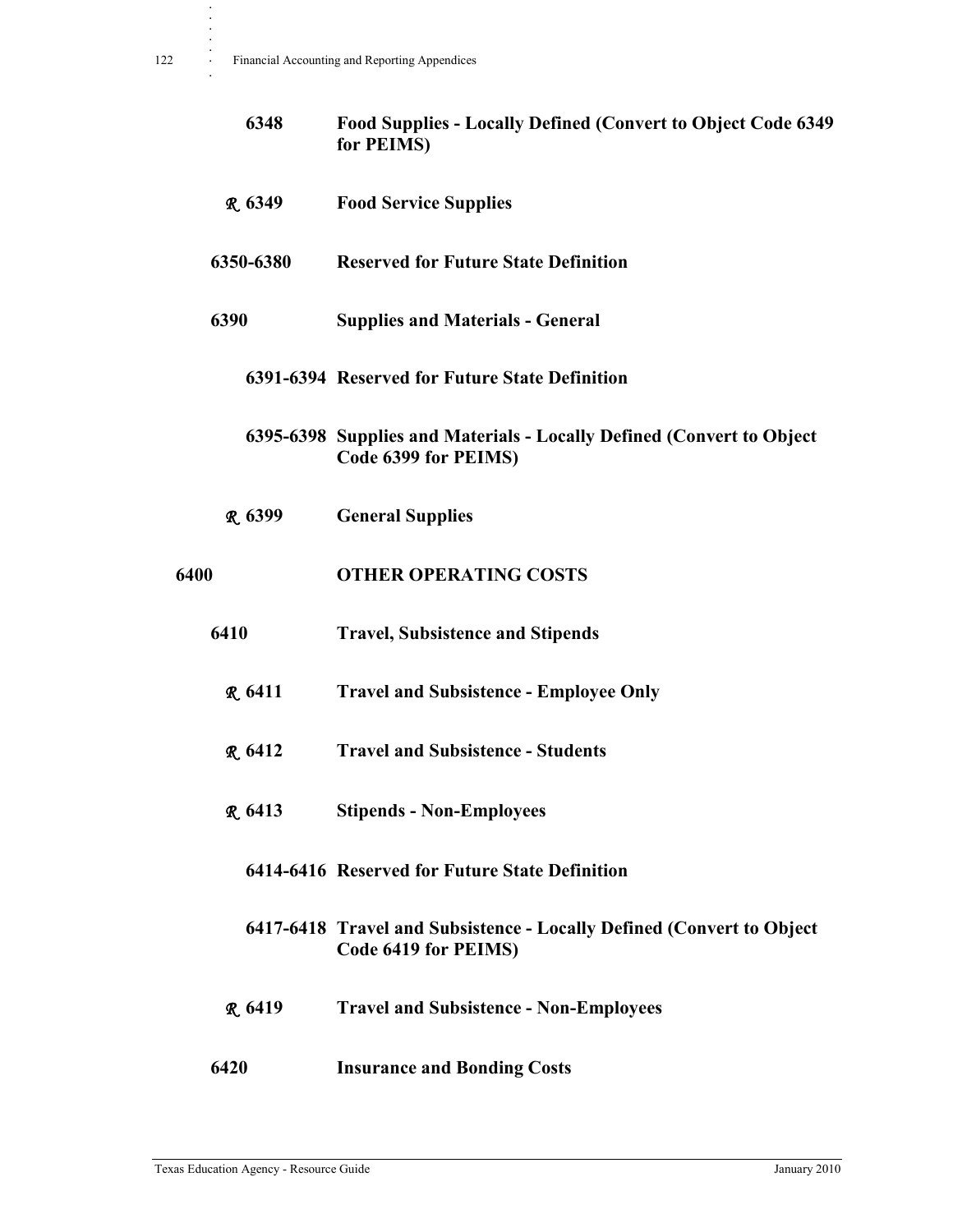|                | 6421-6424 Reserved for Future State Definition                                                            |
|----------------|-----------------------------------------------------------------------------------------------------------|
|                | 6425-6428 Insurance and Bonding Costs - Locally Defined (Convert to<br><b>Object Code 6429 for PEIMS)</b> |
| <b>R.</b> 6429 | <b>Insurance and Bonding Costs</b>                                                                        |
| 6430           | <b>Election Costs</b>                                                                                     |
|                | 6431-6433 Reserved for Future State Definition                                                            |
|                | 6434-6438 Election Costs - Locally Defined (Convert to Object Code 6439<br>for PEIMS)                     |
| R.6439         | <b>Election Costs</b>                                                                                     |
| 6440           | <b>Depreciation Expense of Proprietary and Nonexpendable</b><br><b>Trust Funds</b>                        |
|                | 6441-6443 Reserved for Future State Definition                                                            |
|                | 6444-6448 Depreciation Expense - Locally Defined (Convert to Object<br>Code 6449 for PEIMS)               |
| R.6449         | <b>Depreciation Expense</b>                                                                               |
| 6450-6489      | <b>Reserved for Future State Definition</b>                                                               |
| 6490           | <b>Miscellaneous Operating Costs</b>                                                                      |
| 6491           | <b>Reserved for Future State Definition</b>                                                               |
| <b>R.</b> 6492 | <b>Payments to Fiscal Agents of Shared Services Arrangements</b>                                          |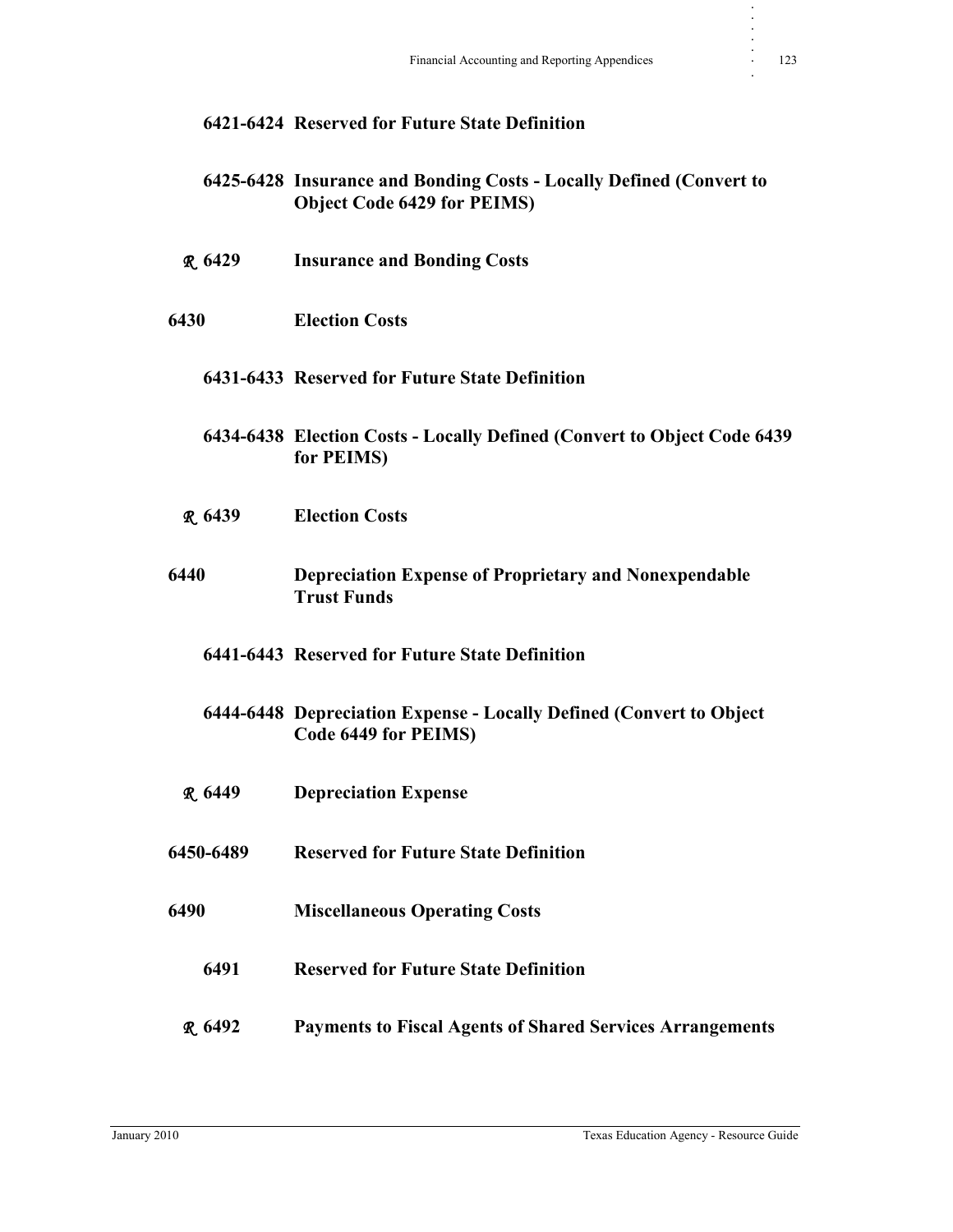**.**

|      | R. 6493             | <b>Payments to Member Districts of Shared Services</b><br><b>Arrangements</b>                               |
|------|---------------------|-------------------------------------------------------------------------------------------------------------|
|      | <b>R.</b> 6494      | <b>Reclassified Transportation Expenditures/Expenses</b>                                                    |
|      | <b>R.</b> 6495      | Dues (Effective fiscal year 2008/09; September 1 or July 1<br>depending on fiscal year end)                 |
|      | 6496                | <b>Reserved for Future State Definition</b>                                                                 |
|      |                     | 6497-6498 Miscellaneous Operating Costs - Locally Defined (Convert to<br><b>Object Code 6499 for PEIMS)</b> |
|      | R <sub>.</sub> 6499 | <b>Miscellaneous Operating Costs</b>                                                                        |
| 6500 |                     | <b>DEBT SERVICE</b>                                                                                         |
|      | 6510                | <b>Debt Principal</b>                                                                                       |
|      | <b>R.</b> 6511      | <b>Bond Principal</b>                                                                                       |
|      | <b>R</b> 6512       | <b>Capital Lease Principal</b>                                                                              |
|      | R.6513              | <b>Long-Term Debt Principal</b>                                                                             |
|      |                     | 6514-6516 Reserved for Future State Definition                                                              |
|      |                     | 6517-6518 Debt Service - Locally Defined (Convert to Object Code 6519<br>for PEIMS)                         |
|      | R 6519              | <b>Debt Principal</b>                                                                                       |
|      | 6520                | <b>Interest Expenditures/Expenses</b>                                                                       |
|      |                     |                                                                                                             |

R **6521 Interest on Bonds**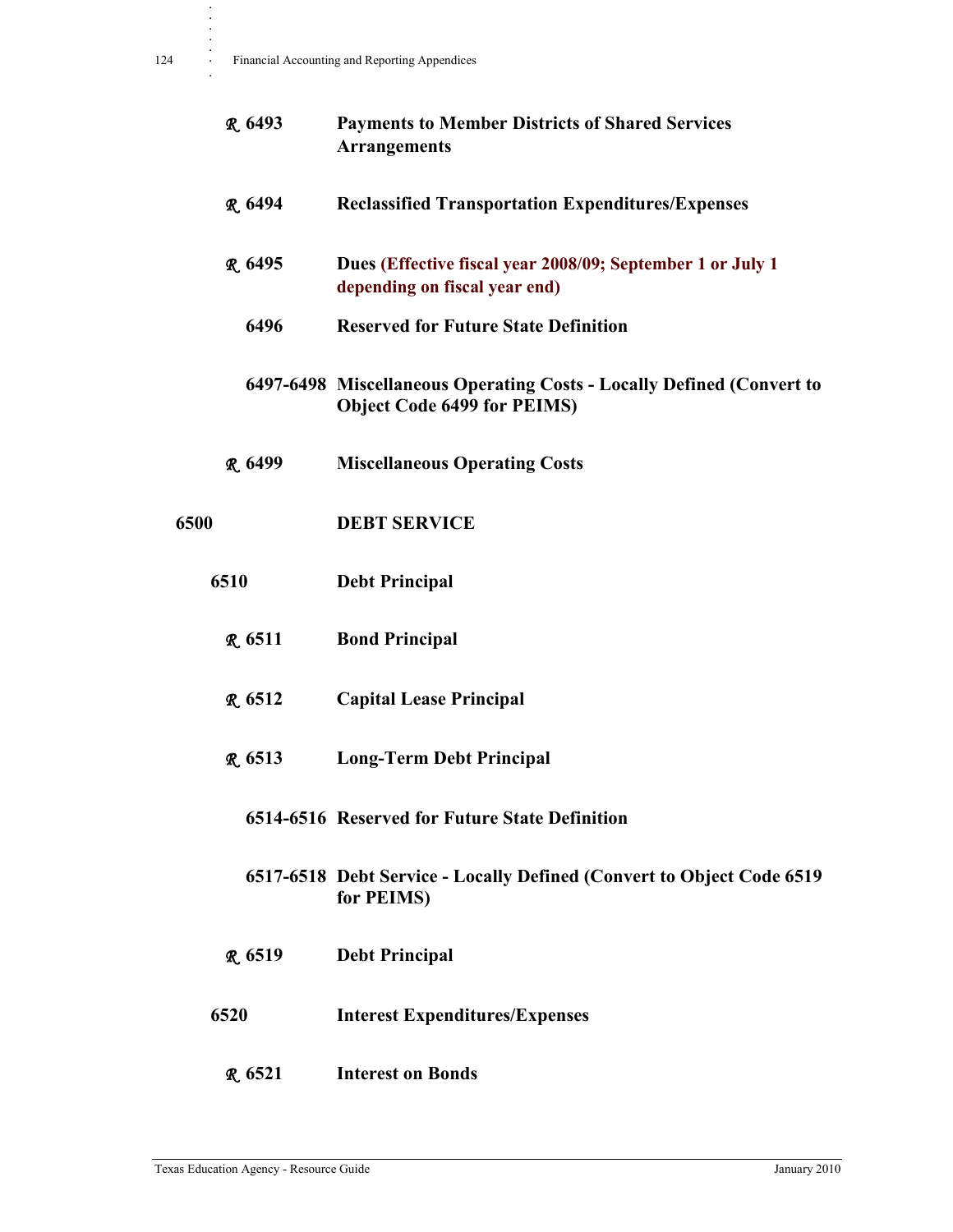| <b>R.</b> 6522    | <b>Capital Lease Interest</b>                                                                                   |
|-------------------|-----------------------------------------------------------------------------------------------------------------|
| R.6523            | <b>Interest on Debt</b>                                                                                         |
| R.6524            | <b>Amortization of Bond and Other Debt Related Costs</b>                                                        |
| R.6525            | <b>Amortization of Premium and Discount on Issuance of Bonds</b>                                                |
| 6526              | <b>Reserved for Future State Definition</b>                                                                     |
|                   | 6527-6528 Interest Expenditures/Expenses - Locally Defined (Convert to<br><b>Object Code 6529 for PEIMS)</b>    |
| R <sub>6529</sub> | <b>Interest Expenditures/Expenses</b>                                                                           |
| 6530-6580         | <b>Reserved for Future State Definition</b>                                                                     |
| 6590              | <b>Other Debt Service Expenditures/Expenses</b>                                                                 |
|                   | 6591-6593 Reserved for Future State Definition                                                                  |
|                   | 6594-6598 Other Debt Service Expenditures/Expenses - Locally Defined<br>(Convert to Object Code 6599 for PEIMS) |
| <b>R</b> 6599     | <b>Other Debt Service Fees</b>                                                                                  |
| 6600              | <b>CAPITAL OUTLAY - LAND, BUILDINGS AND</b><br><b>EQUIPMENT</b>                                                 |
| 6610              | <b>Land Purchase and Improvement</b>                                                                            |
|                   | 6611-6613 Reserved for Future State Definition                                                                  |
|                   | 6614-6618 Land Purchase and Improvements - Locally Defined (Convert<br>to Object Code 6619 for PEIMS)           |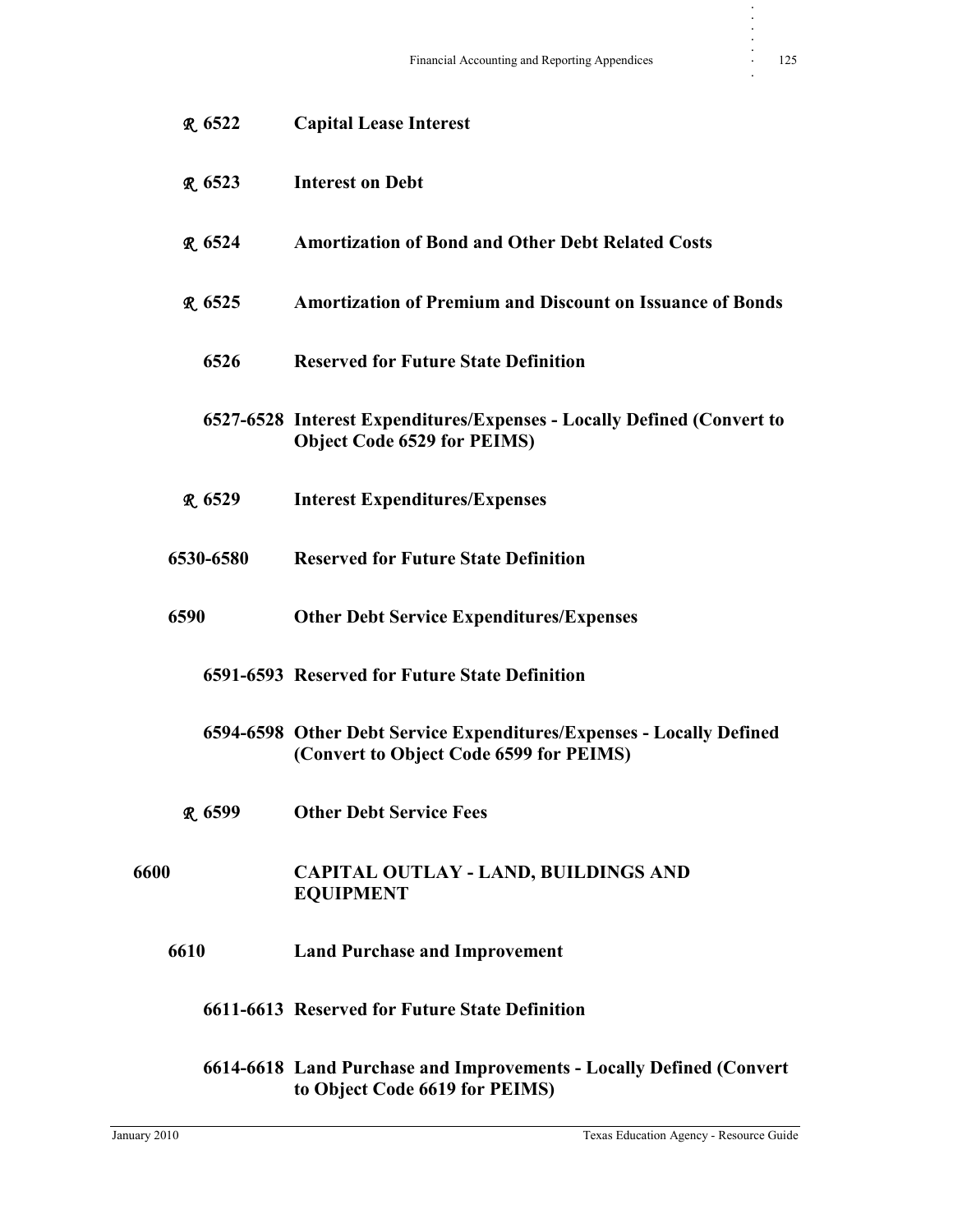| R <sub>6619</sub> | <b>Land Purchase and Improvement</b>                                                                                          |
|-------------------|-------------------------------------------------------------------------------------------------------------------------------|
| 6620              | <b>Building Purchase, Construction or Improvements</b>                                                                        |
|                   | 6621-6623 Reserved for Future State Definition                                                                                |
|                   | 6624-6628 Building Purchase, Construction or Improvements - Locally<br><b>Defined (Convert to Object Code 6629 for PEIMS)</b> |
| R.6629            | <b>Building Purchase, Construction or Improvements</b>                                                                        |
| 6630              | <b>Furniture and Equipment</b>                                                                                                |
| R.6631            | Vehicles per unit cost of \$5,000 or more                                                                                     |
|                   | 6632-6634 Reserved for Future State Definition                                                                                |
|                   | 6635-6638 Furniture and Equipment - Locally Defined (Convert to Object<br>Code 6639 for PEIMS)                                |
| R.6639            | <b>Furniture, Equipment and Software</b>                                                                                      |
| 6640              | <b>Capital Assets - District Defined</b>                                                                                      |
| R 6641            | Vehicles per unit cost of less than \$5,000                                                                                   |
|                   | 6642-6643 Reserved for Future State Definition                                                                                |
|                   | 6644-6648 Capital Assets - Locally Defined (Convert to Object Code 6649)<br>for PEIMS)                                        |
| <b>R</b> 6649     | <b>Capital Assets - Furniture and Equipment - Locally Defined</b><br><b>Groupings</b>                                         |

**. . . .**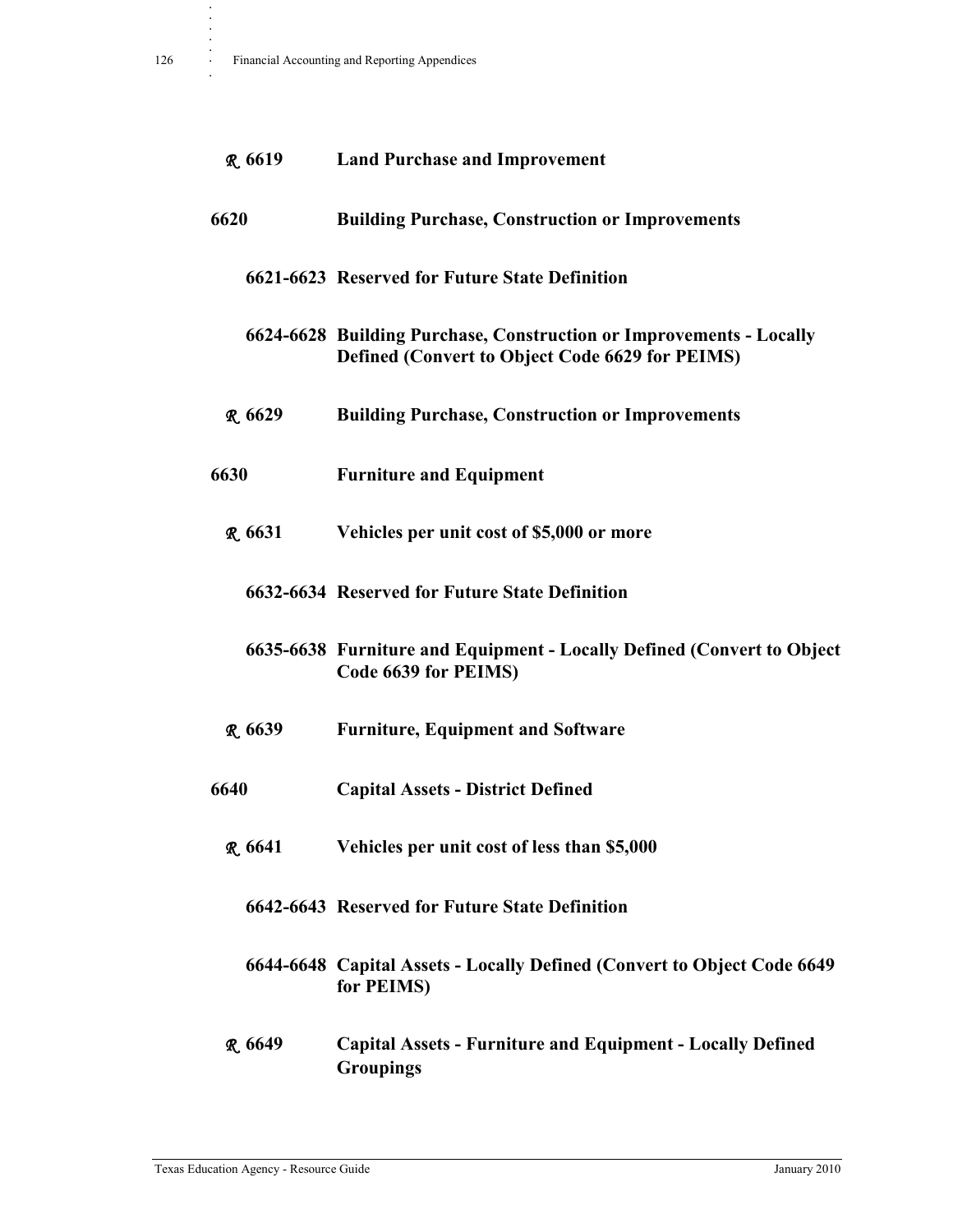| 6650    | <b>Capital Assets Under Capital Leases</b>                                                                |
|---------|-----------------------------------------------------------------------------------------------------------|
| R 6651  | <b>Capital Lease of Buildings</b>                                                                         |
|         | 6652-6653 Reserved for Future State Definition                                                            |
|         | 6654-6658 Capital Assets Under Capital Lease - Locally Defined (Convert<br>to Object Code 6659 for PEIMS) |
| R.6659  | <b>Capital Lease of Furniture, Equipment and Software</b>                                                 |
| 6660    | <b>Library Books and Media</b>                                                                            |
|         | 6661-6664 Reserved for Future State Definition                                                            |
|         | 6665-6668 Library Books and Media - Locally Defined (Convert to Object<br>Code 6669 for PEIMS)            |
| R. 6669 | <b>Library Books and Media</b>                                                                            |

### **Other Resources/Non-Operating Revenue/ Transfers In Object Codes**

| 7000 | <b>OTHER RESOURCES/NON-OPERATING REVENUES</b>                                           |  |
|------|-----------------------------------------------------------------------------------------|--|
| 7010 | <b>Estimated Other Resources/Non-Operating Revenues Control-</b><br><b>Local Option</b> |  |
| 7020 | <b>Realized Other Resources/Non-Operating Revenues -Control-</b><br><b>Local Option</b> |  |
| 7900 | <b>Other Resources/Non-Operating Revenue</b>                                            |  |

**. . . . .**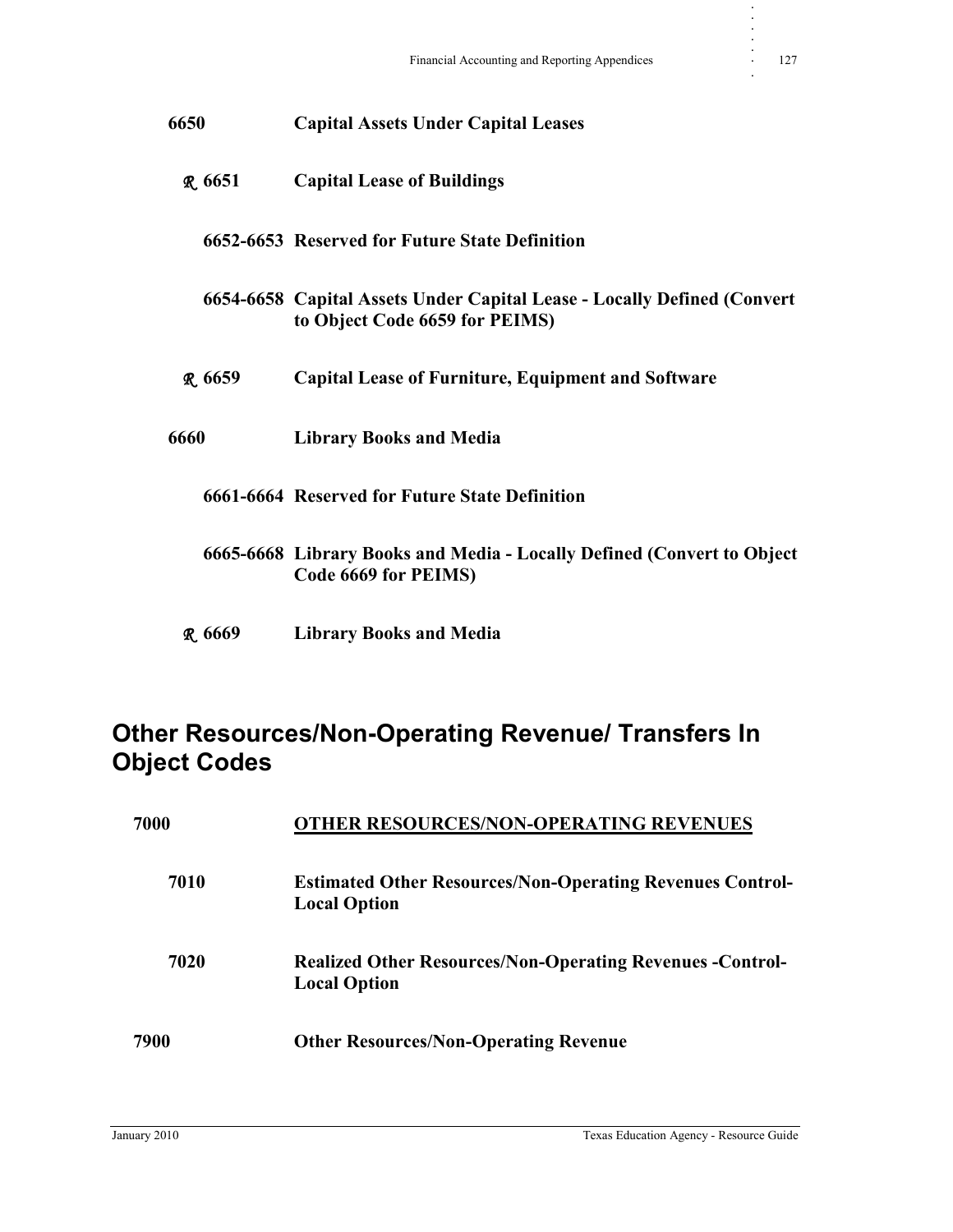| 7910           | <b>Other Resources</b>                                                                                 |
|----------------|--------------------------------------------------------------------------------------------------------|
| <b>R</b> 7911  | <b>Issuance of Bonds</b>                                                                               |
| <b>R.</b> 7912 | <b>Sale of Real and Personal Property</b>                                                              |
| <b>R.</b> 7913 | <b>Proceeds from Capital Leases</b>                                                                    |
| <b>R.</b> 7914 | <b>Loan Proceeds - Governmental Fund Types and Expendable</b><br><b>Trust Funds Only (Non-Current)</b> |
| <b>R</b> 7915  | <b>Operating Transfers In</b>                                                                          |
| <b>R.</b> 7916 | <b>Premium or Discount on Issuance of Bonds</b>                                                        |
| <b>R.</b> 7917 | <b>Prepaid Interest</b>                                                                                |
| <b>R.</b> 7918 | <b>Special Items</b>                                                                                   |
| <b>R.</b> 7919 | <b>Extraordinary Items</b>                                                                             |
|                | 7920-7939 Reserved for Future State Definition                                                         |
|                | 7940-7948 Other Resources - Locally Defined (Convert to Object Code<br>7949 for PEIMS)                 |
| <b>R7949</b>   | <b>Other Resources</b>                                                                                 |
| 7950           | <b>Non-Operating Revenues (Proprietary Fund Types and</b><br><b>Similar Trust Funds Only)</b>          |
| R.7951         | <b>Gain on Sale of Real and Personal Property</b>                                                      |
| <b>R.</b> 7952 | <b>National School Breakfast Program</b>                                                               |

**. . . .**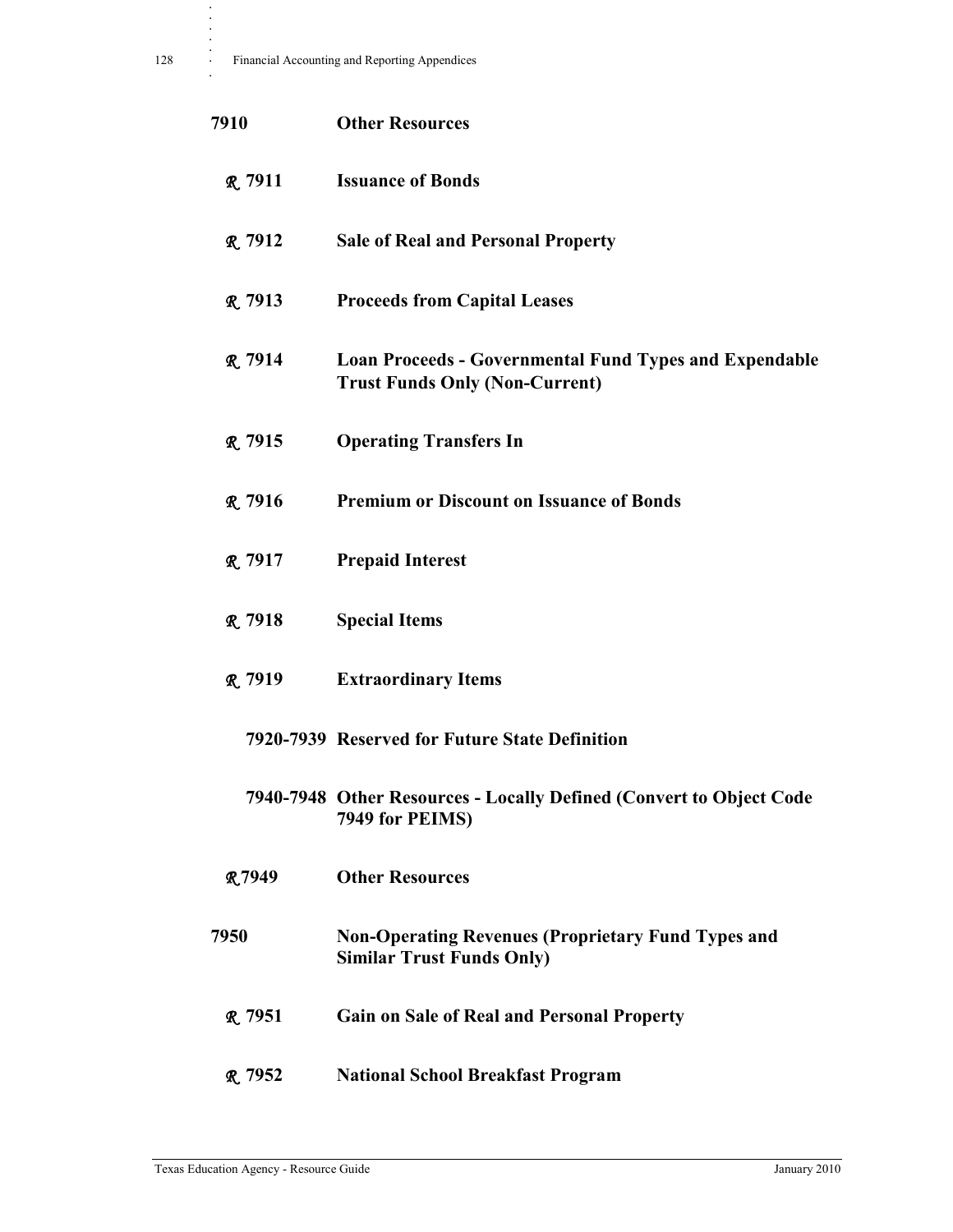| R. 7953        | <b>National School Lunch Program</b>                                              |
|----------------|-----------------------------------------------------------------------------------|
| <b>R.</b> 7954 | <b>United States Department of Agriculture (USDA) Commodities</b>                 |
| <b>R</b> 7955  | <b>Earnings from Temporary Deposits and Investments</b>                           |
| R 7956         | <b>Insurance Recovery</b>                                                         |
| R. 7957        | <b>Contributed Capital</b>                                                        |
|                | 7958-7979 Reserved for Future State Definition                                    |
|                | 7980-7988 Non-Operating Revenues - Locally Defined (Convert to 7989<br>for PEIMS) |
| R. 7989        | <b>Other Non-Operating Revenues</b>                                               |
| 7990           | <b>Reserved for Future State Definitions</b>                                      |
|                |                                                                                   |

**7991-7999 Reserved for Future State Definition**

### **Other Uses/Non-Operating Expenses/Transfers Out Object Codes**

| 8000 | <b>OTHER USES/NON-OPERATING EXPENSES</b>                                                  |
|------|-------------------------------------------------------------------------------------------|
| 8010 | <b>Appropriated Other Uses/Non-Operating Expenses -Control-</b><br><b>Locally Defined</b> |
| 8020 | <b>Encumbered Other Uses/Non-Operating Expenses -Control-</b><br><b>Locally Defined</b>   |
| 8030 | <b>Actual Other Uses/Non-Operating Expenses -Locally Defined</b>                          |

**. . . . .**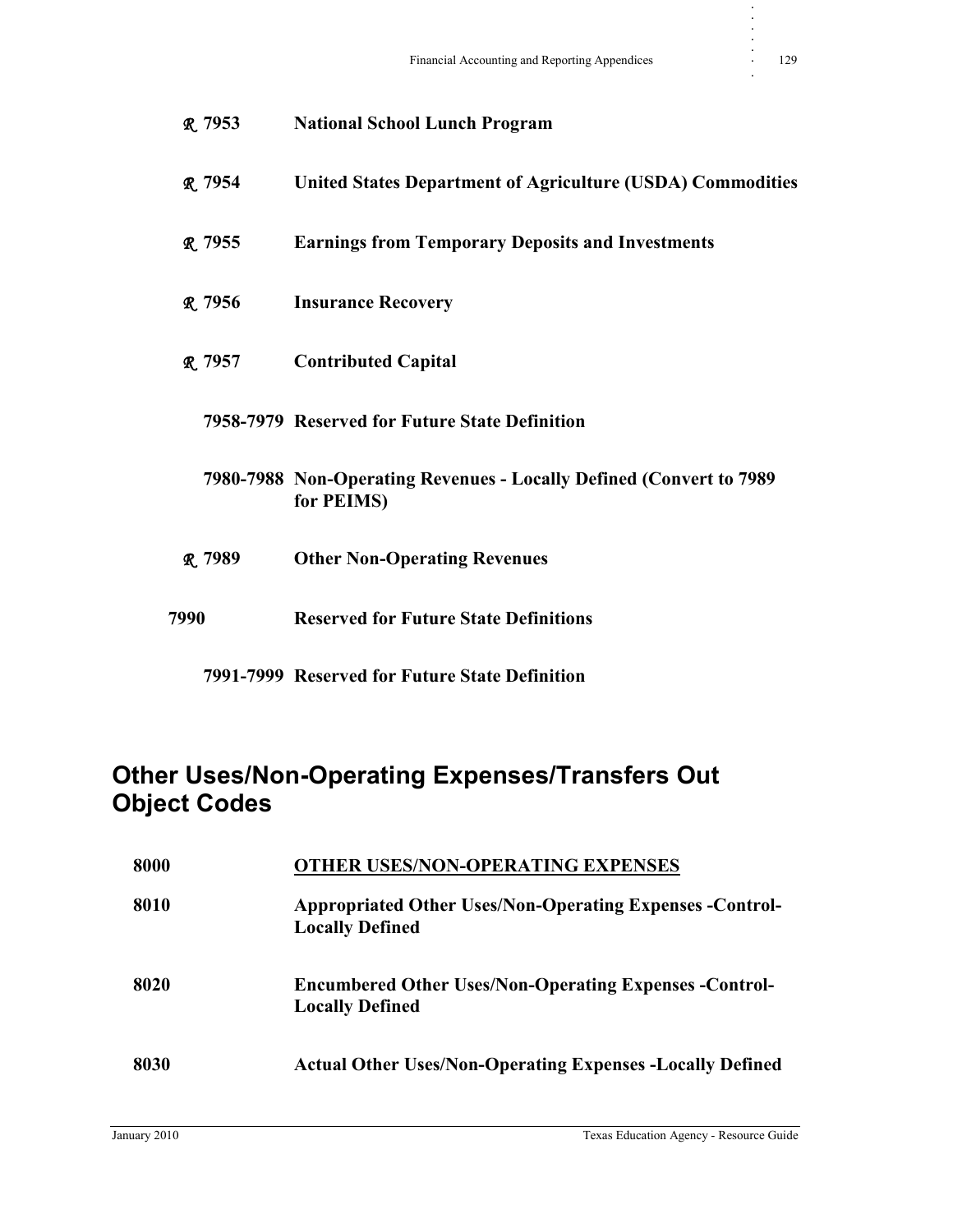| 8900 |                | <b>Other Uses/Special Items/Extraordinary Items/Non-Operating</b><br><b>Expenses</b>             |
|------|----------------|--------------------------------------------------------------------------------------------------|
|      | 8910           | <b>Other Uses</b>                                                                                |
|      | <b>R</b> 8911  | <b>Operating Transfers Out</b>                                                                   |
|      | <b>R.</b> 8912 | <b>Special Items</b>                                                                             |
|      | <b>R</b> 8913  | <b>Extraordinary Items</b>                                                                       |
|      |                | 8914-8939 Reserved for Future State Definition                                                   |
|      |                | 8940-8948 Other Uses - Locally Defined (Convert to Account 8949 for<br><b>PEIMS</b> )            |
|      | <b>R</b> 8949  | <b>Other Uses</b>                                                                                |
|      | 8950           | <b>Non-Operating Expenses</b>                                                                    |
|      | <b>R8951</b>   | <b>Loss on Sale of Real and Personal Property</b>                                                |
|      |                | 8952-8959 Reserved for Future State Definition                                                   |
|      |                | 8960-8988 Non-Operating Expenses - Locally Defined (Convert to<br><b>Account 8989 for PEIMS)</b> |
|      | R 8989         | <b>Non-Operating Expenses</b>                                                                    |
|      | 8990           | <b>Reserved for future State Definition</b>                                                      |
|      |                | 8991-8999 Reserved for Future State Definition                                                   |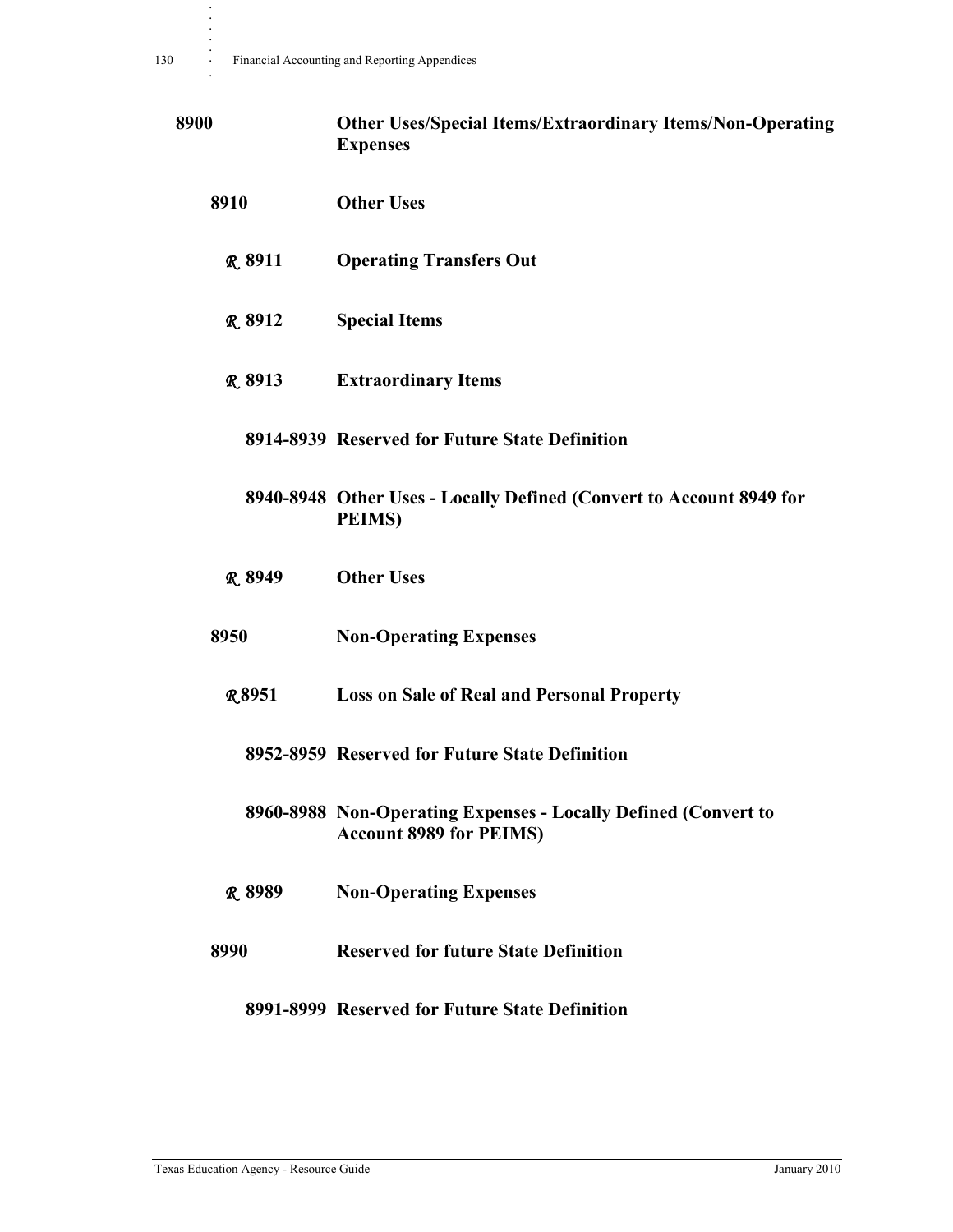# **Organization Codes**

| 001-699          | <b>Organization Units - Campuses</b>                                                                              |
|------------------|-------------------------------------------------------------------------------------------------------------------|
| $R.001-040$      | <b>High School Campuses</b>                                                                                       |
| <b>R</b> 041-100 | <b>Junior High/Middle School Campuses</b>                                                                         |
| <b>R</b> 101-698 | <b>Elementary School Campuses</b>                                                                                 |
| <b>R</b> 699     | <b>Summer School Organization</b>                                                                                 |
| 700              | <b>Organization Units - Administrative</b>                                                                        |
| R.701            | <b>Organization Unit - Superintendent's Office</b>                                                                |
| <b>R.</b> 702    | <b>Organization Unit - School Board</b>                                                                           |
| R.703            | <b>Organization Unit - Tax Costs</b>                                                                              |
| 704-708          | <b>Reserved for Future State Definition</b>                                                                       |
| 709-719          | <b>Organization Unit - Direct Costs - Locally Defined (Convert to</b><br><b>Organization Code 720 for PEIMS</b> ) |
| R.720            | <b>Organization Unit - Direct Costs in Function 41 (General</b><br><b>Administration</b> )                        |
| 721-725          | <b>Reserved for Future State Definition</b>                                                                       |
| 726-749          | <b>Organization Unit - Indirect Costs - Locally Defined (Convert</b><br>to Organization Code 750 for PEIMS)       |

**. . . . .**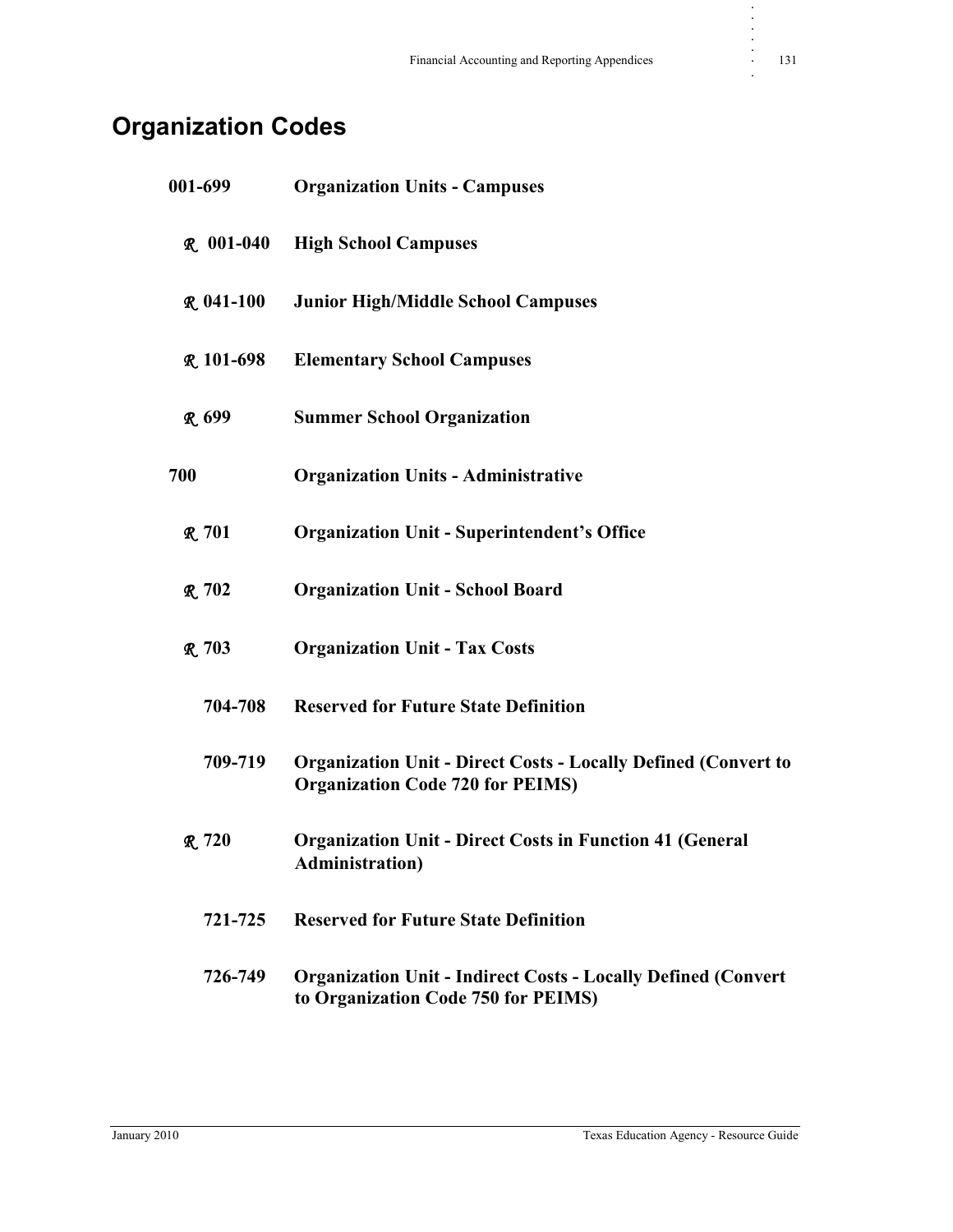| R.750         | <b>Organization Units - Indirect Costs in Function 41 (General</b><br><b>Administration</b> ), including Business Office/<br><b>Personnel/Payroll/Human Resources/Purchasing</b> |
|---------------|----------------------------------------------------------------------------------------------------------------------------------------------------------------------------------|
| R.751         | <b>Fiscal Agent Shared Services Arrangements - Local Option</b>                                                                                                                  |
| 752-799       | <b>Organization Units - Reserved for Future State Definition</b>                                                                                                                 |
| 800-997       | <b>Organization Units - Locally Defined (Convert to Organization)</b><br>Code 999 for PEIMS)                                                                                     |
| <b>R.</b> 998 | <b>Unallocated Organization Unit - Local Option</b>                                                                                                                              |
| R 999         | <b>Undistributed Organization Unit</b>                                                                                                                                           |

# **Program Intent Codes**

| 1X          | <b>BASIC SERVICES</b>                                             |
|-------------|-------------------------------------------------------------------|
| <b>R</b> 11 | <b>Basic Educational Services</b>                                 |
| 2X          | <b>ENHANCED SERVICES</b>                                          |
| <b>R</b> 21 | <b>Gifted and Talented</b>                                        |
| $R_{.} 22$  | <b>Career and Technical</b>                                       |
| <b>R</b> 23 | <b>Services to Students with Disabilities (Special Education)</b> |
| <b>R</b> 24 | <b>Accelerated Education</b>                                      |
| R 25        | <b>Bilingual Education and Special Language Programs</b>          |

**. . . . .**